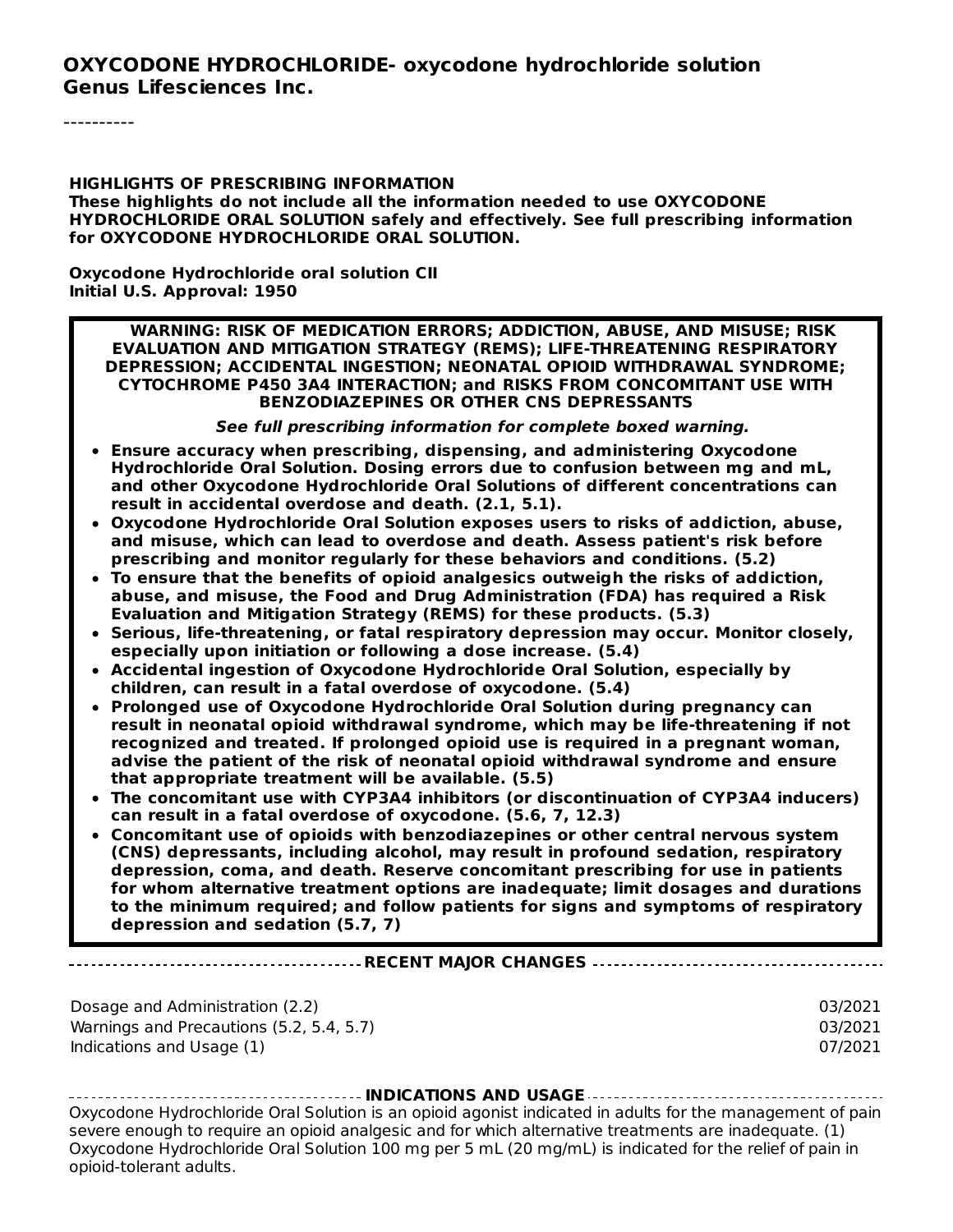#### opioid-tolerant adults. Limitations of Use (1)

Because of the risks of addiction, abuse, and misuse with opioids, even at recommended doses, reserve Oxycodone Hydrochloride Oral Solution for use in patients for whom alternative treatment options [e.g., non-opioid analgesics or opioid combination products]:

- Have not been tolerated, or are not expected to be tolerated,
- Have not provided adequate analgesia, or are not expected to provide adequate analgesia
- **DOSAGE AND ADMINISTRATION** Oxycodone Hydrochloride Oral Solution 100 mg per 5 mL (20 mg/mL) is for opioid-tolerant patients only (2.1)
- Use the lowest effective dosage for the shortest duration consistent with individual patient treatment goals. (2.1)
- Individualize dosing based on the severity of pain, patient response, prior analgesic experience, and risk factor for addiction, abuse, and misuse. (2.1)
- Discuss availability of naloxone with the patient and caregiver and assess each patient's need for access to naloxone, both when initiating and renewing treatment with Oxycodone Hydrochloride Oral Solution. Consider prescribing naloxone based on the patient's risk factors for overdose. (2.2, 5.2, 5.4, 5.7).
- $\bullet$  Initiate dosing with a range of 5 to 15 mg every 4 to 6 hours as needed for pain. (2.3)
- For control of chronic pain, administer Oxycodone Hydrochloride Oral Solution on a regularly scheduled basis, at the lowest dosage level to achieve adequate analgesia. (2.3)
- Individually titrate Oxycodone Hydrochloride Oral Solution to a dose that provides adequate analgesia and minimizes adverse reactions. (2.4)
- Do not abruptly discontinue Oxycodone Hydrochloride Oral Solution in a physically dependent patient because rapid discontinuation of opioid analgesics has resulted in serious withdrawal symptoms, uncontrolled pain, and suicide. (2.5)

| $\begin{array}{c} \hline \end{array}$ |
|---------------------------------------|

Oral Solution

- $\bullet$  5 mg per 5 mL (1 mg/mL)
- $\bullet$  100 mg per 5 mL (20 mg/mL) (3)

#### **CONTRAINDICATIONS**

- Significant respiratory depression (4)
- Acute or severe bronchial asthma in an unmonitored setting in absence of resuscitative equipment. (4)
- Known or suspected gastrointestinal obstruction, including paralytic ileus. (4)  $\bullet$
- Hypersensitivity to oxycodone. (4)  $\bullet$

#### **WARNINGS AND PRECAUTIONS**

- Life-Threatening Respiratory Depression in Patients with Chronic Pulmonary Disease or in Elderly,  $\bullet$ Cachectic or Debilitated Patients: Monitor closely, particularly during initiation and titration. (5.8)
- Adrenal Insufficiency: If diagnosed, treat with physiologic replacement of corticosteroids, and wean patient off of the opioid. (5.9)
- Severe Hypotension: Monitor during dosage initiation and titration. Avoid use of Oxycodone  $\bullet$ Hydrochloride Oral Solution in patients with circulatory shock. (5.10)
- Risks of Use in Patients with Increased lntracranial Pressure, Brain Tumors, Head Injury or Impaired Consciousness: Monitor for sedation and respiratory depression. Avoid use of Oxycodone Hydrochloride Oral Solution in patients with impaired consciousness or coma. (5.11)

**ADVERSE REACTIONS** Most common adverse reactions are nausea, constipation, vomiting, headache, pruritus, insomnia, dizziness, asthenia, and somnolence. (6)

#### **To report SUSPECTED ADVERSE REACTIONS, contact Pharm-Olam at 1-866-511-6754 or FDA at 1-800-FDA-1088 or www.fda.gov.medwatch.**

- **DRUG INTERACTIONS** • Serotonergic Drugs: Concomitant use may result in serotonin syndrome. Discontinue Oxycodone
- Hydrochloride Oral Solution if serotonin syndrome is suspected. (7)
- Monoamine Oxidase Inhibitors (MAOIs): Can potentiate the effects of oxycodone. Avoid concomitant use in patients receiving MAOIs or within 14 days of stopping treatment with an MAOI. (7)
- Mixed Agonist/Antagonist and Partial Agonist Opioid Analgesics: Avoid use with Oxycodone  $\bullet$ Hydrochloride Oral Solution because they may reduce analgesic effect of Oxycodone Hydrochloride Oral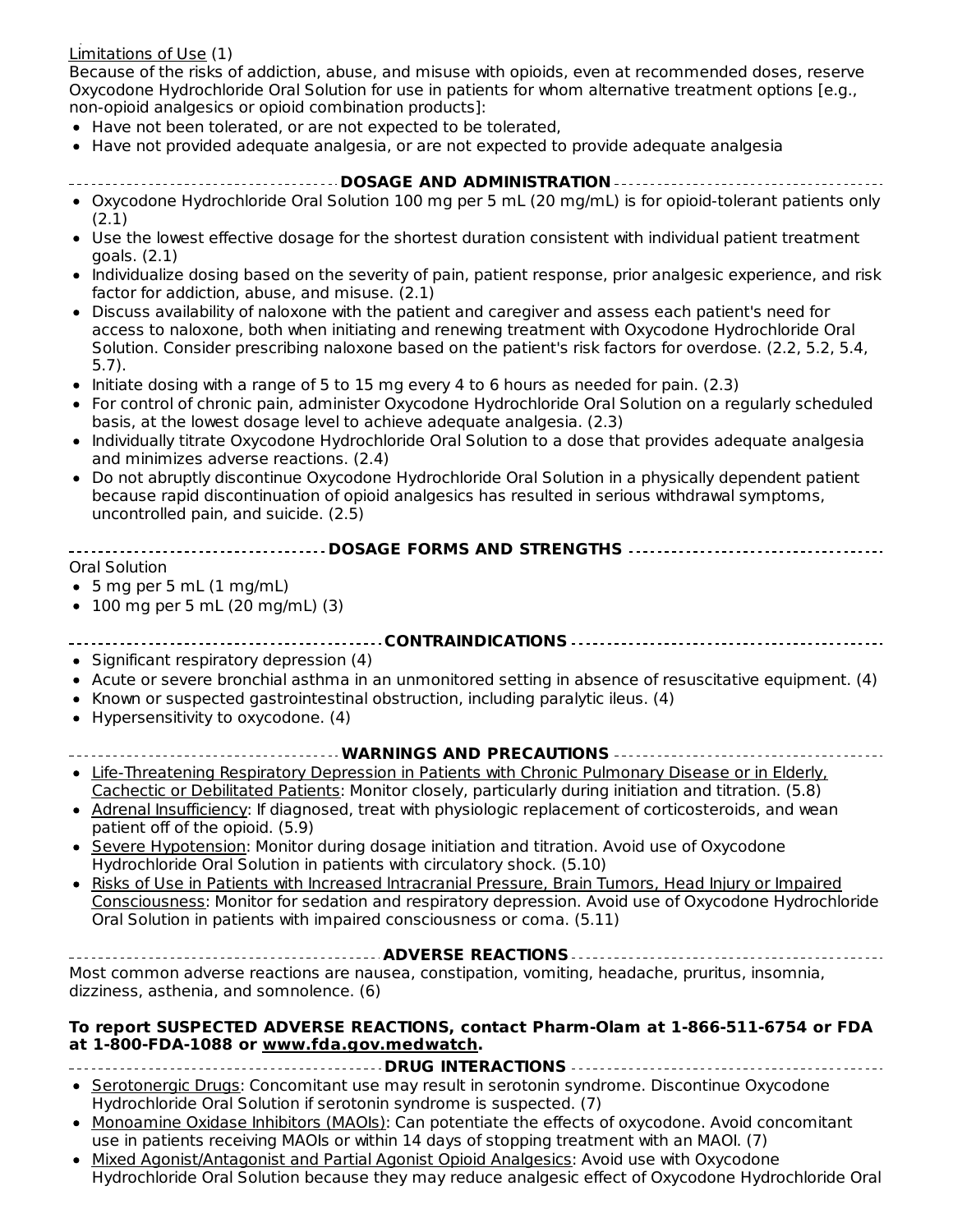Hydrochloride Oral Solution because they may reduce analgesic effect of Oxycodone Hydrochloride Oral Solution or precipitate withdrawal symptoms. (7)

**USE IN SPECIFIC POPULATIONS**

• Pregnancy: May cause fetal harm. (8.1)

#### **See 17 for PATIENT COUNSELING INFORMATION and Medication Guide.**

**Revised: 1/2022**

#### **FULL PRESCRIBING INFORMATION: CONTENTS\***

**WARNING: ADDICTION, ABUSE, AND MISUSE; RISK EVALUATION AND MITIGATION STRATEGY (REMS); LIFE-THREATENING RESPIRATORY DEPRESSION; ACCIDENTAL INGESTION; NEONATAL OPIOID WITHDRAWAL SYNDROME; CYTOCHROME P450 3A4 INTERACTION; and RISKS FROM CONCOMITANT USE WITH BENZODIAZEPINES OR OTHER CNS DEPRESSANTS 1 INDICATIONS AND USAGE**

### **2 DOSAGE AND ADMINISTRATION**

- 2.1 Important Dosage and Administration Instructions
- 2.2 Patient Access to Naloxone for the Emergency Treatment of Opioid Overdose 2.3 Initial Dosage
- 
- 2.4 Titration and Maintenance of Therapy
- 2.5 Safe Reduction or Discontinuation of Oxycodone Hydrochloride Oral Solution

# **3 DOSAGE FORMS AND STRENGTHS**

### **4 CONTRAINDICATIONS**

# **5 WARNINGS AND PRECAUTIONS**

- 5.1 Risk of Accidental Overdose and Death due to Medication Errors
- 5.2 Addiction, Abuse, and Misuse
- 5.3 Opioid Analgesic Risk Evaluation and Mitigation Strategy (REMS)
- 5.4 Life-Threatening Respiratory Depression
- 5.5 Neonatal Opioid Withdrawal Syndrome

5.6 Risks of Concomitant Use or Discontinuation of Cytochrome P450 3A4 Inhibitors and Inducers

- 5.7 Risks from Concomitant Use with Benzodiazepines or Other CNS Depressants 5.8 Life-Threatening Respiratory Depression in Patients with Chronic Pulmonary Disease or in Elderly, Cachectic, or Debilitated Patients
- 5.9 Adrenal Insufficiency
- 5.10 Severe Hypotension

5.11 Risks of Use in Patients with Increased Intracranial Pressure, Brain Tumors, Head Injury, or Impaired Consciousness

- 5.12 Risks of Use in Patients with Gastrointestinal Conditions
- 5.13 Increased Risk of Seizures in Patients with Seizure Disorders
- 5.14 Withdrawal
- 5.15 Risks of Driving and Operating Machinery

# **6 ADVERSE REACTIONS**

# **7 DRUG INTERACTIONS**

# **8 USE IN SPECIFIC POPULATIONS**

- 8.1 Pregnancy
- 8.2 Lactation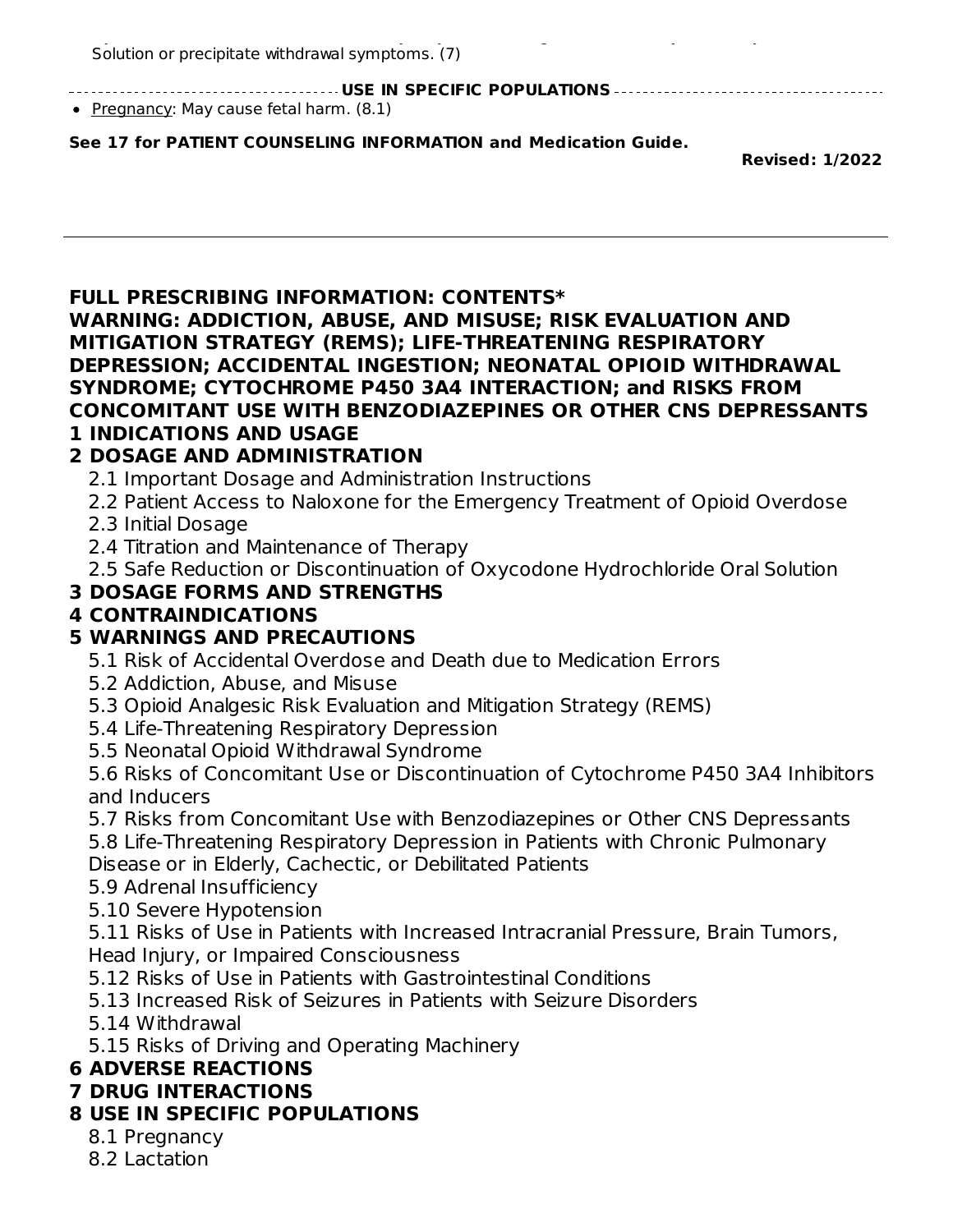- 8.3 Females and Males of Reproductive Potential
- 8.4 Pediatric Use
- 8.5 Geriatric Use
- 8.6 Hepatic Impairment
- 8.7 Renal Impairment

### **9 DRUG ABUSE AND DEPENDENCE**

- 9.1 Controlled Substance
- 9.2 Abuse
- 9.3 Dependence

### **10 OVERDOSAGE**

#### **11 DESCRIPTION**

### **12 CLINICAL PHARMACOLOGY**

- 12.1 Mechanism of Action
- 12.2 Pharmacodynamics
- 12.3 Pharmacokinetics

### **13 NONCLINICAL TOXICOLOGY**

13.1 Carcinogenesis, Mutagenesis, Impairment of Fertility

#### **16 HOW SUPPLIED/STORAGE AND HANDLING**

#### **17 PATIENT COUNSELING INFORMATION**

 $\ast$  Sections or subsections omitted from the full prescribing information are not listed.

#### **FULL PRESCRIBING INFORMATION**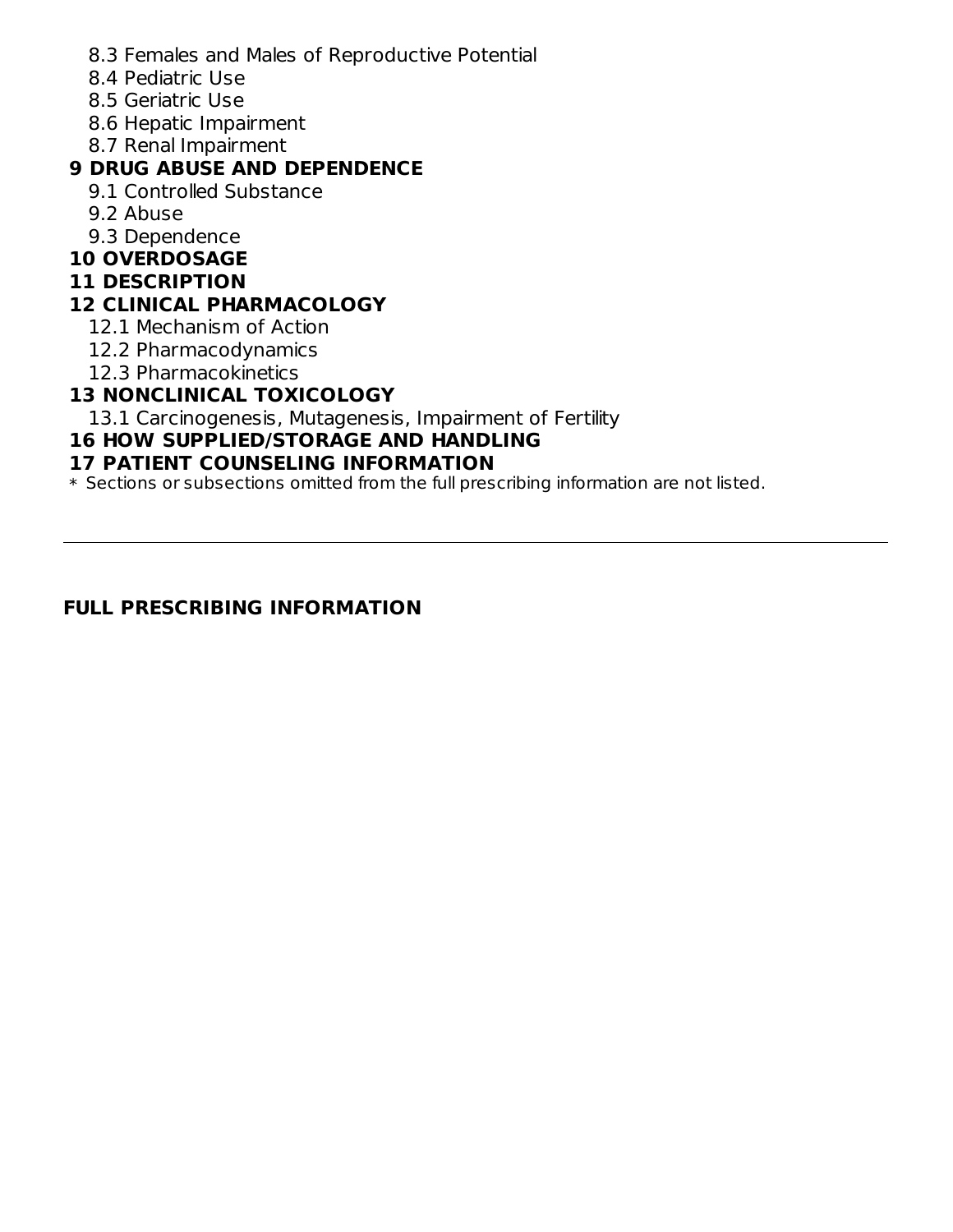#### **WARNING: ADDICTION, ABUSE, AND MISUSE; RISK EVALUATION AND MITIGATION STRATEGY (REMS); LIFE-THREATENING RESPIRATORY DEPRESSION; ACCIDENTAL INGESTION; NEONATAL OPIOID WITHDRAWAL SYNDROME; CYTOCHROME P450 3A4 INTERACTION; and RISKS FROM CONCOMITANT USE WITH BENZODIAZEPINES OR OTHER CNS DEPRESSANTS**

#### **Risk of Medication Errors**

**Ensure accuracy when prescribing, dispensing, and administering Oxycodone Hydrochloride Oral Solution. Dosing errors due to confusion between mg and mL, and other oxycodone hydrochloride oral solutions of different concentrations can result in accidental overdose. [see Dosage and Administration (2.1), Warnings and Precautions (5.1)].**

#### **Addiction, Abuse, and Misuse**

**Oxycodone Hydrochloride Oral Solution exposes users to risks of addiction, abuse, and misuse, which can lead to overdose and death. Assess patient's risk prior to prescribing Oxycodone Hydrochloride Oral Solution, and monitor all patients regularly for the development of these behaviors and conditions. [see Warnings and Precautions (5.2)].**

#### **Opioid Analgesic Risk Evaluation and Mitigation Strategy (REMS)**

**To ensure that the benefits of opioid analgesics outweigh the risks of addiction, abuse, and misuse, the Food and Drug Administration (FDA) has required a REMS for these products [see Warnings and Precautions (5.3)]. Under the requirements of the REMS, drug companies with approved opioid analgesic products must make REMS-compliant education programs available to healthcare providers. Healthcare providers are strongly encouraged to**

- **complete a REMS-compliant education program,**
- **counsel patients and/or their caregivers, with every prescription, on safe use, serious risks, storage, and disposal of these products,**
- **emphasize to patients and their caregivers the importance of reading the Medication Guide every time it is provided by their pharmacist, and**
- **consider other tools to improve patient, household, and community safety.**

### **Life-Threatening Respiratory Depression**

**Serious, life-threatening, or fatal respiratory depression may occur with use of Oxycodone Hydrochloride Oral Solution. Monitor for respiratory depression, especially during initiation of Oxycodone Hydrochloride Oral Solution or following a dose increase. [see Warnings and Precautions (5.4)].**

### **Accidental Ingestion**

**Accidental ingestion of even one dose of Oxycodone Hydrochloride Oral Solution, especially by children, can result in a fatal overdose of oxycodone. [see Warnings and Precautions (5.4)].**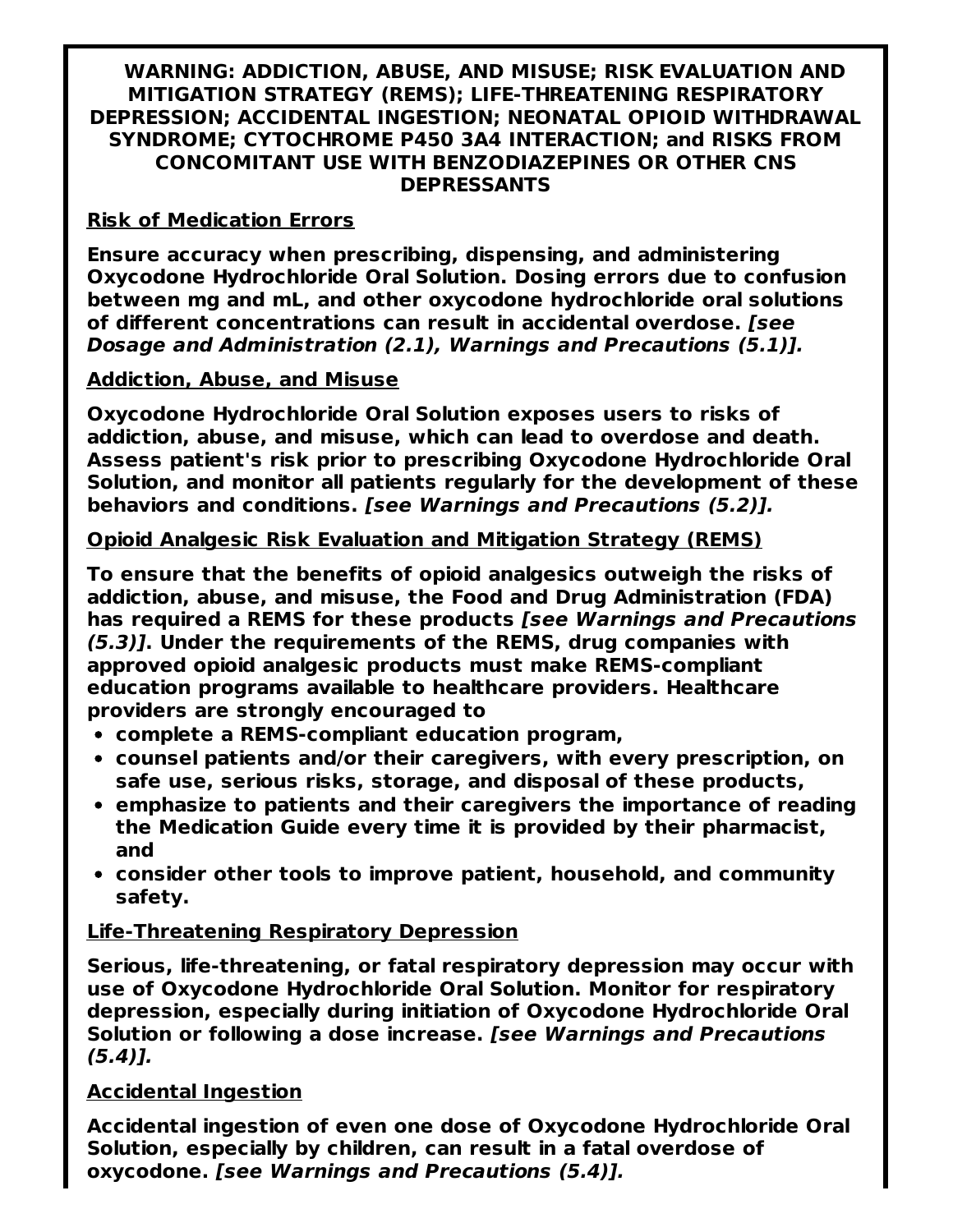# **Neonatal Opioid Withdrawal Syndrome**

**Prolonged use of Oxycodone Hydrochloride Oral Solution during pregnancy can result in neonatal opioid withdrawal syndrome, which may be life-threatening if not recognized and treated, and requires management according to protocols developed by neonatology experts. If opioid use is required for a prolonged period in a pregnant woman, advise the patient of the risk of neonatal opioid withdrawal syndrome and ensure that appropriate treatment will be available. [see Warnings and Precautions (5.5)].**

# **Cytochrome P450 3A4 Interaction**

**The concomitant use of Oxycodone Hydrochloride Oral Solution with all cytochrome P450 3A4 inhibitors may result in an increase in oxycodone plasma concentrations, which could increase or prolong adverse reactions and may cause potentially fatal respiratory depression. In addition, discontinuation of a concomitantly used cytochrome P450 3A4 inducer may result in an increase in oxycodone plasma concentration. Monitor patients receiving Oxycodone Hydrochloride Oral Solution and any CYP3A4 inhibitor or inducer. [see Warnings and Precautions (5.6), Drug Interactions (7), Clinical Pharmacology (12.3)].**

**Risks From Concomitant Use With Benzodiazepines Or Other CNS Depressants**

**Concomitant use of opioids with benzodiazepines or other central nervous system (CNS) depressants, including alcohol, may result in profound sedation, respiratory depression, coma, and death [see Warnings and Precautions (5.7), Drug Interactions (7)].**

- **Reserve concomitant prescribing of Oxycodone Hydrochloride Oral Solution and benzodiazepines or other CNS depressants for use in patients for whom alternative treatment options are inadequate.**
- **Limit dosages and durations to the minimum required.**
- **Follow patients for signs and symptoms of respiratory depression and sedation.**

# **1 INDICATIONS AND USAGE**

Oxycodone Hydrochloride Oral Solution is indicated in adults for the management of pain severe enough to require an opioid analgesic and for which alternative treatments are inadequate.

Oxycodone Hydrochloride Oral Solution 100 mg per 5 mL (20 mg/mL) is indicated for the relief of pain in opioid-tolerant patients.

### Limitations of Use

Because of the risks of addiction, abuse, and misuse with opioids, even at recommended doses, [see Warnings and Precautions (5.2)], reserve Oxycodone Hydrochloride Oral Solution for use in patients for whom alternative treatment options [e.g., non-opioid analgesics or opioid combination products]: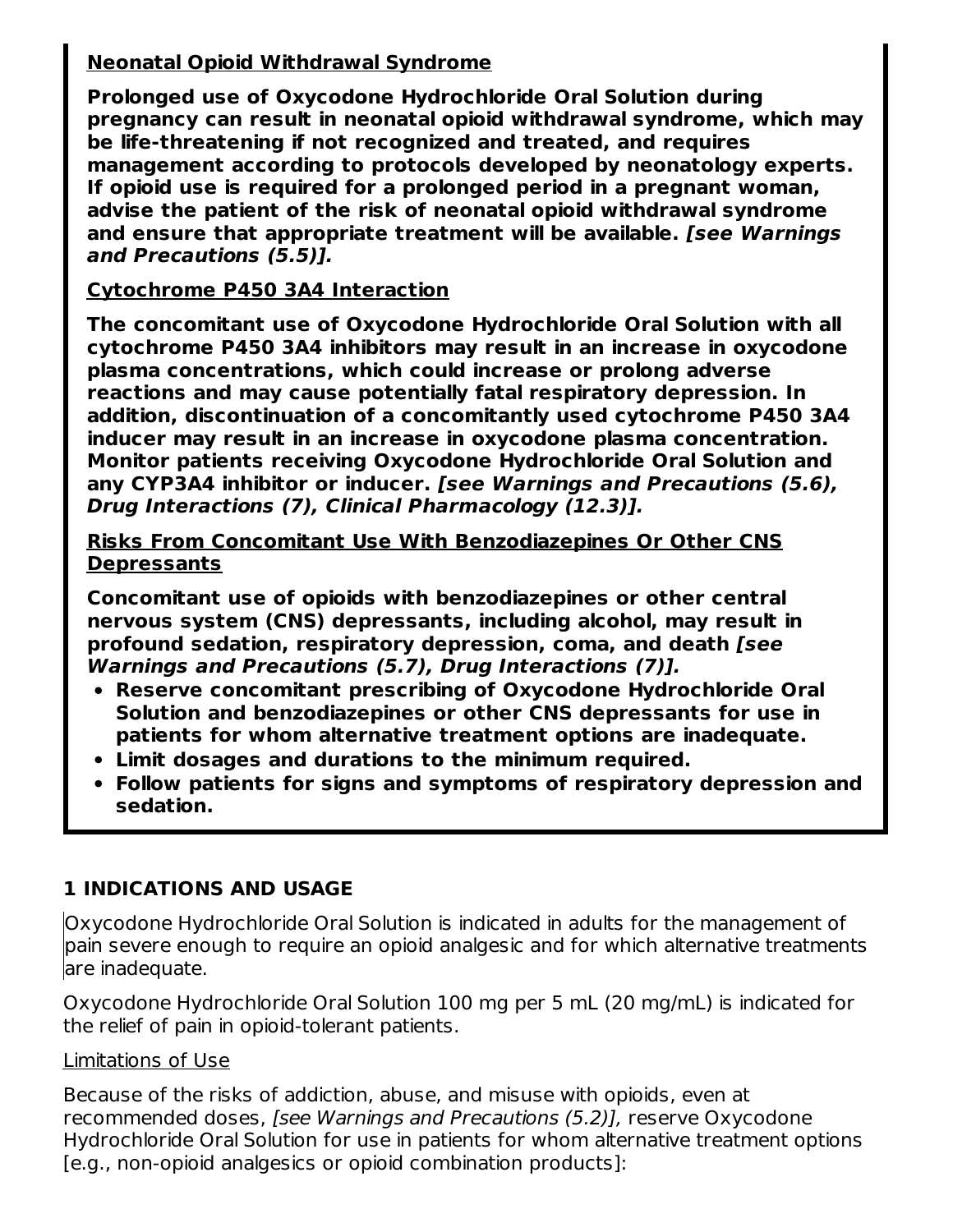- Have not been tolerated, or are not expected to be tolerated,
- Have not provided adequate analgesia, or are not expected to provide adequate analgesia

# **2 DOSAGE AND ADMINISTRATION**

# **2.1 Important Dosage and Administration Instructions**

Oxycodone Hydrochloride Oral Solution is available in two concentrations: 5 mg per 5 mL (1 mg/mL), and 100 mg per 5 mL (20 mg/mL). Oxycodone Hydrochloride Oral Solution 100 mg per 5 mL (20 mg/mL) is for use in opioid-tolerant patients only who have already been receiving opioid therapy. Use this strength only for patients who have already been titrated to a stable analgesic regimen using lower strengths of oxycodone hydrochloride and who can benefit from use of a smaller volume of oral solution.

Patients considered to be opioid tolerant are those who are receiving, for one week or longer, at least 60 mg oral morphine per day, 25 mcg transdermal fentanyl per hour, 30 mg oral oxycodone per day, 8 mg oral hydromorphone per day, 25 mg oral oxymorphone per day, 60 mg oral hydrocodone per day, or an equianalgesic dose of another opioid.

Ensure accuracy when prescribing, dispensing, and administering Oxycodone Hydrochloride Oral Solution to avoid dosing errors due to confusion between mg and mL, and with other oxycodone hydrochloride solutions of different concentrations, which could result in accidental overdose and death. Ensure the proper dose is communicated and dispensed. When writing prescriptions, include both the total dose in mg and the total dose in volume.

Always use the enclosed calibrated measuring cup when administering Oxycodone Hydrochloride Oral Solution 5 mg per 5 mL and always use the enclosed calibrated oral syringe when administering Oxycodone Hydrochloride Oral Solution 100 mg per 5 mL (20 mg per mL) to ensure that the dose is measured and administered accurately.

Do not use household teaspoons or tablespoons to measure Oxycodone Hydrochloride Oral Solution, as using a tablespoon instead of a teaspoon could lead to overdosage.

Use the lowest effective dosage for the shortest duration consistent with individual patient treatment goals [see Warnings and Precautions (5)].

Initiate the dosing regimen for each patient individually, taking into account the patient's severity of pain, patient response, prior analgesic treatment experience, and risk factors for addiction, abuse, and misuse [see Warnings and Precautions (5.2)].

Monitor patients closely for respiratory depression, especially within the first 24-72 hours of initiating therapy and following dosage increases with Oxycodone Hydrochloride Oral Solution and adjust the dosage accordingly [see Warnings and Precautions (5.4)].

# **2.2 Patient Access to Naloxone for the Emergency Treatment of Opioid Overdose**

Discuss the availability of naloxone for the emergency treatment of opioid overdose with the patient and caregiver and assess the potential need for access to naloxone, both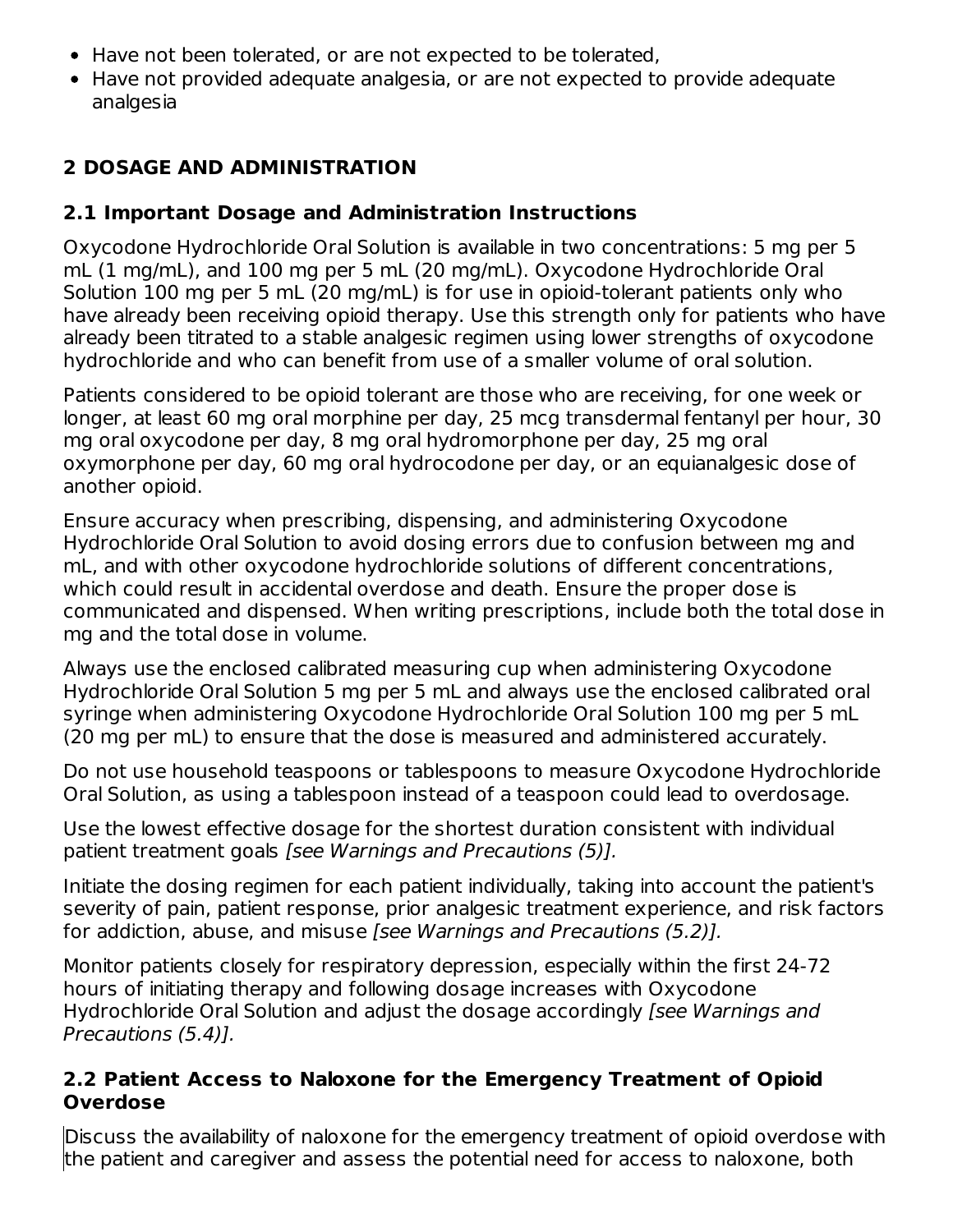when initiating and renewing treatment with Oxycodone Hydrochloride Oral Solution [see Warnings and Precautions (5.4), Patient Counseling Information (17)].

Inform patients and caregivers about the various ways to obtain naloxone as permitted by individual state naloxone dispensing and prescribing requirements or guidelines (e.g., by prescription, directly from a pharmacist, or as part of a community-based program).

Consider prescribing naloxone, based on the patient's risk factors for overdose, such as concomitant use of CNS depressants, a history of opioid use disorder, or prior opioid overdose. The presence of risk factors for overdose should not prevent the proper management of pain in any given patient [see Warnings and Precautions (5.2, 5.4, 5.7)].

Consider prescribing naloxone if the patient has household members (including children) or other close contacts at risk for accidental ingestion or overdose.

# **2.3 Initial Dosage**

Although it is not possible to list every condition that is important to the selection of the initial dose of Oxycodone Hydrochloride Oral Solution, attention must be given to:

- 1. the daily dose, potency and characteristics of a full agonist or mixed agonist/antagonist the patient has been taking previously
- 2. the reliability of the relative potency estimate to calculate the dose of oxycodone HCl needed
- 3. the degree of opioid tolerance
- 4. the general condition and medical status of the patient, including the patient's weight and age
- 5. the balance between pain management and adverse reactions
- 6. the type and severity of the patient's pain
- 7. risk factors for abuse or addiction, including a prior history of abuse or addiction

# Use of Oxycodone Hydrochloride Oral Solution as the First Opioid Analgesic

Do not initiate treatment with Oxycodone Hydrochloride Oral Solution 100 mg per 5 mL (20 mg per mL) in patients who are opioid naïve. Select an alternate product with lower concentration.

Initiate treatment with Oxycodone Hydrochloride Oral Solution in a dosing range of 5 to 15 mg every 4 to 6 hours as needed for pain. Titrate the dose based upon the individual patient's response to their initial dose of Oxycodone Hydrochloride Oral Solution. Patients with chronic pain should have their dosage given on an around-the-clock basis to prevent the reoccurrence of pain rather than treating the pain after it has occurred. This dose can then be adjusted to an acceptable level of analgesia taking into account side effects experienced by the patient.

For control of severe chronic pain, Oxycodone Hydrochloride Oral Solution should be administered on a regularly scheduled basis, every 4 to 6 hours, at the lowest dosage level that will achieve adequate analgesia.

# Conversion from Other Opioids to Oxycodone Hydrochloride Oral Solution

There is inter-patient variability in the potency of opioid drugs and opioid formulations. Therefore, a conservative approach is advised when determining the total daily dosage of Oxycodone Hydrochloride Oral Solution. It is safer to underestimate a patient's 24 hour Oxycodone Hydrochloride Oral Solution dosage than to overestimate the 24-hour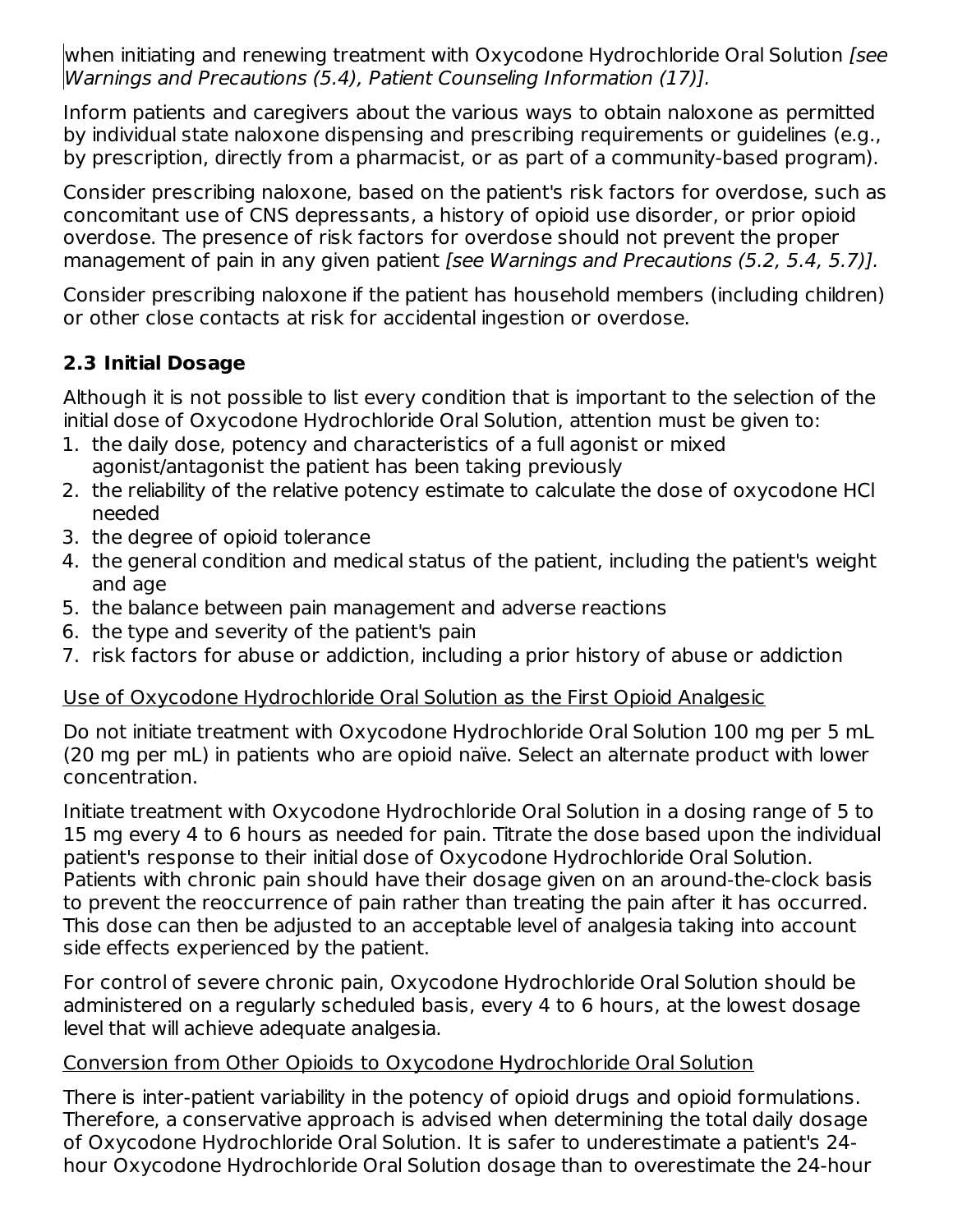Oxycodone Hydrochloride Oral Solution dosage and manage an adverse reaction due to overdose. If a patient has been receiving opioid-containing medications prior to taking Oxycodone Hydrochloride Oral Solution, the potency of the prior opioid relative to oxycodone should be factored into the selection of the total daily dose (TDD) of oxycodone.

In converting patients from other opioids to Oxycodone Hydrochloride Oral Solution close observation and adjustment of dosage based upon the patient's response to Oxycodone Hydrochloride Oral Solution is imperative. Administration of supplemental analgesia for breakthrough or incident pain and titration of the total daily dose of Oxycodone Hydrochloride Oral Solution may be necessary, especially in patients who have disease states that are changing rapidly.

#### Conversion from Oxycodone Hydrochloride Oral Solution to Extended-Release Oxycodone Hydrochloride

The relative bioavailability of Oxycodone Hydrochloride Oral Solution compared to extended-release oxycodone is unknown, so conversion to extended-release tablets must be accompanied by close observation for signs of excessive sedation and respiratory depression.

# **2.4 Titration and Maintenance of Therapy**

Individually titrate Oxycodone Hydrochloride Oral Solution to a dose that provides adequate analgesia and minimizes adverse reactions. Continually reevaluate patients receiving Oxycodone Hydrochloride Oral Solution to assess the maintenance of pain control and the relative incidence of adverse reactions, as well as monitoring for the development of addiction, abuse, or misuse [see Warnings and Precautions (5.2)].

Frequent communication is important among the prescriber, other members of the healthcare team, the patient, and the caregiver/family during periods of changing analgesic requirements, including initial titration.

If the level of pain increases after dosage stabilization, attempt to identify the source of increased pain before increasing the Oxycodone Hydrochloride Oral Solution dosage. If unacceptable opioid-related adverse reactions are observed, consider reducing the dosage. Adjust the dosage to obtain an appropriate balance between management of pain and opioid-related adverse reactions.

### **2.5 Safe Reduction or Discontinuation of Oxycodone Hydrochloride Oral Solution**

Do not abruptly discontinue Oxycodone Hydrochloride Oral Solution in patients who may be physically dependent on opioids. Rapid discontinuation of opioid analgesics in patients who are physically dependent on opioids has resulted in serious withdrawal symptoms, uncontrolled pain, and suicide. Rapid discontinuation has also been associated with attempts to find other sources of opioid analgesics, which may be confused with drugseeking for abuse. Patients may also attempt to treat their pain or withdrawal symptoms with illicit opioids, such as heroin, and other substances.

When a decision has been made to decrease the dose or discontinue therapy in an opioid-dependent patient taking Oxycodone Hydrochloride Oral Solution, there are a variety of factors that should be considered, including the dose of Oxycodone Hydrochloride Oral Solution the patient has been taking, the duration of treatment, the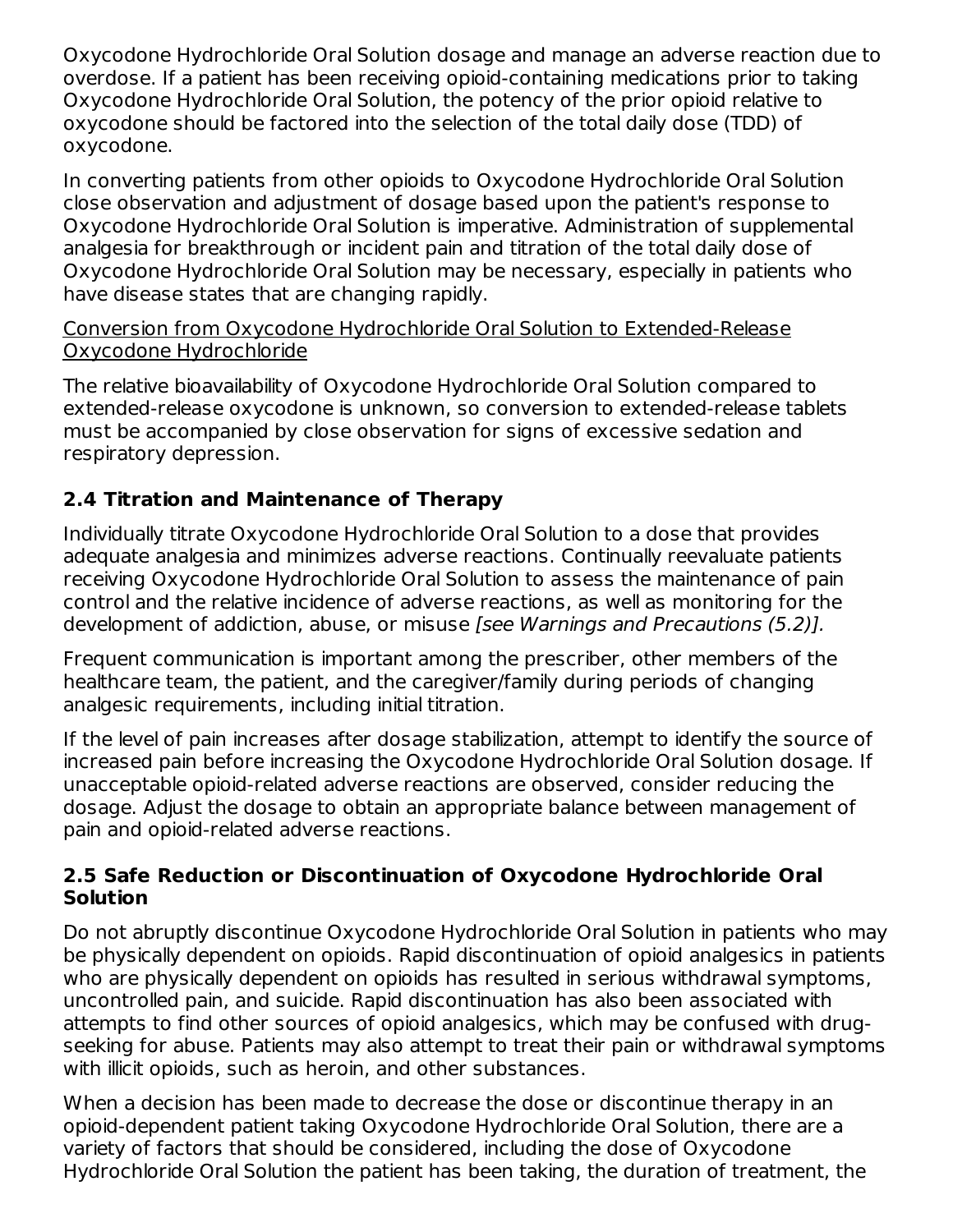type of pain being treated, and the physical and psychological attributes of the patient. It is important to ensure ongoing care of the patient and to agree on an appropriate tapering schedule and follow-up plan so that patient and provider goals and expectations are clear and realistic. When opioid analgesics are being discontinued due to a suspected substance use disorder, evaluate and treat the patient, or refer for evaluation and treatment of the substance use disorder. Treatment should include evidence-based approaches, such as medication assisted treatment of opioid use disorder. Complex patients with co-morbid pain and substance use disorders may benefit from referral to a specialist.

There are no standard opioid tapering schedules that are suitable for all patients. Good clinical practice dictates a patient-specific plan to taper the dose of the opioid gradually. For patients on Oxycodone Hydrochloride Oral Solution who are physically opioiddependent, initiate the taper by a small enough increment (e.g., no greater than 10% to 25% of the total daily dose) to avoid withdrawal symptoms, and proceed with doselowering at an interval of every 2 to 4 weeks. Patients who have been taking opioids for briefer periods of time may tolerate a more rapid taper.

It may be necessary to provide the patient with lower dosage strengths to accomplish a successful taper. Reassess the patient frequently to manage pain and withdrawal symptoms, should they emerge. Common withdrawal symptoms include restlessness, lacrimation, rhinorrhea, yawning, perspiration, chills, myalgia, and mydriasis. Other signs and symptoms also may develop, including irritability, anxiety, backache, joint pain, weakness, abdominal cramps, insomnia, nausea, anorexia, vomiting, diarrhea, or increased blood pressure, respiratory rate, or heart rate. If withdrawal symptoms arise, it may be necessary to pause the taper for a period of time or raise the dose of the opioid analgesic to the previous dose, and then proceed with a slower taper. In addition, monitor patients for any changes in mood, emergence of suicidal thoughts, or use of other substances.

When managing patients taking opioid analgesics, particularly those who have been treated for a long duration and/or with high doses for chronic pain, ensure that a multimodal approach to pain management, including mental health support (if needed), is in place prior to initiating an opioid analgesic taper. A multimodal approach to pain management may optimize the treatment of chronic pain, as well as assist with the successful tapering of the opioid analgesic [see Warnings and Precautions (5.14), Drug Abuse and Dependence (9.3)]

# **3 DOSAGE FORMS AND STRENGTHS**

Oxycodone Hydrochloride Oral Solution, USP

5 mg per 5 mL (1 mg/mL) Strength Oral Solution: Each 5 mL of red Oxycodone Hydrochloride Oral Solution, USP contains oxycodone hydrochloride 5 mg.

100 mg per 5 mL (20 mg per mL) Strength Oral Solution: Each 5 mL of yellow Oxycodone Hydrochloride Oral Solution, USP contains oxycodone hydrochloride 100 mg.

# **4 CONTRAINDICATIONS**

Oxycodone Hydrochloride Oral Solution is contraindicated in patients with: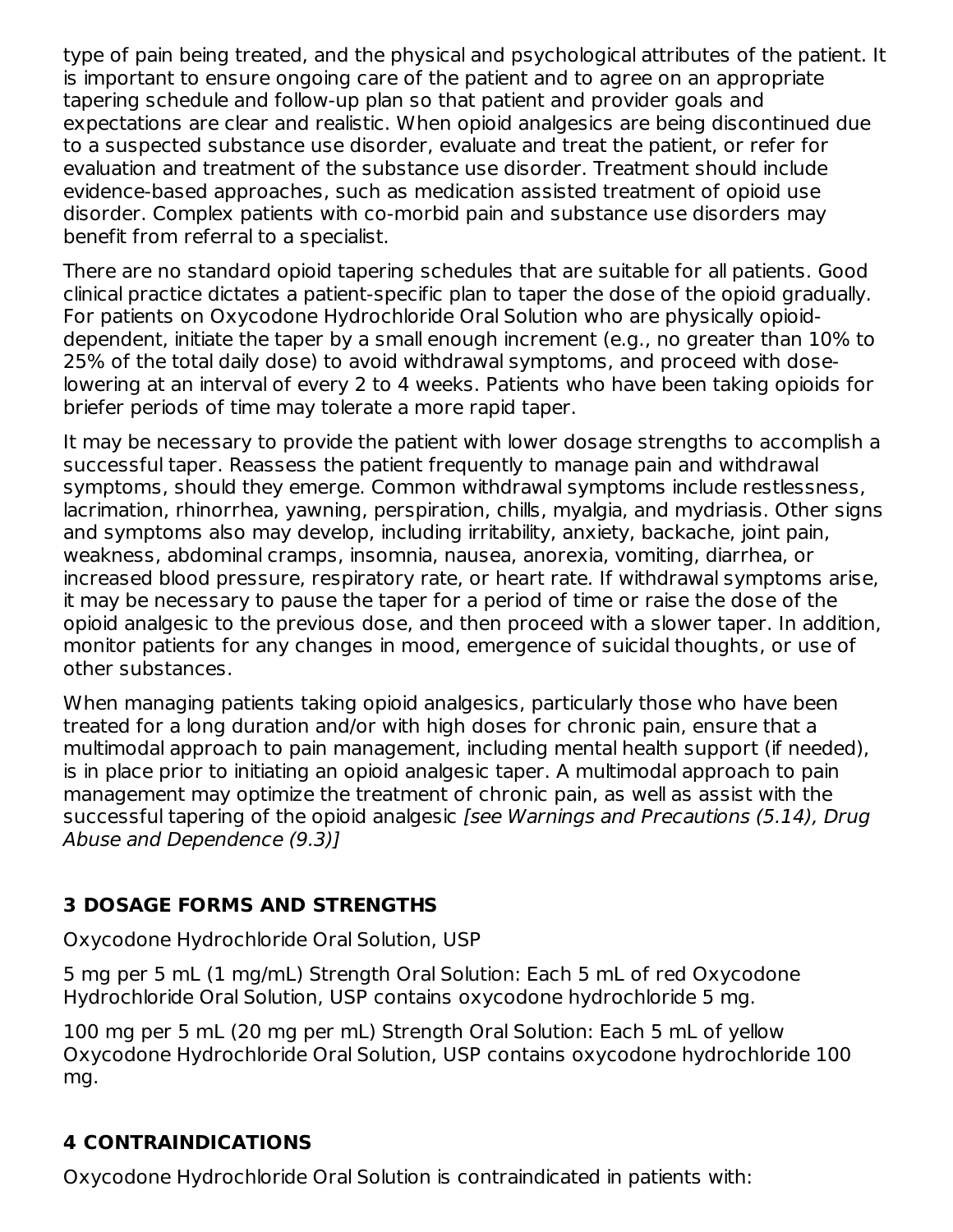- Significant respiratory depression [see Warnings and Precautions (5.4)]
- Acute or severe bronchial asthma in an unmonitored setting or in the absence of resuscitative equipment [see Warnings and Precautions (5.8)]
- Known or suspected gastrointestinal obstruction, including paralytic ileus [see Warnings and Precautions (5.12)]
- Hypersensitivity to oxycodone (e.g., angioedema) [see Adverse Reactions (6)]

# **5 WARNINGS AND PRECAUTIONS**

# **5.1 Risk of Accidental Overdose and Death due to Medication Errors**

Dosing errors can result in accidental overdose and death. Avoid dosing errors that may result from confusion between mg and mL and confusion with oxycodone hydrochloride solutions of different concentrations, when prescribing, dispensing, and administering Oxycodone Hydrochloride Oral Solution. Ensure that the dose is communicated clearly and dispensed accurately. Always use the enclosed calibrated measuring cup when administering Oxycodone Hydrochloride Oral Solution 5 mg per 5 mL (1 mg/mL) and always use the enclosed calibrated oral syringe when administering Oxycodone Hydrochloride Oral Solution 100 mg per 5 mL (20 mg/ mL) to ensure the dose is measured and administered accurately.

Do not use a teaspoon or a tablespoon to measure a dose. A household teaspoon or tablespoon is not an adequate measuring device. Given the inexactitude of the household spoon measure and the possibility of using a tablespoon instead of a teaspoon, which could lead to overdosage, it is strongly recommended that, if the enclosed calibrated measuring cup becomes lost, caregivers obtain and use a calibrated measuring device. Health care providers should recommend a calibrated device that can measure and deliver the prescribed dose accurately, and instruct caregivers to use extreme caution in measuring the dosage.

# **5.2 Addiction, Abuse, and Misuse**

Oxycodone Hydrochloride Oral Solution contains oxycodone, a Schedule II controlled substance. As an opioid, Oxycodone Hydrochloride Oral Solution exposes users to the risks of addiction, abuse, and misuse [see Drug Abuse and Dependence (9)].

Although the risk of addiction in any individual is unknown, it can occur in patients appropriately prescribed Oxycodone Hydrochloride Oral Solution. Addiction can occur at recommended dosages and if the drug is misused or abused.

Assess each patient's risk for opioid addiction, abuse, or misuse prior to prescribing Oxycodone Hydrochloride Oral Solution, and monitor all patients receiving Oxycodone Hydrochloride Oral Solution for the development of these behaviors and conditions. Risks are increased in patients with a personal or family history of substance abuse (including drug or alcohol abuse or addiction) or mental illness (e.g., major depression). The potential for these risks should not, however, prevent the proper management of pain in any given patient. Patients at increased risk may be prescribed opioids such as Oxycodone Hydrochloride Oral Solution, but use in such patients necessitates intensive counseling about the risks and proper use of Oxycodone Hydrochloride Oral Solution along with intensive monitoring for signs of addiction, abuse, and misuse. Consider prescribing naloxone for the emergency treatment of opioid overdose [see Dosage and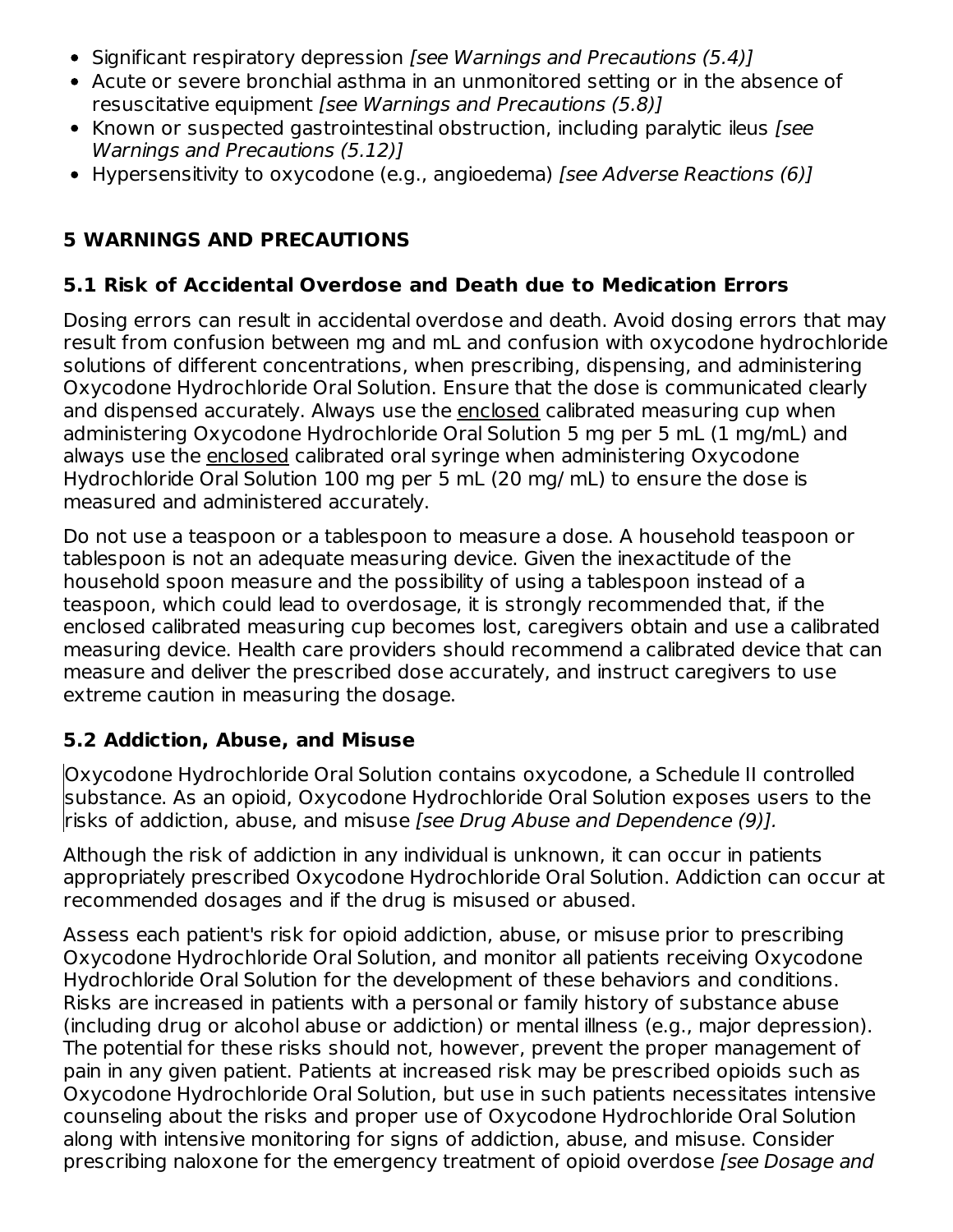# Administration (2.2), Warnings and Precautions (5.4)].

Opioids are sought by drug abusers and people with addiction disorders and are subject to criminal diversion. Consider these risks when prescribing or dispensing Oxycodone Hydrochloride Oral Solution. Strategies to reduce these risks include prescribing the drug in the smallest appropriate quantity and advising the patient on the proper disposal of unused drug [see Patient Counseling Information (17)]. Contact local state professional licensing board or state controlled substances authority for information on how to prevent and detect abuse or diversion of this product.

# **5.3 Opioid Analgesic Risk Evaluation and Mitigation Strategy (REMS)**

To ensure that the benefits of opioid analgesics outweigh the risks of addiction, abuse, and misuse, the Food and Drug Administration (FDA) has required a Risk Evaluation and Mitigation Strategy (REMS) for these products. Under the requirements of the REMS, drug companies with approved opioid analgesic products must make REMS-compliant education programs available to healthcare providers. Healthcare providers are strongly encouraged to do all of the following:

- Complete a REMS-compliant education program offered by an accredited provider of continuing education (CE) or another education program that includes all the elements of the FDA Education Blueprint for Health Care Providers Involved in the Management or Support of Patients with Pain.
- Discuss the safe use, serious risks, and proper storage and disposal of opioid analgesics with patients and/or their caregivers every time these medicines are prescribed. The Patient Counseling Guide (PCG) can be obtained at this link: www.fda.gov/OpioidAnalgesicREMSPCG.
- Emphasize to patients and their caregivers the importance of reading the Medication Guide that they will receive from their pharmacist every time an opioid analgesic is dispensed to them.
- Consider using other tools to improve patient, household, and community safety, such as patient-prescriber agreements that reinforce patient-prescriber responsibilities.

To obtain further information on the opioid analgesic REMS and for a list of accredited REMS CME/CE, call 1-800-503-0784, or log on to www.opioidanalgesicrems.com. The FDA Blueprint can be found at www.fda.gov/OpioidAnalgesicREMSBlueprint.

# **5.4 Life-Threatening Respiratory Depression**

Serious, life-threatening, or fatal respiratory depression has been reported with the use of opioids, even when used as recommended. Respiratory depression, if not immediately recognized and treated, may lead to respiratory arrest and death. Management of respiratory depression may include close observation, supportive measures, and use of opioid antagonists, depending on the patient's clinical status *[see*] *Overdosage (10)]. C*arbon dioxide (C0<sub>2</sub>) retention from opioid-induced respiratory depression can exacerbate the sedating effects of opioids.

While serious, life-threatening, or fatal respiratory depression can occur at any time during the use of Oxycodone Hydrochloride Oral Solution, the risk is greatest during the initiation of therapy or following a dosage increase. Monitor patients closely for respiratory depression, especially within the first 24-72 hours of initiating therapy with and following dosage increases of Oxycodone Hydrochloride Oral Solution.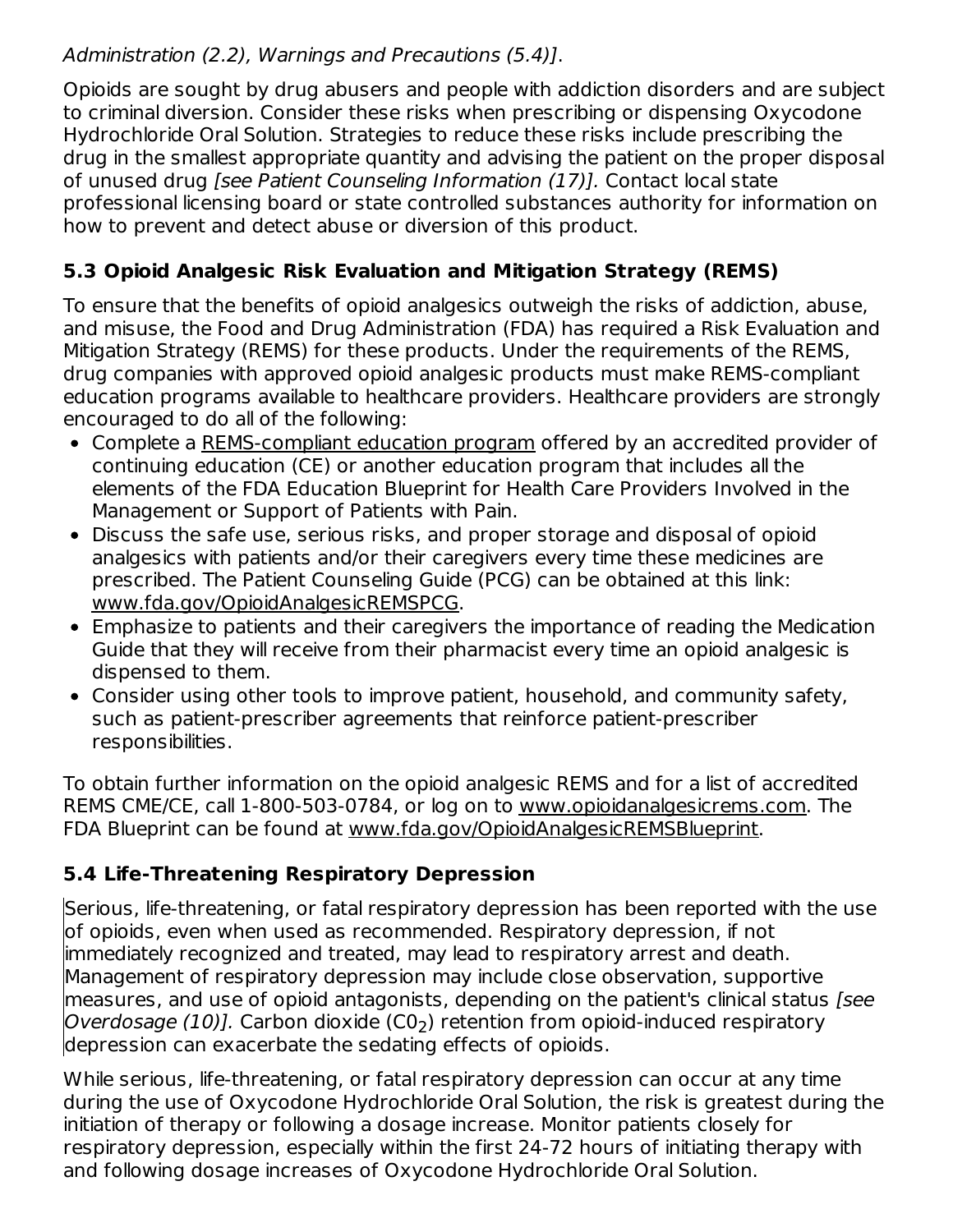To reduce the risk of respiratory depression, proper dosing and titration of Oxycodone Hydrochloride Oral Solution are essential [see Dosage and Administration (2)]. Over estimating the Oxycodone Hydrochloride Oral Solution dosage when converting patients from another opioid product can result in a fatal overdose with the first dose.

Oxycodone Hydrochloride Oral Solution 100 mg per 5 mL (20 mg/mL) is for use in opioid-tolerant patients only. Administration of this formulation may cause fatal respiratory depression when administered to patients who are not tolerant to the respiratory depressant effects of opioids.

Accidental ingestion of even one dose of Oxycodone Hydrochloride Oral Solution, especially by children, can result in respiratory depression and death due to an overdose of oxycodone.

Educate patients and caregivers on how to recognize respiratory depression and emphasize the importance of calling 911 or getting emergency medical help right away in the event of a known or suspected overdose [see Patient Counseling Information (17)].

Opioids can cause sleep-related breathing disorders including central sleep apnea (CSA) and sleep-related hypoxemia. Opioid use increases the risk of CSA in a dose-dependent fashion. In patients who present with CSA, consider decreasing the opioid dosage using best practices for opioid taper [see Dosage and Administration (2.5)].

### Patient Access to Naloxone for the Emergency Treatment of Opioid Overdose

Discuss the availability of naloxone for the emergency treatment of opioid overdose with the patient and caregiver and assess the potential need for access to naloxone, both when initiating and renewing treatment with Oxycodone Hydrochloride Oral Solution. Inform patients and caregivers about the various ways to obtain naloxone as permitted by individual state naloxone dispensing and prescribing requirements or guidelines (e.g., by prescription, directly from a pharmacist, or as part of a community-based program). Educate patients and caregivers on how to recognize respiratory depression and emphasize the importance of calling 911 or getting emergency medical help, even if naloxone is administered [see Patient Counseling Information (17)].

Consider prescribing naloxone, based on the patient's risk factors for overdose, such as concomitant use of CNS depressants, a history of opioid use disorder, or prior opioid overdose. The presence of risk factors for overdose should not prevent the proper management of pain in any given patient. Also consider prescribing naloxone if the patient has household members (including children) or other close contacts at risk for accidental ingestion or overdose. If naloxone is prescribed, educate patients and caregivers on how to treat with naloxone. [see Warnings and Precautions (5.2, 5.7), Patient Counseling Information (17)].

# **5.5 Neonatal Opioid Withdrawal Syndrome**

Prolonged use of Oxycodone Hydrochloride Oral Solution during pregnancy can result in withdrawal in the neonate. Neonatal opioid withdrawal syndrome, unlike opioid withdrawal syndrome in adults, may be life-threatening if not recognized and treated, and requires management according to protocols developed by neonatology experts. Observe newborns for signs of neonatal opioid withdrawal syndrome and manage accordingly. Advise pregnant women using opioids for a prolonged period of the risk of neonatal opioid withdrawal syndrome and ensure that appropriate treatment will be available [see Use in Specific Populations (8.1), Patient Counseling Information (17)].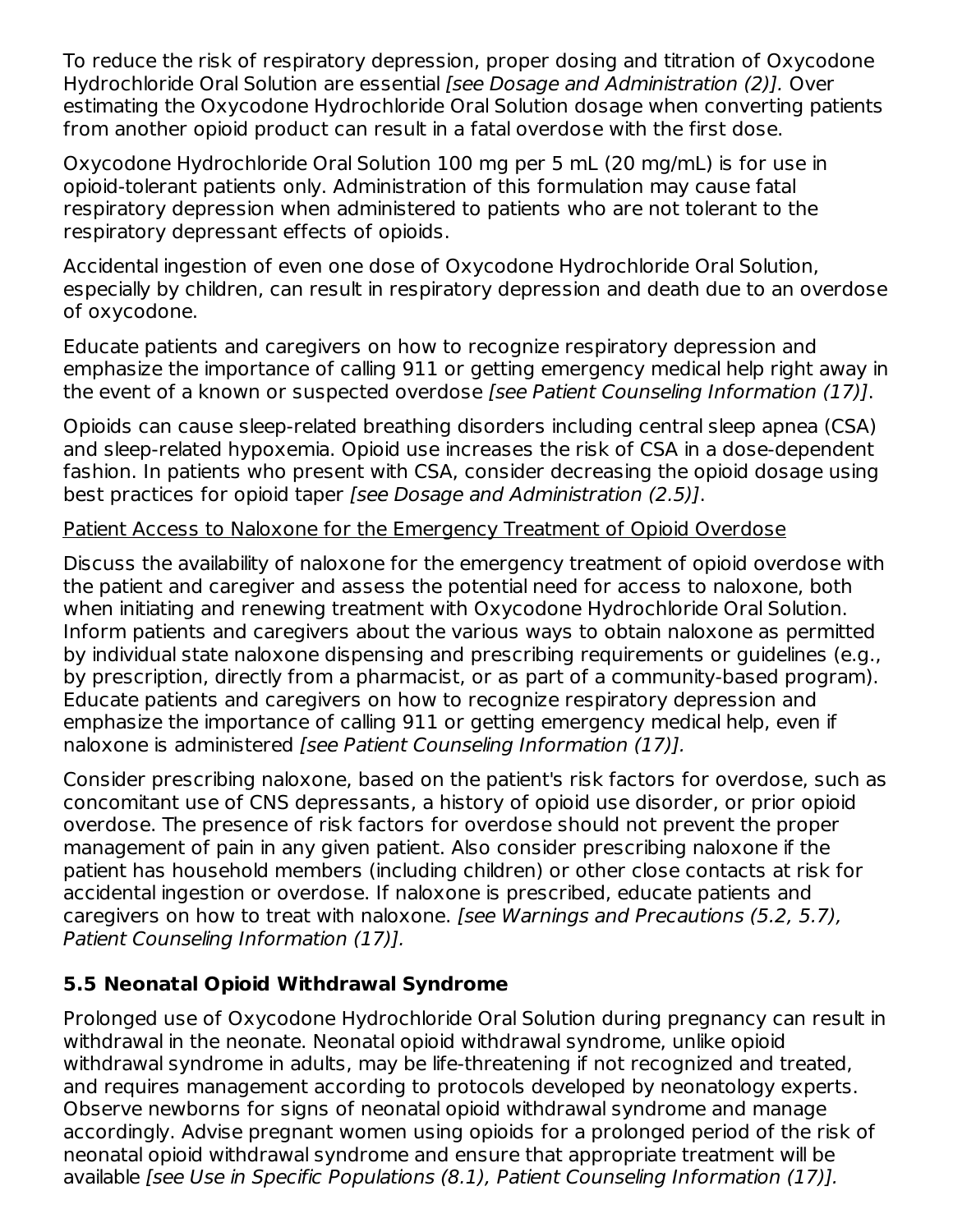### **5.6 Risks of Concomitant Use or Discontinuation of Cytochrome P450 3A4 Inhibitors and Inducers**

Concomitant use of Oxycodone Hydrochloride Oral Solution with a CYP3A4 inhibitor, such as macrolide antibiotics (e.g., erythromycin), azole-antifungal agents (e.g., ketoconazole), and protease inhibitors (e.g., ritonavir), may increase plasma concentrations of oxycodone and prolong opioid adverse reactions, which may cause potentially fatal respiratory depression [see Warnings and Precautions (5.4)], particularly when an inhibitor is added after a stable dose of Oxycodone Hydrochloride Oral Solution is achieved. Similarly, discontinuation of a CYP3A4 inducer, such as rifampin, carbamazepine, and phenytoin, in Oxycodone Hydrochloride Oral Solution-treated patients may increase oxycodone plasma concentrations and prolong opioid adverse reactions. When using Oxycodone Hydrochloride Oral Solution with CYP3A4 inhibitors or discontinuing CYP3A4 inducers in Oxycodone Hydrochloride Oral Solution-treated patients, monitor patients closely at frequent intervals and consider dosage reduction of Oxycodone Hydrochloride Oral Solution until stable drug effects are achieved [see Dosage and Administration (2.1), Drug Interactions (7)].

Concomitant use of Oxycodone Hydrochloride Oral Solution with CYP3A4 inducers or discontinuation of an CYP3A4 inhibitor could decrease oxycodone plasma concentrations, decrease opioid efficacy or, possibly, lead to a withdrawal syndrome in a patient who had developed physical dependence to oxycodone. When using Oxycodone Hydrochloride Oral Solution with CYP3A4 inducers or discontinuing CYP3A4 inhibitors, monitor patients closely at frequent intervals and consider increasing the opioid dosage if needed to maintain adequate analgesia or if symptoms of opioid withdrawal occur [see Dosage and Administration (2.1), Drug Interactions (7)].

# **5.7 Risks from Concomitant Use with Benzodiazepines or Other CNS Depressants**

Profound sedation, respiratory depression, coma, and death may result from the concomitant use of Oxycodone Hydrochloride Oral Solution with benzodiazepines or other CNS depressants (e.g., non-benzodiazepine sedatives/hypnotics, anxiolytics, tranquilizers, muscle relaxants, general anesthetics, antipsychotics, other opioids, alcohol). Because of these risks, reserve concomitant prescribing of these drugs for use in patients for whom alternative treatment options are inadequate.

Observational studies have demonstrated that concomitant use of opioid analgesics and benzodiazepines increases the risk of drug-related mortality compared to use of opioid analgesics alone. Because of similar pharmacological properties, it is reasonable to expect similar risk with the concomitant use of other CNS depressant drugs with opioid analgesics [see Drug Interactions (7)].

If the decision is made to prescribe a benzodiazepine or other CNS depressant concomitantly with an opioid analgesic, prescribe the lowest effective dosages and minimum durations of concomitant use. In patients already receiving an opioid analgesic, prescribe a lower initial dose of the benzodiazepine or other CNS depressant than indicated in the absence of an opioid, and titrate based on clinical response. If an opioid analgesic is initiated in a patient already taking a benzodiazepine or other CNS depressant, prescribe a lower initial dose of the opioid analgesic, and titrate based on clinical response. Follow patients closely for signs and symptoms of respiratory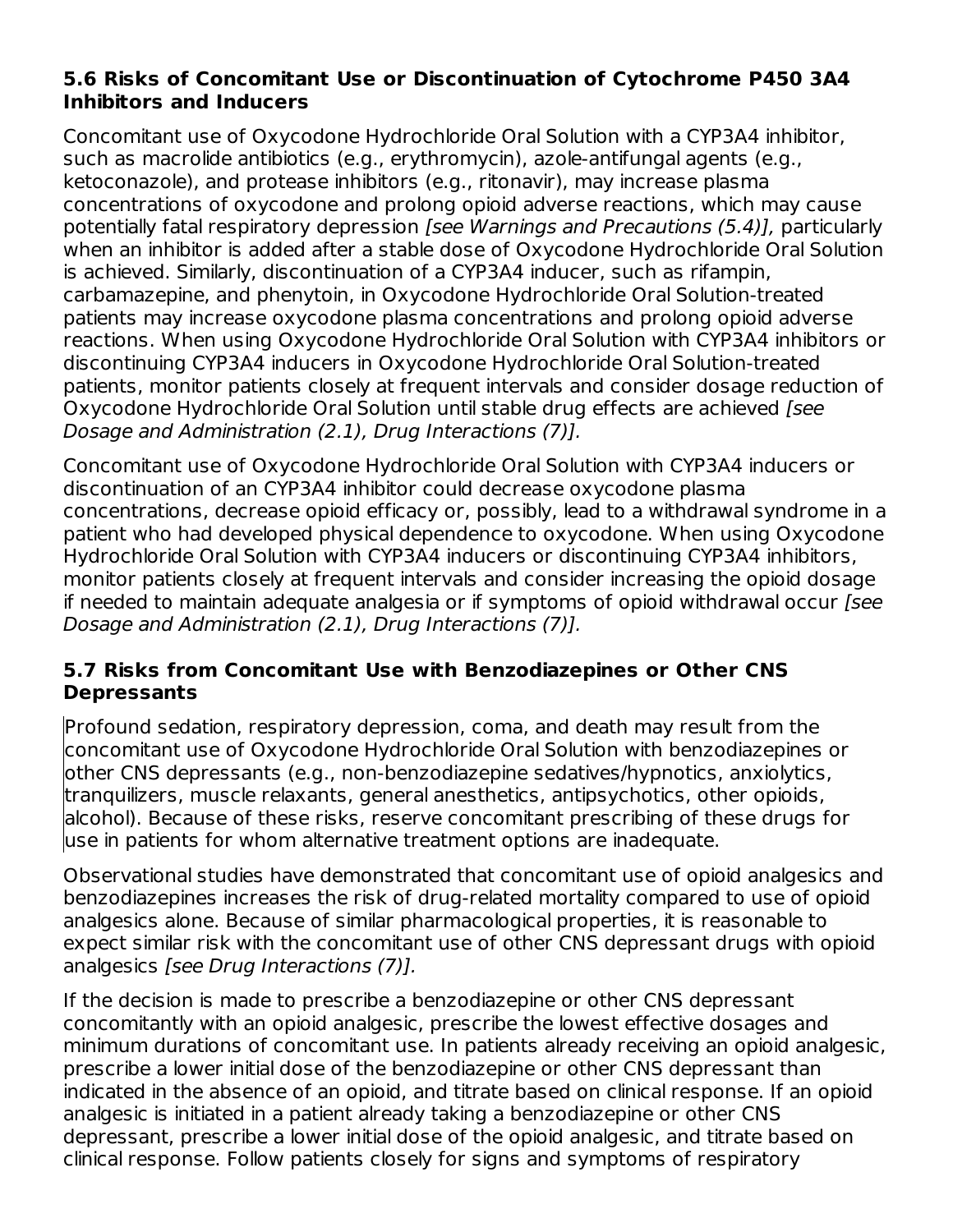depression and sedation.

If concomitant use is warranted, consider prescribing naloxone for the emergency treatment of opioid overdose [see Dosage and Administration (2.2), Warnings and Precautions (5.4)].

Advise both patients and caregivers about the risks of respiratory depression and sedation when Oxycodone Hydrochloride Oral Solution are used with benzodiazepines or other CNS depressants (including alcohol and illicit drugs). Advise patients not to drive or operate heavy machinery until the effects of concomitant use of the benzodiazepine or other CNS depressant have been determined. Screen patients for risk of substance use disorders, including opioid abuse and misuse, and warn them of the risk for overdose and death associated with the use of additional CNS depressants including alcohol and illicit drugs [see Drug Interactions (7) and Patient Counseling Information  $(17)$ ].

#### **5.8 Life-Threatening Respiratory Depression in Patients with Chronic Pulmonary Disease or in Elderly, Cachectic, or Debilitated Patients**

The use of Oxycodone Hydrochloride Oral Solution in patients with acute or severe bronchial asthma in an unmonitored setting or in the absence of resuscitative equipment is contraindicated.

Patients with Chronic Pulmonary Disease: Oxycodone Hydrochloride Oral Solutiontreated patients with significant chronic obstructive pulmonary disease or cor pulmonale, and those with a substantially decreased respiratory reserve, hypoxia, hypercapnia, or pre-existing respiratory depression are at increased risk of decreased respiratory drive including apnea, even at recommended dosages of Oxycodone Hydrochloride Oral Solution [see Warnings and Precautions (5.4)].

Elderly, Cachectic, or Debilitated Patients: Life-threatening respiratory depression is more likely to occur in elderly, cachectic, or debilitated patients because they may have altered pharmacokinetics or altered clearance compared to younger, healthier patients [see Warnings and Precautions (5.8)].

Monitor such patients closely, particularly when initiating and titrating Oxycodone Hydrochloride Oral Solution and when Oxycodone Hydrochloride Oral Solution is given concomitantly with other drugs that depress respiration [see Warnings and Precautions (5.6)]. Alternatively, consider the use of non-opioid analgesics in these patients.

# **5.9 Adrenal Insufficiency**

Cases of adrenal insufficiency have been reported with opioid use, more often following greater than one month of use. Presentation of adrenal insufficiency may include nonspecific symptoms and signs including nausea, vomiting, anorexia, fatigue, weakness, dizziness, and low blood pressure. If adrenal insufficiency is suspected, confirm the diagnosis with diagnostic testing as soon as possible. If adrenal insufficiency is diagnosed, treat with physiologic replacement doses of corticosteroids. Wean the patient off of the opioid to allow adrenal function to recover and continue corticosteroid treatment until adrenal function recovers.

Other opioids may be tried as some cases reported use of a different opioid without recurrence of adrenal insufficiency. The information available does not identify any particular opioids as being more likely to be associated with adrenal insufficiency.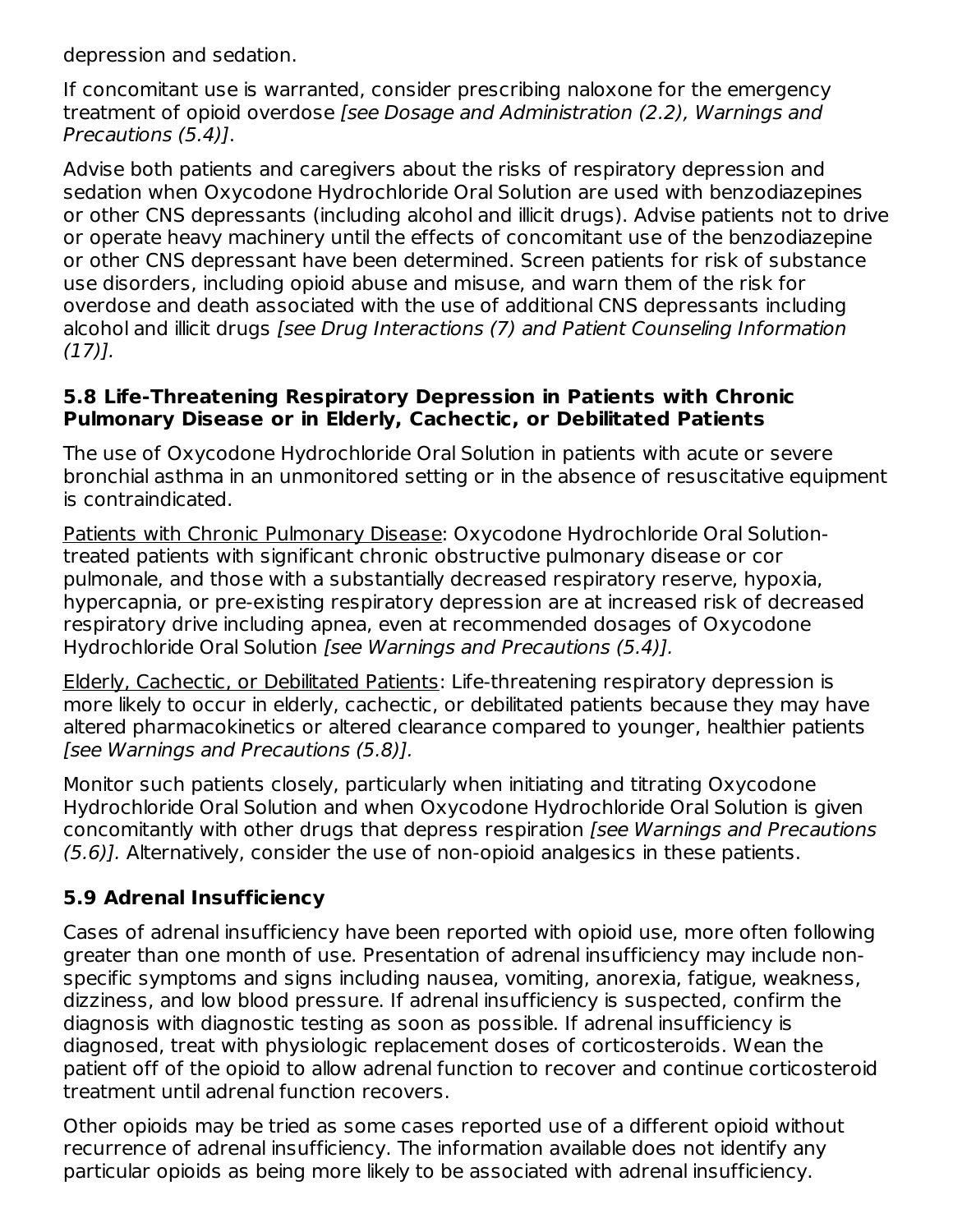# **5.10 Severe Hypotension**

Oxycodone Hydrochloride Oral Solution may cause severe hypotension including orthostatic hypotension and syncope in ambulatory patients. There is increased risk in patients whose ability to maintain blood pressure has already been compromised by a reduced blood volume or concurrent administration of certain CNS depressant drugs (e.g., phenothiazines or general anesthetics) [see Drug Interactions (7)]. Monitor these patients for signs of hypotension after initiating or titrating the dosage of Oxycodone Hydrochloride Oral Solution. In patients with circulatory shock, Oxycodone Hydrochloride Oral Solution may cause vasodilation that can further reduce cardiac output and blood pressure. Avoid the use of Oxycodone Hydrochloride Oral Solution in patients with circulatory shock.

### **5.11 Risks of Use in Patients with Increased Intracranial Pressure, Brain Tumors, Head Injury, or Impaired Consciousness**

In patients who may be susceptible to the intracranial effects of C0 $_{\rm 2}$  retention (e.g., those with evidence of increased intracranial pressure or brain tumors), Oxycodone Hydrochloride Oral Solution may reduce respiratory drive, and the resultant  $\mathsf{CO}_{2}$ retention can further increase intracranial pressure. Monitor such patients for signs of sedation and respiratory depression, particularly when initiating therapy with Oxycodone Hydrochloride Oral Solution.

Opioids may also obscure the clinical course in a patient with a head injury. Avoid the use of Oxycodone Hydrochloride Oral Solution in patients with impaired consciousness or coma.

# **5.12 Risks of Use in Patients with Gastrointestinal Conditions**

Oxycodone Hydrochloride Oral Solution is contraindicated in patients with known or suspected gastrointestinal obstruction, including paralytic ileus.

The oxycodone in Oxycodone Hydrochloride Oral Solution may cause spasm of the sphincter of Oddi. Opioids may cause increases in serum amylase. Monitor patients with biliary tract disease, including acute pancreatitis for worsening symptoms.

# **5.13 Increased Risk of Seizures in Patients with Seizure Disorders**

The oxycodone in Oxycodone Hydrochloride Oral Solution may increase the frequency of seizures in patients with seizure disorders, and may increase the risk of seizures occurring in other clinical settings associated with seizures. Monitor patients with a history of seizure disorders for worsened seizure control during Oxycodone Hydrochloride Oral Solution therapy.

# **5.14 Withdrawal**

Do not abruptly discontinue Oxycodone Hydrochloride Oral Solution in a patient physically dependent on opioids. When discontinuing Oxycodone Hydrochloride Oral Solution in a physically-dependent patient, gradually taper the dosage. Rapid tapering of oxycodone in a patient physically dependent on opioids may lead to a withdrawal syndrome and return of pain [see Dosage and Administration (2.4), Drug Abuse and Dependence (9.3)].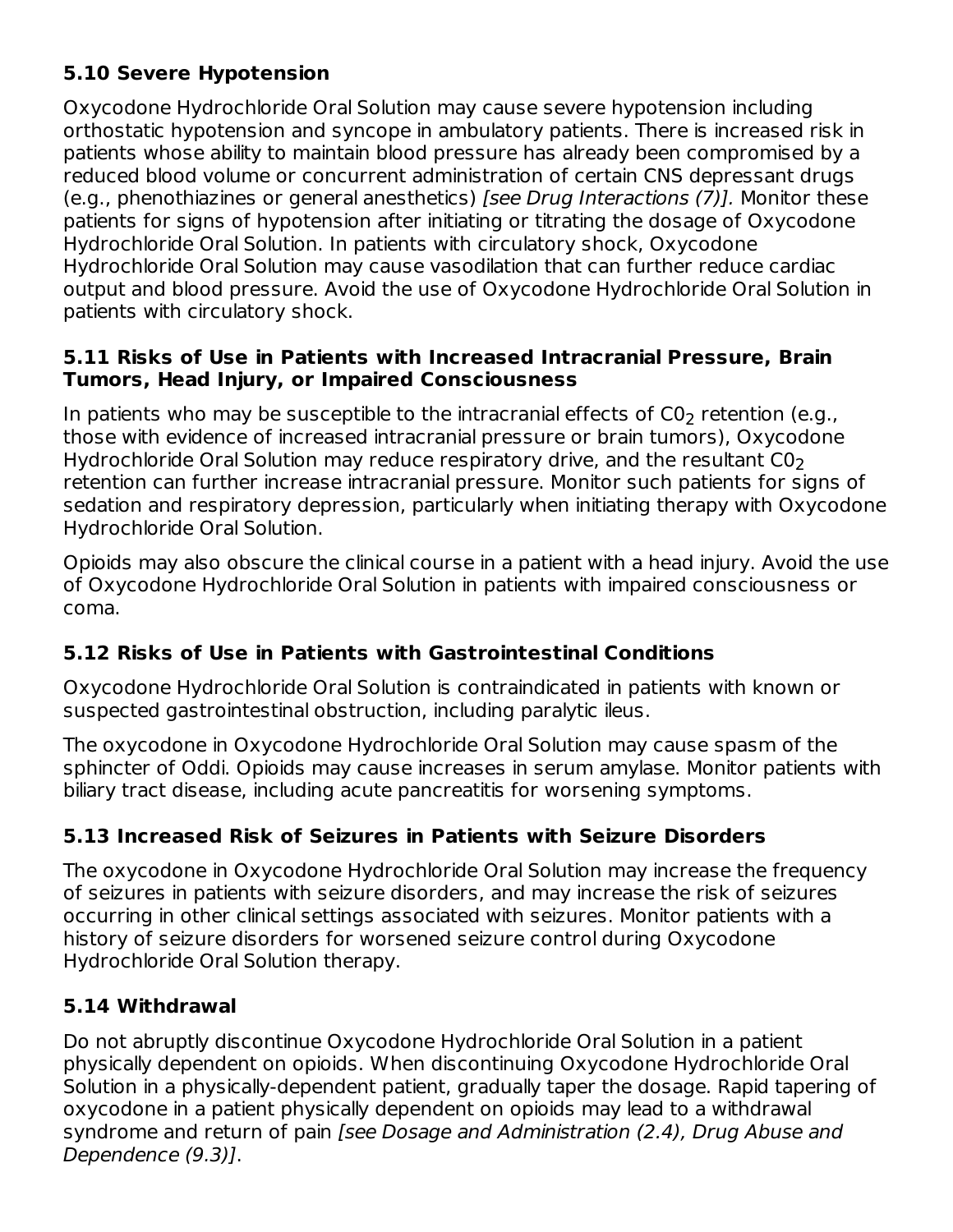Additionally, avoid the use of mixed agonist/antagonist (e.g., pentazocine, nalbuphine, and butorphanol) analgesics in patients who are receiving a full opioid agonist analgesic, including Oxycodone Hydrochloride Oral Solution. In these patients, mixed agonist/antagonist and partial agonist analgesics may reduce the analgesic effect and/or precipitate withdrawal symptoms [see Drug Interactions (7)].

# **5.15 Risks of Driving and Operating Machinery**

Oxycodone Hydrochloride Oral Solution may impair the mental or physical abilities needed to perform potentially hazardous activities such as driving a car or operating machinery. Warn patients not to drive or operate dangerous machinery unless they are tolerant to the effects of Oxycodone Hydrochloride Oral Solution and know how they will react to the medication [see Patient Counseling Information (17)].

# **6 ADVERSE REACTIONS**

The following serious adverse reactions are described, or described in greater detail, in other sections:

- Addiction, Abuse, and Misuse [see Warnings and Precautions (5.2)]
- Life-Threatening Respiratory Depression [see Warnings and Precautions (5.4)]
- Neonatal Opioid Withdrawal Syndrome [see Warnings and Precautions (5.5)]
- Interactions with Benzodiazepines or Other CNS Depressants [see Warnings and Precautions (5.7)]
- Adrenal Insufficiency [see Warnings and Precautions (5.9)]
- Severe Hypotension [see Warnings and Precautions (5.10)]
- Gastrointestinal Adverse Reactions [see Warnings and Precautions (5.12)]
- Seizures [see Warnings and Precautions (5.13)]
- Withdrawal [see Warnings and Precautions (5.14)]

The following adverse reactions associated with the use of oxycodone were identified in clinical studies or postmarketing reports. Because some of these reactions were reported voluntarily from a population of uncertain size, it is not always possible to reliably estimate their frequency or establish a causal relationship to drug exposure.

Serious adverse reactions associated with oxycodone use included: respiratory depression, respiratory arrest, circulatory depression, cardiac arrest, hypotension, and/or shock.

The common adverse reactions seen on initiation of therapy with oxycodone are doserelated and are typical opioid-related adverse reactions. The most frequent adverse events include nausea, constipation, vomiting, headache, and pruritus. The frequency of these reactions depended on several factors, including clinical setting, the patient's level of opioid tolerance, and host factors specific to the individual.

In all patients for whom dosing information was available  $(n=191)$  from the open-label and double-blind studies involving another formulation of immediate-release oxycodone, the following adverse events were recorded in oxycodone treated patients with an  $incidence \geq 3\%$ . In descending order of frequency, they were: nausea, constipation, vomiting, headache, pruritus, insomnia, dizziness, asthenia, and somnolence.

The other less frequently observed adverse reactions from opioid analgesics, including Oxycodone Hydrochloride Oral Solution included: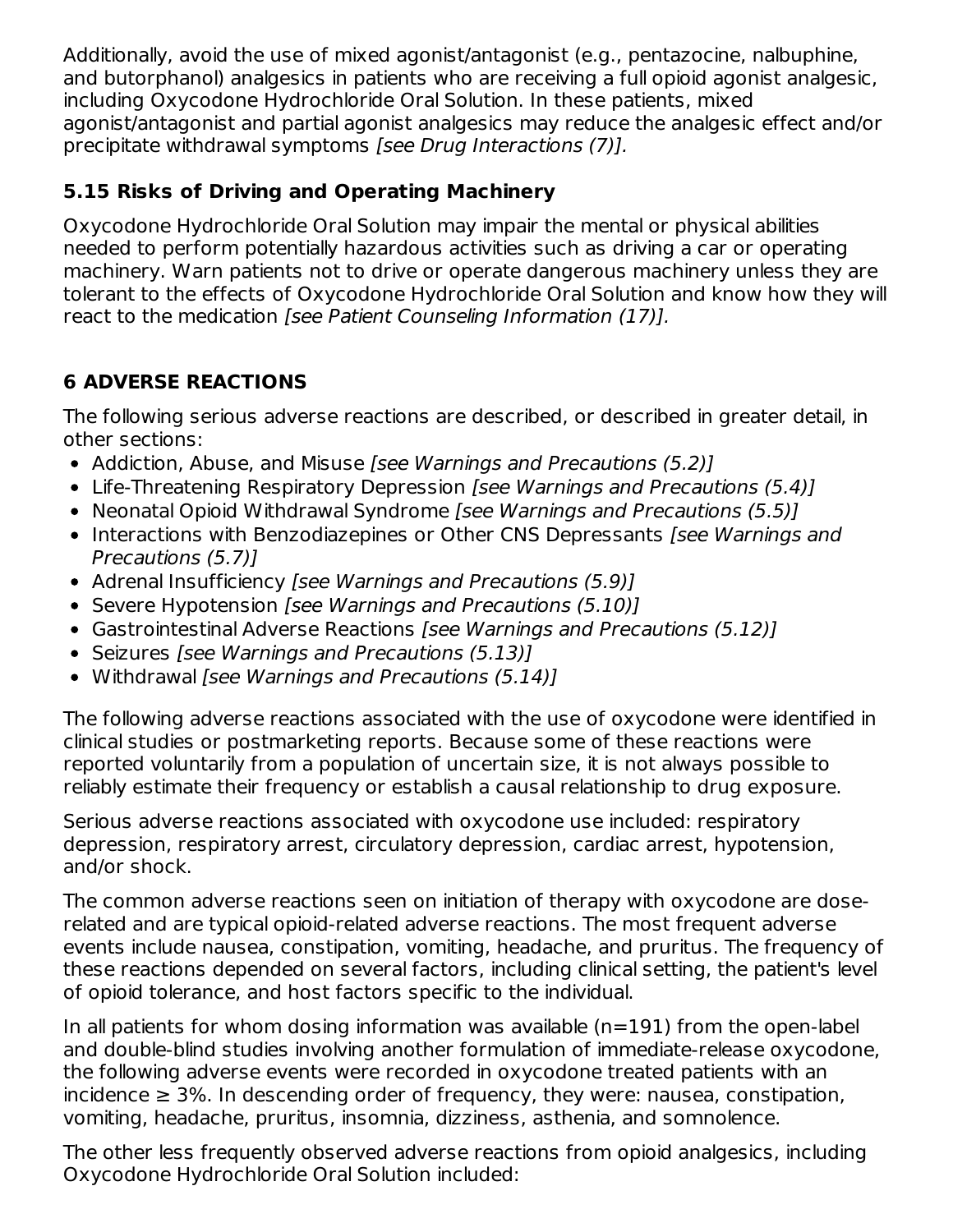Body as a Whole: abdominal pain, accidental injury, allergic reaction, back pain, chills and fever, fever, flu syndrome, infection, neck pain, pain, photosensitivity reaction, and sepsis.

Cardiovascular: deep thrombophlebitis, heart failure, hemorrhage, hypotension, migraine, palpitation, and tachycardia.

Digestive: anorexia, diarrhea, dyspepsia, dysphagia, gingivitis, glossitis, and nausea and vomiting.

Hemic and Lymphatic: anemia and leukopenia.

Metabolic and Nutritional: edema, gout, hyperglycemia, iron deficiency anemia and peripheral edema.

Musculoskeletal: arthralgia, arthritis, bone pain, myalgia and pathological fracture.

Nervous: agitation, anxiety, confusion, dry mouth, hypertonia, hypesthesia, nervousness, neuralgia, personality disorder, tremor, and vasodilation.

Respiratory: bronchitis, cough increased, dyspnea, epistaxis, laryngismus, lung disorder, pharyngitis, rhinitis, and sinusitis.

Skin and Appendages: herpes simplex, rash, sweating, and urticaria.

Special Senses: amblyopia.

Urogenital: urinary tract infection

Serotonin syndrome: Cases of serotonin syndrome, a potentially life threatening condition, have been reported during concomitant use of opioids with serotonergic drugs.

Adrenal insufficiency: Cases of adrenal insufficiency have been reported with opioid use, more often following greater than one month of use.

Anaphylaxis: Anaphylaxis has been reported with ingredients contained in Oxycodone Hydrochloride Oral Solution.

Androgen deficiency: Cases of androgen deficiency have occurred with chronic use of opioids [see Clinical Pharmacology (12.2)].

# **7 DRUG INTERACTIONS**

Table 1 includes clinically significant drug interactions with Oxycodone Hydrochloride Oral Solution.

### **Table 1: Clinically Significant Drug Interactions with Oxycodone Hydrochloride Oral Solution**

# **Inhibitors of CYP3A4 and CYP2D6**

The concomitant use of Oxycodone Hydrochloride Oral Solution and CYP3A4 inhibitors can increase the plasma concentration of oxycodone, resulting in increased or prolonged opioid effects. These effects could be more pronounced with concomitant use of Oxycodone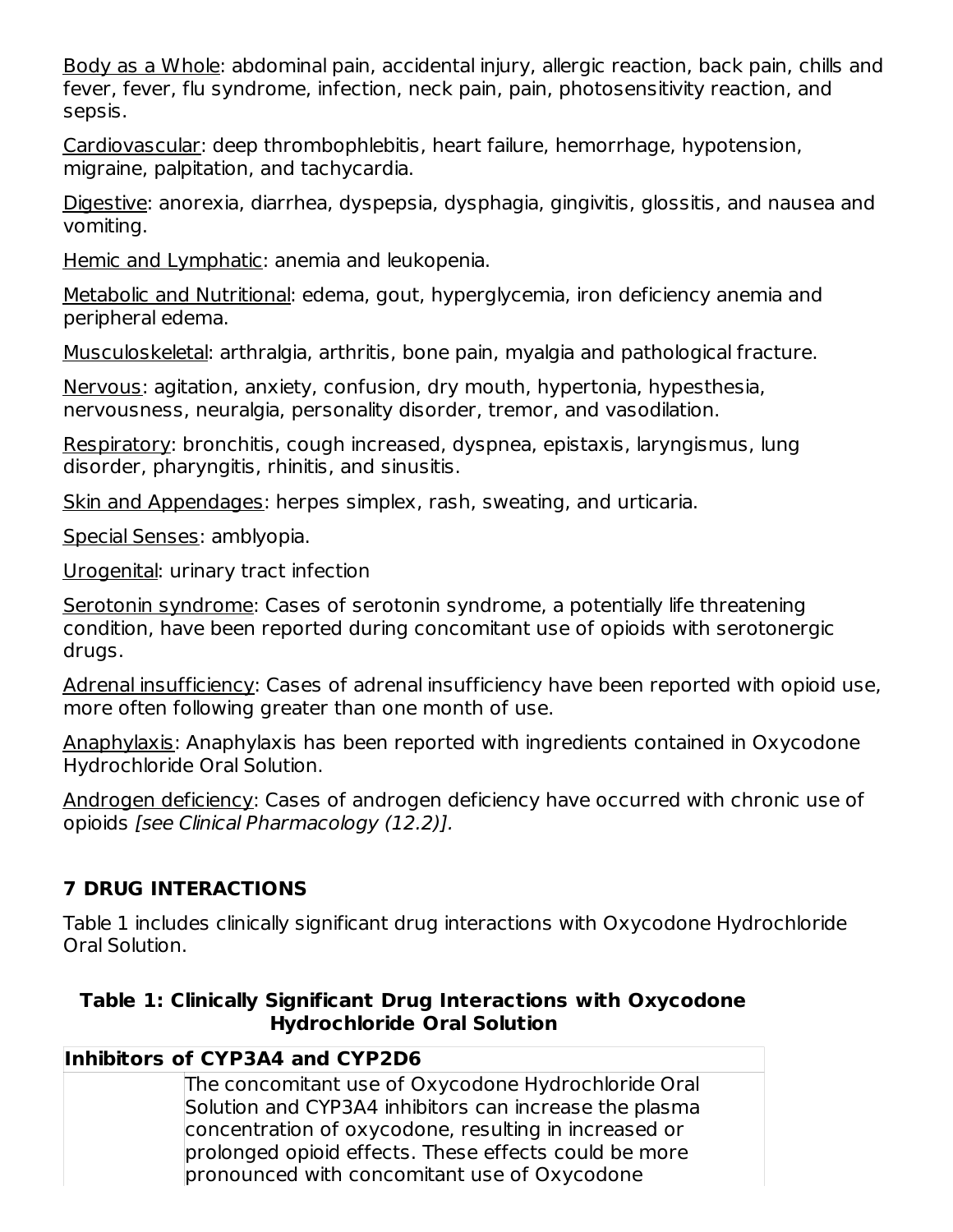| Clinical<br>Impact:    | Hydrochloride Oral Solution and CYP2D6 and CYP3A4<br>inhibitors, particularly when an inhibitor is added after a stable<br>dose of Oxycodone Hydrochloride Oral Solution is achieved<br>[see Warnings and Precautions (5.6)].<br>After stopping a CYP3A4 inhibitor, as the effects of the<br>inhibitor decline, the oxycodone plasma concentration will<br>decrease [see Clinical Pharmacology (12.3)], resulting in<br>decreased opioid efficacy or a withdrawal syndrome in<br>patients who had developed physical dependence to<br>oxycodone.                                                                                                                                  |
|------------------------|-----------------------------------------------------------------------------------------------------------------------------------------------------------------------------------------------------------------------------------------------------------------------------------------------------------------------------------------------------------------------------------------------------------------------------------------------------------------------------------------------------------------------------------------------------------------------------------------------------------------------------------------------------------------------------------|
|                        | If concomitant use is necessary, consider dosage reduction<br>of Oxycodone Hydrochloride Oral Solution until stable drug<br>effects are achieved.<br>Monitor patients for respiratory depression and sedation at<br>Intervention: frequent intervals.<br>If a CYP3A4 inhibitor is discontinued, consider increasing the<br>Oxycodone Hydrochloride Oral Solution dosage until stable<br>drug effects are achieved. Monitor for signs of opioid<br>withdrawal.                                                                                                                                                                                                                     |
| Examples:              | Macrolide antibiotics (e.g., erythromycin), azole-antifungal<br>agents (e.g., ketoconazole), protease inhibitors (e.g.,<br>ritonavir)                                                                                                                                                                                                                                                                                                                                                                                                                                                                                                                                             |
| <b>CYP3A4 Inducers</b> |                                                                                                                                                                                                                                                                                                                                                                                                                                                                                                                                                                                                                                                                                   |
| Clinical<br>Impact:    | The concomitant use of Oxycodone Hydrochloride Oral<br>Solution and CYP3A4 inducers can decrease the plasma<br>concentration of oxycodone [see Clinical Pharmacology<br>(12.3)], resulting in decreased efficacy or onset of a<br>withdrawal syndrome in patients who have developed physical<br>dependence to oxycodone [see Warnings and Precautions<br>$(5.6)$ .<br>After stopping a CYP3A4 inducer, as the effects of the<br>inducer decline, the oxycodone plasma concentration will<br>increase [see Clinical Pharmacology (12.3)], which could<br>increase or prolong both the therapeutic effects and adverse<br>reactions, and may cause serious respiratory depression. |
|                        | If concomitant use is necessary, consider increasing the<br>Oxycodone Hydrochloride Oral Solution dosage until stable<br>drug effects are achieved.<br>Intervention: Monitor for signs of opioid withdrawal. If a CYP3A4 inducer is<br>discontinued, consider Oxycodone Hydrochloride Oral<br>Solution dosage reduction and monitor for signs of<br>respiratory depression.                                                                                                                                                                                                                                                                                                       |
| Examples:              | Rifampin, carbamazepine, phenytoin                                                                                                                                                                                                                                                                                                                                                                                                                                                                                                                                                                                                                                                |
|                        | Benzodiazepines and other Central Nervous System (CNS)                                                                                                                                                                                                                                                                                                                                                                                                                                                                                                                                                                                                                            |
| <b>Depressants</b>     |                                                                                                                                                                                                                                                                                                                                                                                                                                                                                                                                                                                                                                                                                   |
|                        |                                                                                                                                                                                                                                                                                                                                                                                                                                                                                                                                                                                                                                                                                   |
| Clinical               | Due to additive pharmacologic effect, the concomitant use of<br>benzodiazepines or other CNS depressants, including alcohol,                                                                                                                                                                                                                                                                                                                                                                                                                                                                                                                                                      |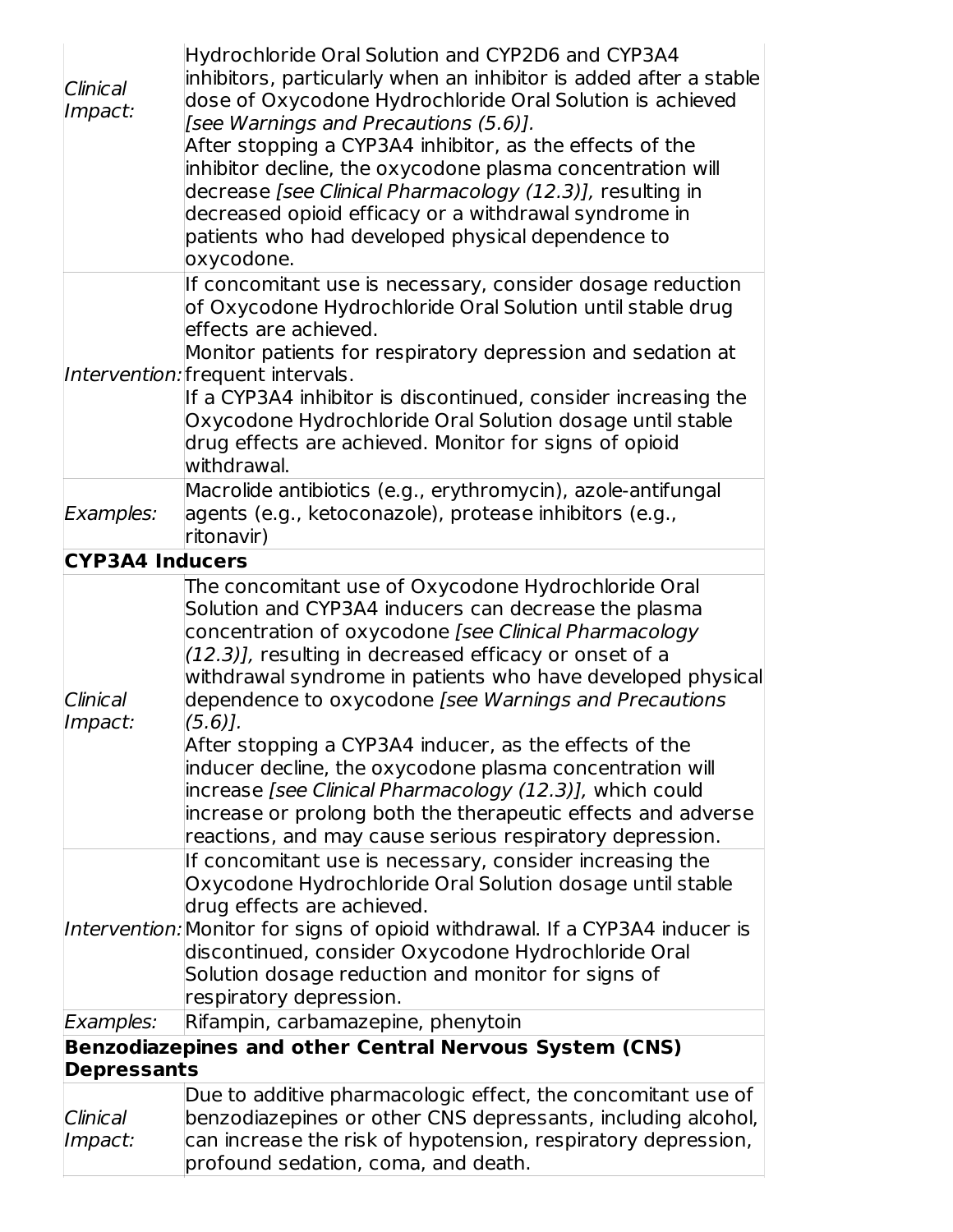| Intervention:             | Reserve concomitant prescribing of these drugs for use in<br>patients for whom alternative treatment options are<br>inadequate. Limit dosages and durations to the minimum<br>required. Follow patients closely for signs of respiratory<br>depression and sedation. If concomitant use is warranted,<br>consider prescribing naloxone for the emergency treatment<br>of opioid overdose [see Dosage and Administration (2.2),<br>Warnings and Precautions (5.2, 5.4, 5.7)].                                                     |  |  |  |
|---------------------------|----------------------------------------------------------------------------------------------------------------------------------------------------------------------------------------------------------------------------------------------------------------------------------------------------------------------------------------------------------------------------------------------------------------------------------------------------------------------------------------------------------------------------------|--|--|--|
| Examples:                 | Benzodiazepines and other sedatives/hypnotics, anxiolytics,<br>tranquilizers, muscle relaxants, general anesthetics,<br>antipsychotics, other opioids, alcohol.                                                                                                                                                                                                                                                                                                                                                                  |  |  |  |
| <b>Serotonergic Drugs</b> |                                                                                                                                                                                                                                                                                                                                                                                                                                                                                                                                  |  |  |  |
| Clinical<br>Impact:       | The concomitant use of opioids with other drugs that affect<br>the serotonergic neurotransmitter system has resulted in<br>serotonin syndrome.                                                                                                                                                                                                                                                                                                                                                                                   |  |  |  |
| Intervention:             | If concomitant use is warranted, carefully observe the patient,<br>particularly during treatment initiation and dose adjustment.<br>Discontinue Oxycodone Hydrochloride Oral Solution if<br>serotonin syndrome is suspected.                                                                                                                                                                                                                                                                                                     |  |  |  |
| Examples:                 | Selective serotonin reuptake inhibitors (SSRIs), serotonin and<br>norepinephrine reuptake inhibitors (SNRIs), tricyclic<br>antidepressants (TCAs), triptans, 5-HT3 receptor antagonists,<br>drugs that affect the serotonin neurotransmitter system<br>(e.g., mirtazapine, trazodone, tramadol), certain muscle<br>relaxants (i.e., cyclobenzaprine, metaxalone), monoamine<br>oxidase (MAO) inhibitors (those intended to treat psychiatric<br>disorders and also others, such as linezolid and intravenous<br>methylene blue). |  |  |  |
|                           | <b>Monoamine Oxidase Inhibitors (MAOIs)</b>                                                                                                                                                                                                                                                                                                                                                                                                                                                                                      |  |  |  |
| Clinical<br>Impact:       | MAOI interactions with opioids may manifest as serotonin<br>syndrome or opioid toxicity (e.g., respiratory depression,<br>coma) [see Warnings and Precautions (5.4)].                                                                                                                                                                                                                                                                                                                                                            |  |  |  |
|                           | The use of Oxycodone Hydrochloride Oral Solution is not<br>recommended for patients taking MAOIs or within 14 days of<br>stopping such treatment.<br>Intervention: If urgent use of an opioid is necessary, use test doses and<br>frequent titration of small doses to treat pain while closely<br>monitoring blood pressure and signs and symptoms of CNS<br>and respiratory depression.                                                                                                                                        |  |  |  |
| Examples:                 | phenelzine, tranylcypromine, linezolid                                                                                                                                                                                                                                                                                                                                                                                                                                                                                           |  |  |  |
|                           | Mixed Agonist/Antagonist and Partial Agonist Opioid Analgesics                                                                                                                                                                                                                                                                                                                                                                                                                                                                   |  |  |  |
| Clinical<br>Impact:       | May reduce the analgesic effect of Oxycodone Hydrochloride<br>Oral Solution and/or precipitate withdrawal symptoms.                                                                                                                                                                                                                                                                                                                                                                                                              |  |  |  |
|                           | Intervention: Avoid concomitant use.                                                                                                                                                                                                                                                                                                                                                                                                                                                                                             |  |  |  |
| Examples:                 | butorphanol, nalbuphine, pentazocine, buprenorphine                                                                                                                                                                                                                                                                                                                                                                                                                                                                              |  |  |  |
| <b>Muscle Relaxants</b>   |                                                                                                                                                                                                                                                                                                                                                                                                                                                                                                                                  |  |  |  |
| Clinical<br>lmn           | Oxycodone may enhance the neuromuscular blocking action<br>of skeletal muscle relaxants and produce an increased degree                                                                                                                                                                                                                                                                                                                                                                                                          |  |  |  |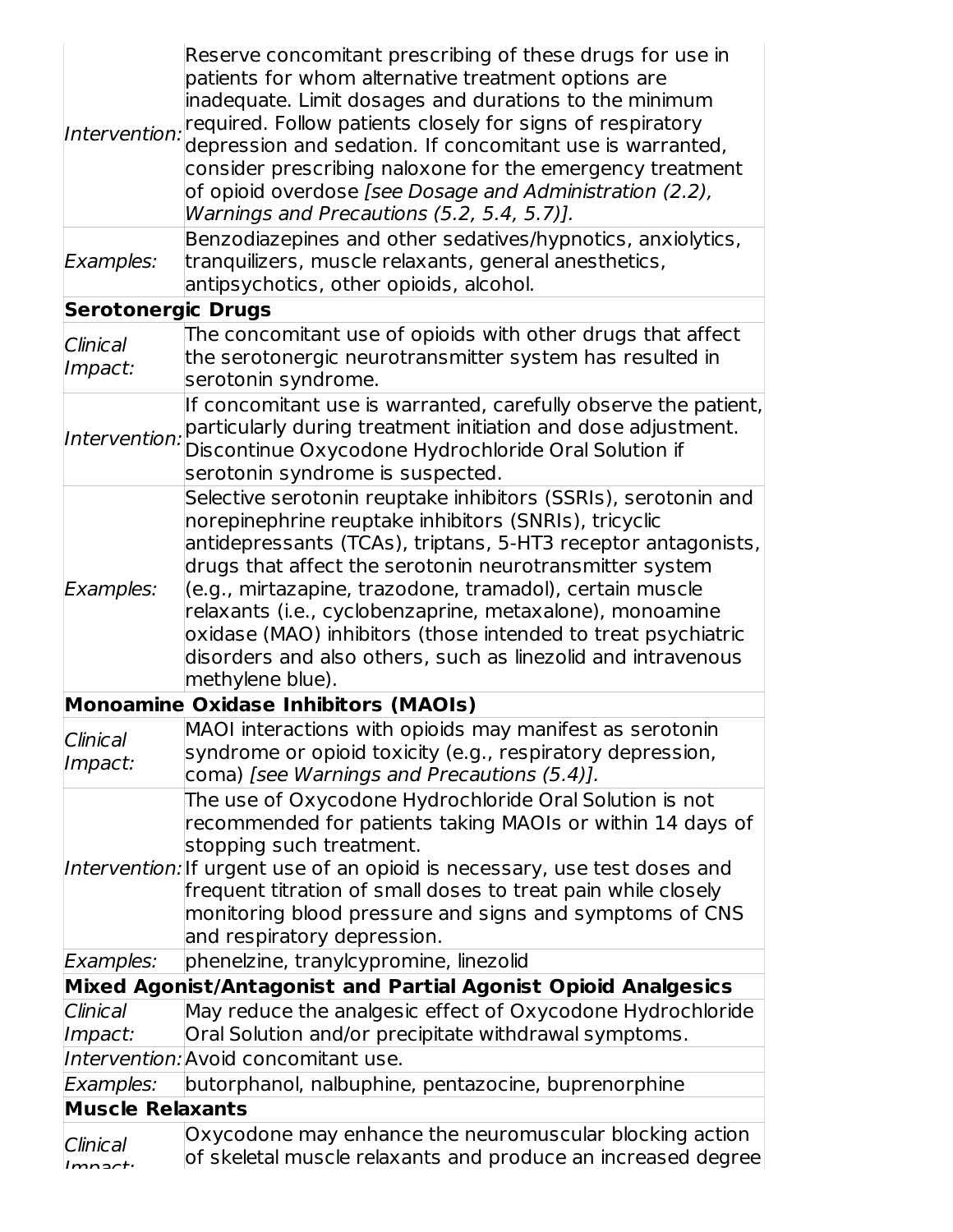| $\mu$ $\mu$ $\mu$ $\mu$ a $\mu$ $\mu$ . | of respiratory depression.                                                                                                                                                                                                                                                                                                                                                                                                                                                                                     |  |  |  |
|-----------------------------------------|----------------------------------------------------------------------------------------------------------------------------------------------------------------------------------------------------------------------------------------------------------------------------------------------------------------------------------------------------------------------------------------------------------------------------------------------------------------------------------------------------------------|--|--|--|
|                                         | Monitor patients for signs of respiratory depression that may<br>be greater than otherwise expected and decrease the dosage<br>of Oxycodone Hydrochloride Oral Solution and/or the muscle<br>Intervention: relaxant as necessary. Due to the risk of respiratory<br>depression with concomitant use of skeletal muscle relaxants<br>and opioids, consider prescribing naloxone for the emergency<br>treatment of opioid overdose [see Dosage and Administration<br>(2.2), Warnings and Precautions (5.4, 5.7)] |  |  |  |
| <b>Diuretics</b>                        |                                                                                                                                                                                                                                                                                                                                                                                                                                                                                                                |  |  |  |
| Clinical<br>Impact:                     | Opioids can reduce the efficacy of diuretics by inducing the<br>release of antidiuretic hormone.                                                                                                                                                                                                                                                                                                                                                                                                               |  |  |  |
|                                         | Monitor patients for signs of diminished diuresis and/or<br>Intervention: effects on blood pressure and increase the dosage of the<br>diuretic as needed.                                                                                                                                                                                                                                                                                                                                                      |  |  |  |
| <b>Anticholinergic Drugs</b>            |                                                                                                                                                                                                                                                                                                                                                                                                                                                                                                                |  |  |  |
| Clinical<br>Impact:                     | The concomitant use of anticholinergic drugs may increase<br>risk of urinary retention and/or severe constipation, which<br>may lead to paralytic ileus.                                                                                                                                                                                                                                                                                                                                                       |  |  |  |
|                                         | Monitor patients for signs of urinary retention or reduced<br>Intervention: gastric motility when Oxycodone Hydrochloride Oral Solution<br>is used concomitantly with anticholinergic drugs.                                                                                                                                                                                                                                                                                                                   |  |  |  |

# **8 USE IN SPECIFIC POPULATIONS**

# **8.1 Pregnancy**

### Risk Summary

Prolonged use of opioid analgesics during pregnancy may cause neonatal opioid withdrawal syndrome [see Warnings and Precautions (5.5)]. Available data with Oxycodone Hydrochloride Oral Solution are insufficient to inform a drug-associated risk for major birth defects and miscarriage.

Animal reproduction studies with oral administrations of oxycodone hydrochloride in rats and rabbits during the period of organogenesis at doses 2.6 and 8.1 times, respectively, the human dose of 60 mg/day did not reveal evidence of teratogenicity or embryo-fetal toxicity. In several published studies, treatment of pregnant rats with oxycodone at clinically relevant doses and below, resulted in neurobehavioral effects in offspring [see Data]. Based on animal data, advise pregnant women of the potential risk to a fetus.

The background risk of major birth defects and miscarriage for the indicated population is unknown. All pregnancies have a background risk of birth defect, loss, or other adverse outcomes. In the U.S.general population, the estimated background risk of major birth defects and miscarriage in clinically recognized pregnancies is 2-4% and 15- 20%, respectively.

Clinical Considerations

Fetal/Neonatal Adverse Reactions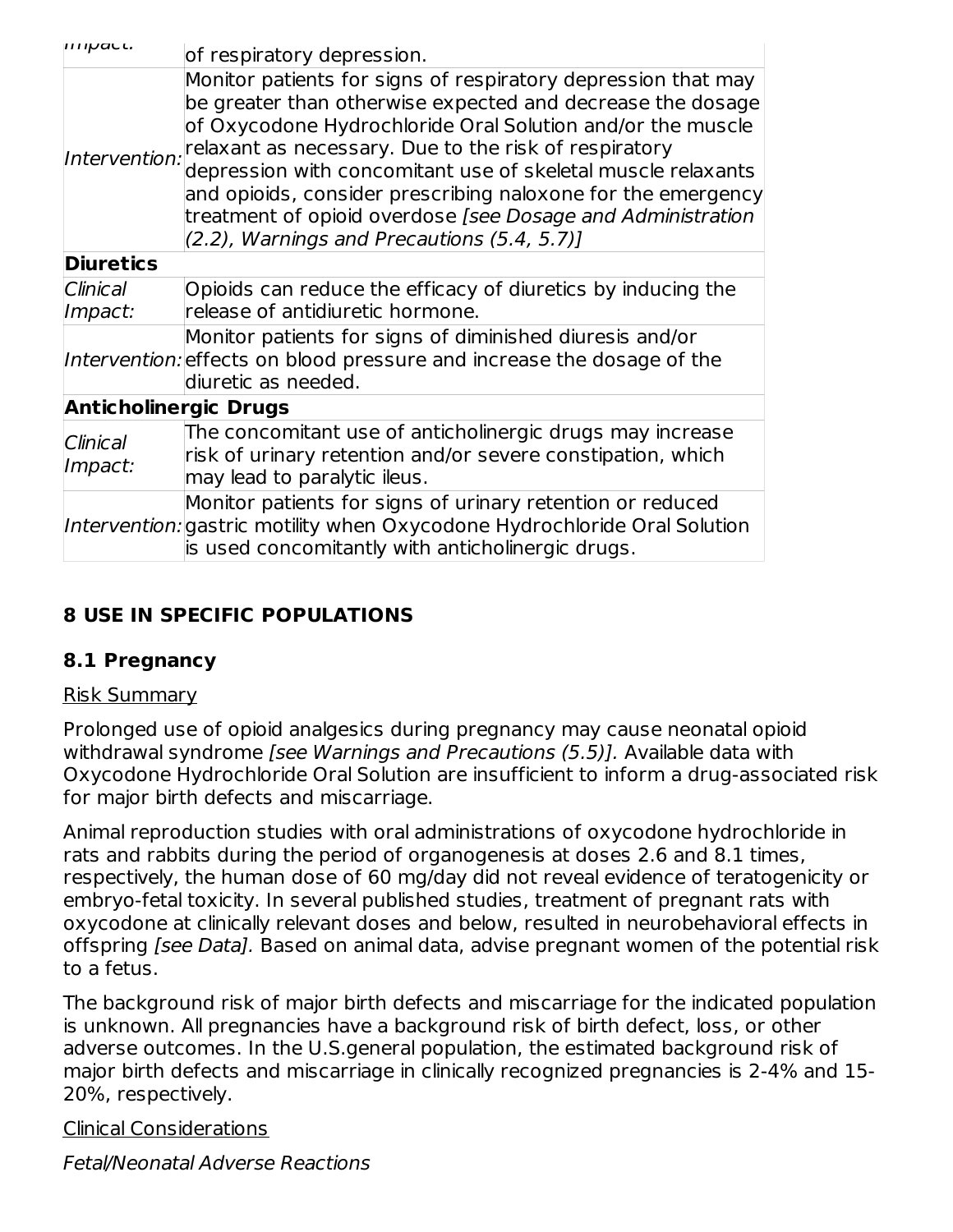Prolonged use of opioid analgesics during pregnancy for medical or nonmedical purposes can result in physical dependence in the neonate and neonatal opioid withdrawal syndrome shortly after birth.

Neonatal opioid withdrawal syndrome presents as irritability, hyperactivity and abnormal sleep pattern, high pitched cry, tremor, vomiting, diarrhea, and failure to gain weight. The onset, duration, and severity of neonatal opioid withdrawal syndrome vary based on the specific opioid used, duration of use, timing and amount of last maternal use, and rate of elimination of the drug by the newborn. Observe newborns for symptoms of neonatal opioid withdrawal syndrome and manage accordingly [see Warnings and Precautions (5.5)].

# Labor or Delivery

Opioids cross the placenta and may produce respiratory depression and psychophysiologic effects in neonates. An opioid antagonist, such as naloxone, must be available for reversal of opioid-induced respiratory depression in the neonate. Oxycodone Hydrochloride Oral Solution is not recommended for use in pregnant women during or immediately prior to labor, when other analgesic techniques are more appropriate. Opioid analgesics, including Oxycodone Hydrochloride Oral Solution, can prolong labor through actions which temporarily reduce the strength, duration, and frequency of uterine contractions. However, this effect is not consistent and may be offset by an increased rate of cervical dilation, which tends to shorten labor. Monitor neonates exposed to opioid analgesics during labor for signs of excess sedation and respiratory depression.

### Data

### Animal Data

In embryo-fetal development studies in rats and rabbits, pregnant animals received oral doses of oxycodone hydrochloride administered during the period of organogenesis up to 16 mg/kg/day and up 25 mg/kg/day, respectively. These studies revealed no evidence of teratogenicity or embryo-fetal toxicity due to oxycodone. The highest doses tested in rats and rabbits were equivalent to approximately 2.6 and 8.1 times an adult human dose of 60 mg/day, respectively, on a mg/m<sup>2</sup> basis. In published studies, offspring of pregnant rats administered oxycodone during gestation have been reported to exhibit neurobehavioral effects including altered stress responses, increased anxiety-like behavior (2 mg/kg/day IV from Gestation Day 8 to 21 and Postnatal Day 1, 3, and 5; 0.3 times an adult human dose of 60 mg/day, on a mg/m<sup>2</sup> basis) and altered learning and memory (15 mg/kg/day orally from breeding through parturition; 2.4 times an adult human dose of 60 mg/day,on a mg/m<sup>2</sup> basis).

# **8.2 Lactation**

# Risk Summary

Oxycodone is present in breast milk. Published lactation studies report variable concentrations of oxycodone in breast milk with administration of immediate-release oxycodone to nursing mothers in the early postpartum period. The lactation studies did not assess breastfed infants for potential adverse reactions. Lactation studies have not been conducted with Oxycodone Hydrochloride Oral Solution, and no information is available on the effects of the drug on the breastfed infant or the effects of the drug on milk production.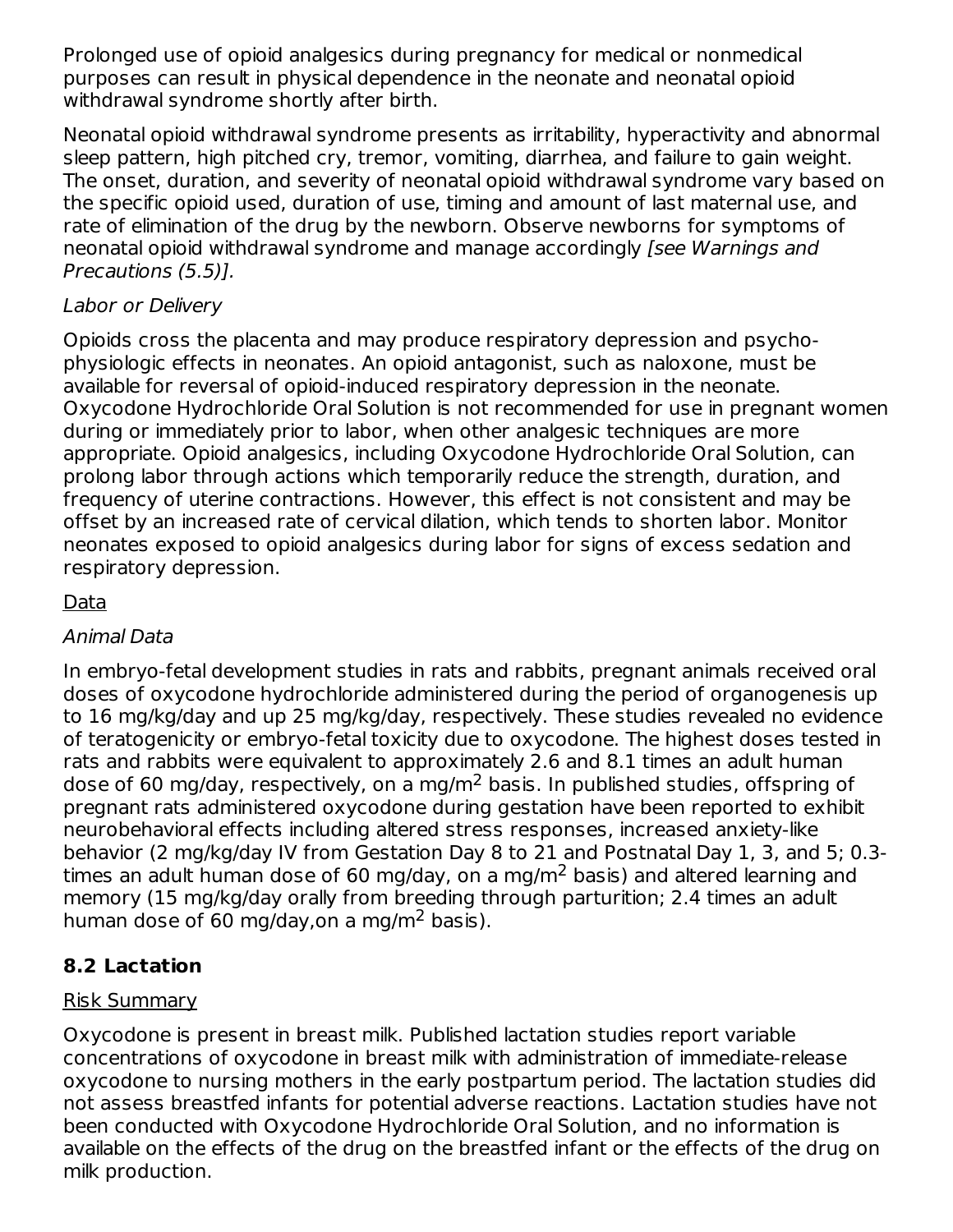The developmental and health benefits of breastfeeding should be considered along with the mother's clinical need for Oxycodone Hydrochloride Oral Solution and any potential adverse effects on the breastfed infant from Oxycodone Hydrochloride Oral Solution or from the underlying maternal condition.

### Clinical Considerations

Monitor infants exposed to Oxycodone Hydrochloride Oral Solution through breast milk for excess sedation and respiratory depression. Withdrawal symptoms can occur in breastfed infants when maternal administration of an opioid analgesic is stopped, or when breast-feeding is stopped.

# **8.3 Females and Males of Reproductive Potential**

# **Infertility**

Chronic use of opioids may cause reduced fertility in females and males of reproductive potential. It is not known whether these effects on fertility are reversible [see Adverse Reactions (6), Clinical Pharmacology (12.2)].

# **8.4 Pediatric Use**

The safety and effectiveness of Oxycodone Hydrochloride Oral Solution has not been established in pediatric patients.

The safety and pharmacokinetics of a single-dose of an Oxycodone Hydrochloride Oral Solution were evaluated in an open-label clinical trial in 89 pediatric patients 2 years to less than 17 years of age with postoperative pain. However, definitive conclusions were not possible because of insufficient information.

# **8.5 Geriatric Use**

Elderly patients (aged 65 years or older) may have increased sensitivity to oxycodone. In general, use caution when selecting a dose for an elderly patient, usually starting at the low end of the dosing range, reflecting the greater frequency of decreased hepatic, renal, or cardiac function and of concomitant disease or other drug therapy.

Respiratory depression is the chief risk for elderly patients treated with opioids, and has occurred after large initial doses were administered to patients who were not opioidtolerant or when opioids were co-administered with other agents that depress respiration. Titrate the dosage of Oxycodone Hydrochloride Oral Solution slowly in geriatric patients and monitor closely for signs of central nervous system and respiratory depression [see Warnings and Precautions (5.8)].

Oxycodone is known to be substantially excreted by the kidney, and the risk of adverse reactions to this drug may be greater in patients with impaired renal function. Because elderly patients are more likely to have decreased renal function, care should be taken in dose selection, and it may be useful to monitor renal function.

# **8.6 Hepatic Impairment**

Since oxycodone is extensively metabolized in the liver, its clearance may decrease in patients with hepatic impairment. Initiate therapy in these patients with a lower than usual dosage of Oxycodone Hydrochloride Oral Solution and titrate carefully. Monitor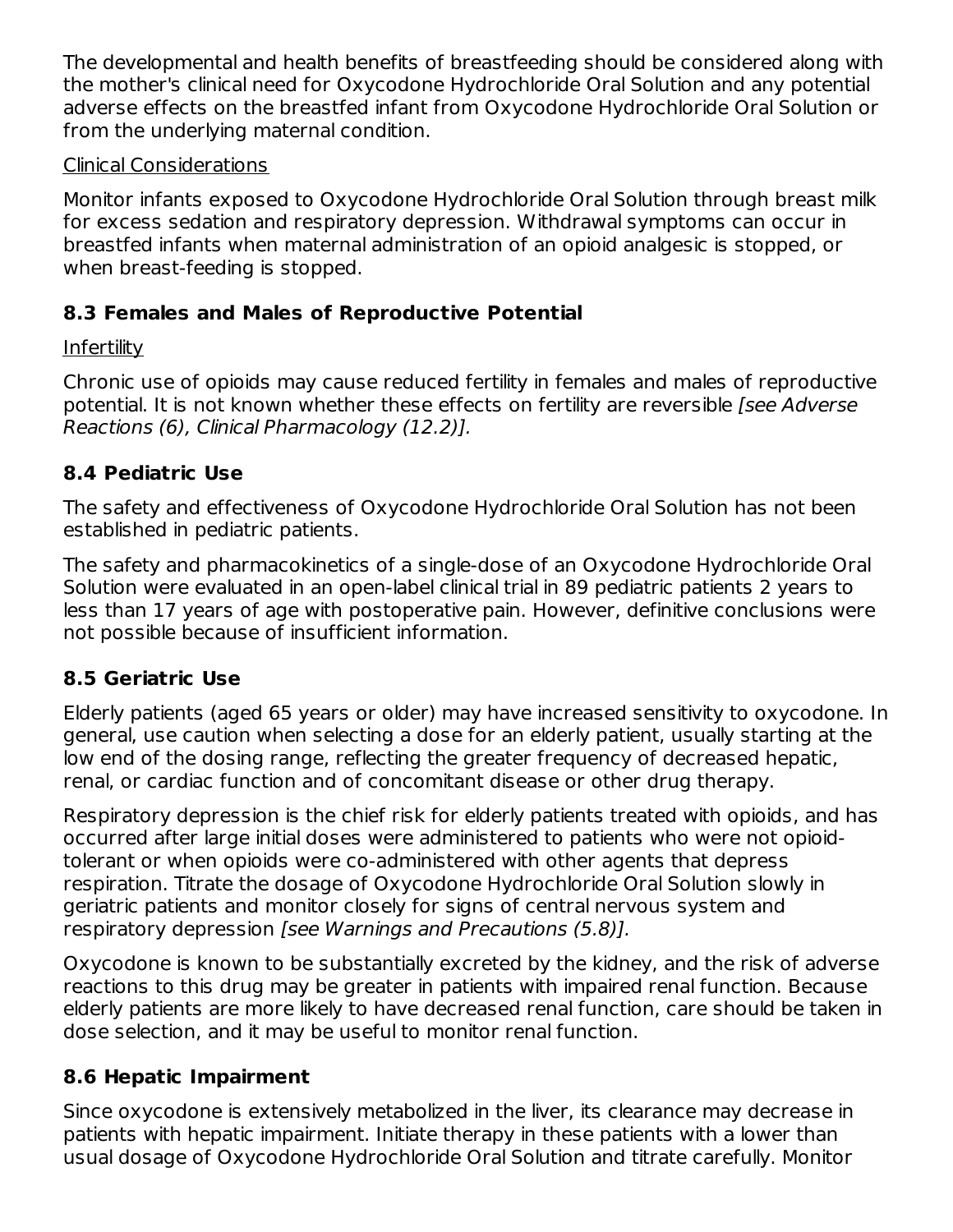closely for adverse events such as respiratory depression, sedation, and hypotension [see Clinical Pharmacology (12.3)].

# **8.7 Renal Impairment**

Information from oxycodone tablets indicate that patients with renal impairment had higher plasma concentrations of oxycodone than subjects with normal renal function. Initiate therapy with a lower than usual dosage of Oxycodone Hydrochloride Oral Solution and titrate carefully. Monitor closely for adverse events such as respiratory depression, sedation, and hypotension [see Clinical Pharmacology (12.3)].

# **9 DRUG ABUSE AND DEPENDENCE**

# **9.1 Controlled Substance**

Oxycodone Hydrochloride Oral Solution contains oxycodone, a Schedule II controlled substance.

# **9.2 Abuse**

Oxycodone Hydrochloride Oral Solution contains oxycodone, a substance with a high potential for abuse similar to other opioids including fentanyl, hydrocodone, hydromorphone, methadone, morphine, oxymorphone, and tapentadol. Oxycodone Hydrochloride Oral Solution can be abused and is subject to misuse, addiction, and criminal diversion [see Warnings and Precautions (5.2)].

All patients treated with opioids require careful monitoring for signs of abuse and addiction, because use of opioid analgesic products carries the risk of addiction even under appropriate medical use.

Prescription drug abuse is the intentional non-therapeutic use of a prescription drug, even once, for its rewarding psychological or physiological effects.

Drug addiction is a cluster of behavioral, cognitive, and physiological phenomena that develop after repeated substance use and includes: a strong desire to take the drug, difficulties in controlling its use, persisting in its use despite harmful consequences, a higher priority given to drug use than to other activities and obligations, increased tolerance, and sometimes a physical withdrawal.

"Drug-seeking" behavior is very common in persons with substance use disorders. Drug-seeking tactics include emergency calls or visits near the end of office hours, refusal to undergo appropriate examination, testing, or referral, repeated "loss" of prescriptions, tampering with prescriptions, and reluctance to provide prior medical records or contact information for other treating health care providers). "Doctor shopping" (visiting multiple prescribers to obtain additional prescriptions) is common among drug abusers and people suffering from untreated addiction. Preoccupation with achieving adequate pain relief can be appropriate behavior in a patient with poor pain control.

Abuse and addiction are separate and distinct from physical dependence and tolerance. Health care providers should be aware that addiction may not be accompanied by concurrent tolerance and symptoms of physical dependence in all addicts. In addition, abuse of opioids can occur in the absence of true addiction.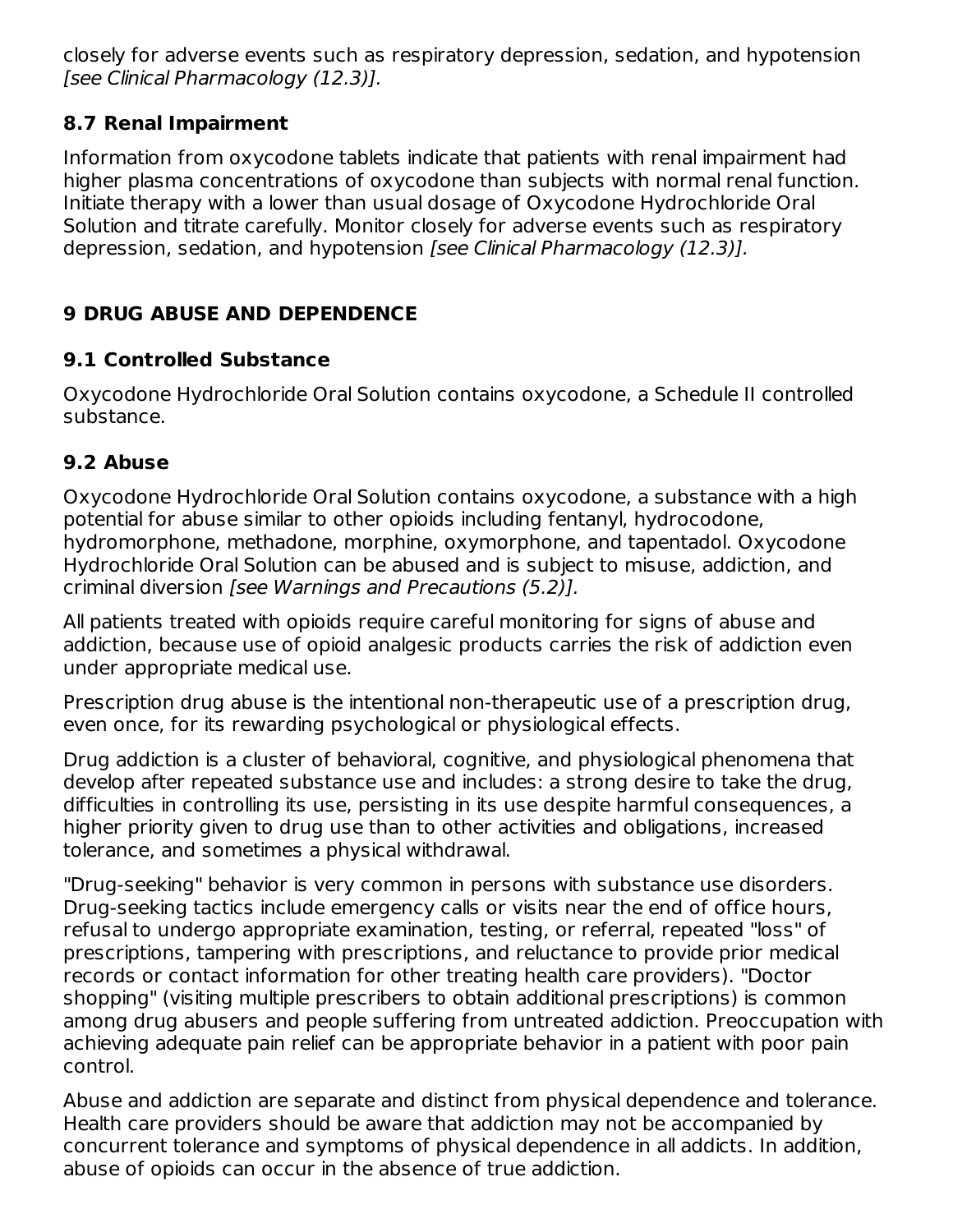Oxycodone Hydrochloride Oral Solution, like other opioids, can be diverted for nonmedical use into illicit channels of distribution. Careful record-keeping of prescribing information, including quantity, frequency, and renewal requests, as required by state and federal law, is strongly advised.

Proper assessment of the patient, proper prescribing practices, periodic re-evaluation of therapy, and proper dispensing and storage are appropriate measures that help to limit abuse of opioid drugs.

### Risks Specific to Abuse of Oxycodone Hydrochloride Oral Solution

Oxycodone Hydrochloride Oral Solution is for oral use only. Abuse of oxycodone poses a risk of overdose and death. The risk is increased with concurrent abuse of alcohol and other central nervous system depressants. Parenteral drug abuse is commonly associated with transmission of infectious diseases such as hepatitis and HIV.

# **9.3 Dependence**

Both tolerance and physical dependence can develop during chronic opioid therapy. Tolerance is the need for increasing doses of opioids to maintain a defined effect such as analgesia (in the absence of disease progression or other external factors). Tolerance may occur to both the desired and undesired effects of drugs, and may develop at different rates for different effects.

Physical dependence is a physiological state in which the body adapts to the drug after a period of regular exposure, resulting in withdrawal symptoms after abrupt discontinuation or a significant dosage reduction of a drug. Withdrawal also may be precipitated through the administration of drugs with opioid antagonist activity (e.g., naloxone, nalmefene), mixed agonist/antagonist analgesics (e.g., pentazocine, butorphanol, nalbuphine), or partial agonists (e.g., buprenorphine). Physical dependence may not occur to a clinically significant degree until after several days to weeks of continued opioid usage.

Do not abruptly discontinue Oxycodone Hydrochloride Oral Solution in a patient physically dependent on opioids. Rapid tapering of Oxycodone Hydrochloride Oral Solution in a patient physically dependent on opioids may lead to serious withdrawal symptoms, uncontrolled pain, and suicide. Rapid discontinuation has also been associated with attempts to find other sources of opioid analgesics, which may be confused with drug-seeking for abuse.

When discontinuing Oxycodone Hydrochloride Oral Solution, gradually taper the dosage using a patient-specific plan that considers the following: the dose of Oxycodone Hydrochloride Oral Solution the patient has been taking, the duration of treatment, and the physical and psychological attributes of the patient. To improve the likelihood of a successful taper and minimize withdrawal symptoms, it is important that the opioid tapering schedule is agreed upon by the patient. In patients taking opioids for a long duration at high doses, ensure that a multimodal approach to pain management, including mental health support (if needed), is in place prior to initiating an opioid analgesic taper [see Dosage and Administration (2.4), Warnings and Precautions (5.14)].

Infants born to mothers physically dependent on opioids will also be physically dependent and may exhibit respiratory difficulties and withdrawal signs [see Use in Specific Populations (8.1)].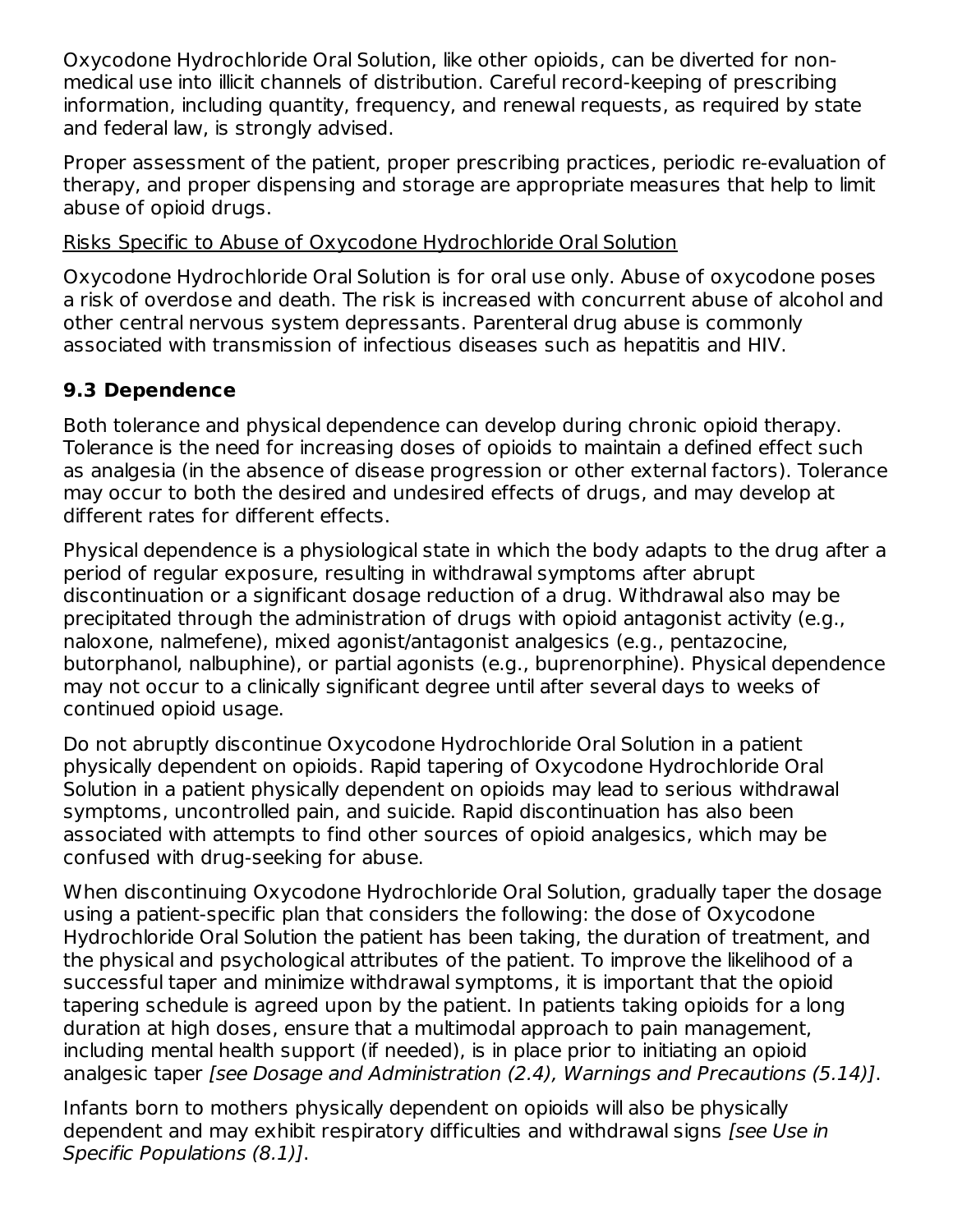# **10 OVERDOSAGE**

### Clinical Presentation

Acute overdose with Oxycodone Hydrochloride Oral Solution can be manifested by respiratory depression, somnolence progressing to stupor or coma, skeletal muscle flaccidity, cold and clammy skin, constricted pupils, and, in some cases, pulmonary edema, bradycardia, hypotension, partial or complete airway obstruction, atypical snoring, and death. Marked mydriasis rather than miosis may be seen with hypoxia in overdose situations [see Clinical Pharmacology (12.2)].

### Treatment of Overdose

In case of overdose, priorities are the reestablishment of a patent and protected airway and institution of assisted or controlled ventilation, if needed. Employ other supportive measures (including oxygen and vasopressors) in the management of circulatory shock and pulmonary edema as indicated. Cardiac arrest or arrhythmias will require advanced life-support techniques.

Opioid antagonists, such as naloxone, are specific antidotes to respiratory depression resulting from opioid overdose. For clinically significant respiratory or circulatory depression secondary to opioid overdose, administer an opioid antagonist.

Because the duration of opioid reversal is expected to be less than the duration of action of oxycodone in Oxycodone Hydrochloride Oral Solution, carefully monitor the patient until spontaneous respiration is reliably reestablished. If the response to an opioid antagonist is suboptimal or only brief in nature, administer additional antagonist as directed by the product's prescribing information.

In an individual physically dependent on opioids, administration of the recommended usual dosage of the antagonist will precipitate an acute withdrawal syndrome. The severity of the withdrawal symptoms experienced will depend on the degree of physical dependence and the dose of the antagonist administered. If a decision is made to treat serious respiratory depression in the physically dependent patient, administration of the antagonist should be initiated with care and by titration with smaller than usual doses of the antagonist.

# **11 DESCRIPTION**

Oxycodone Hydrochloride Oral Solution is an agonist, available as a red solution 5 mg/5 mL (1 mg/mL) and a yellow solution 100 mg/5 mL (20 mg/mL) for oral administration. The chemical name is (5R,9R,13S,14S)-4,5α-epoxy-14-hydroxy-3-methoxy-17 methylmorphinan-6-one hydrochloride. The molecular weight is 351.82.

Its molecular formula is  $C_{18}H_{21}NO_4$ HCl, and it has the following chemical structure.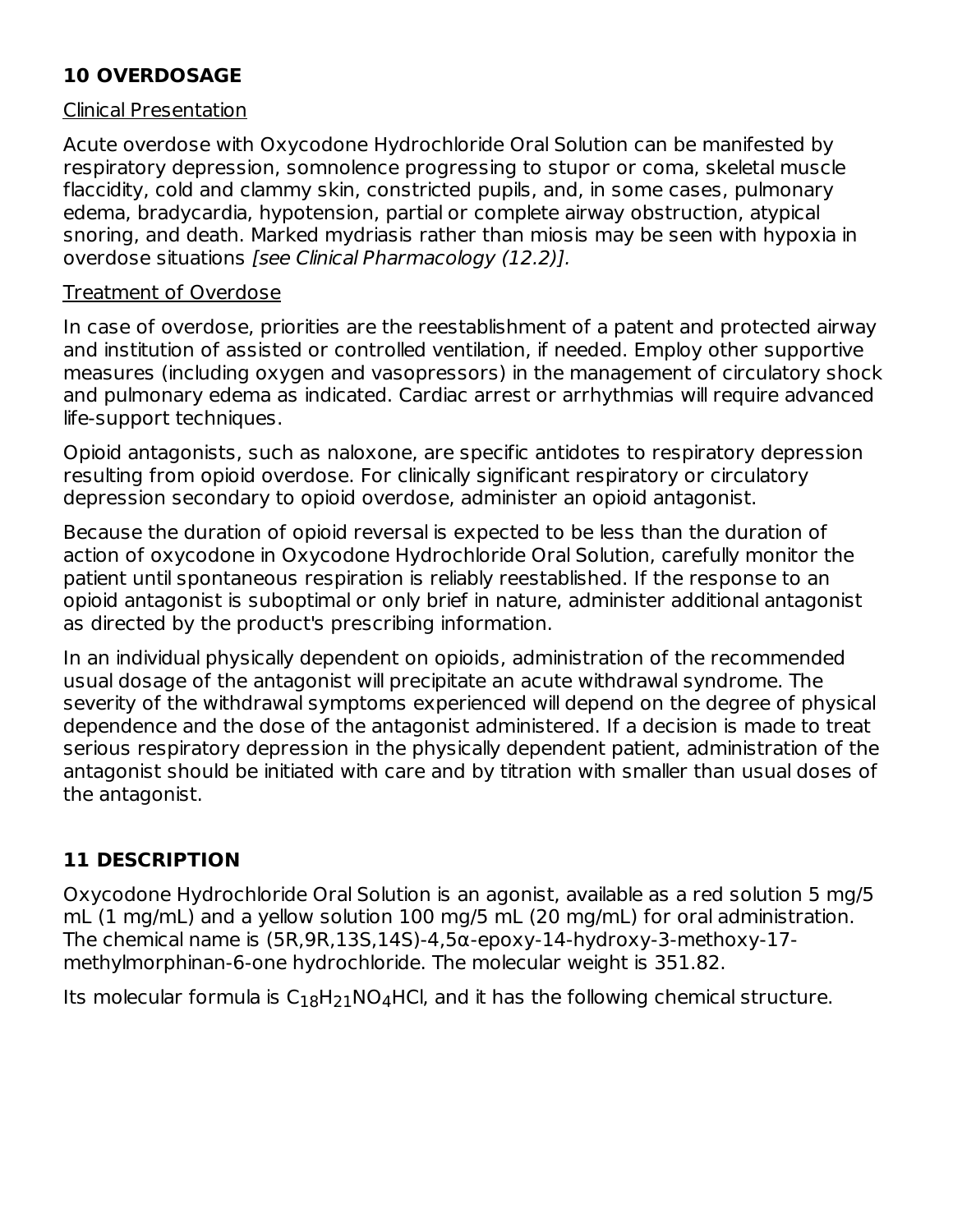

Oxycodone hydrochloride is a white, odorless crystalline powder derived from the opium alkaloid, thebaine. It is soluble in water and slightly soluble in alcohol.

The inactive ingredients in Oxycodone Hydrochloride Oral Solution, 5 mg per 5 mL (l mg/mL) include: citric acid anhydrous, FD&C Red #40, natural/artificial berry flavor, purified water, sodium citrate dihydrate, sodium benzoate, saccharin sodium, sorbitol.

The inactive ingredients in Oxycodone Hydrochloride Oral Solution 100 mg per 5 mL (20 mg/mL) include: citric acid anhydrous, D&C Yellow #10, natural/artificial berry flavor, purified water, sodium citrate dihydrate, sodium benzoate, saccharin sodium, sorbitol.

# **12 CLINICAL PHARMACOLOGY**

# **12.1 Mechanism of Action**

Oxycodone is a full opioid agonist and is relatively selective for the mu-opioid receptor, although it can bind to other opioid receptors at higher doses. The principal therapeutic action of oxycodone is analgesia. Like all full opioid agonists, there is no ceiling effect for analgesia with oxycodone. Clinically, dosage is titrated to provide adequate analgesia and may be limited by adverse reactions, including respiratory and CNS depression.

The precise mechanism of the analgesic action is unknown. However, specific CNS opioid receptors for endogenous compounds with opioid-like activity have been identified throughout the brain and spinal cord and are thought to play a role in the analgesic effects of this drug.

# **12.2 Pharmacodynamics**

# Effects on the Central Nervous System (CNS)

Oxycodone produces respiratory depression by direct action on brain stem respiratory centers. The respiratory depression involves a reduction in the responsiveness of the brain stem respiratory centers to both increases in carbon dioxide tension and electrical stimulation.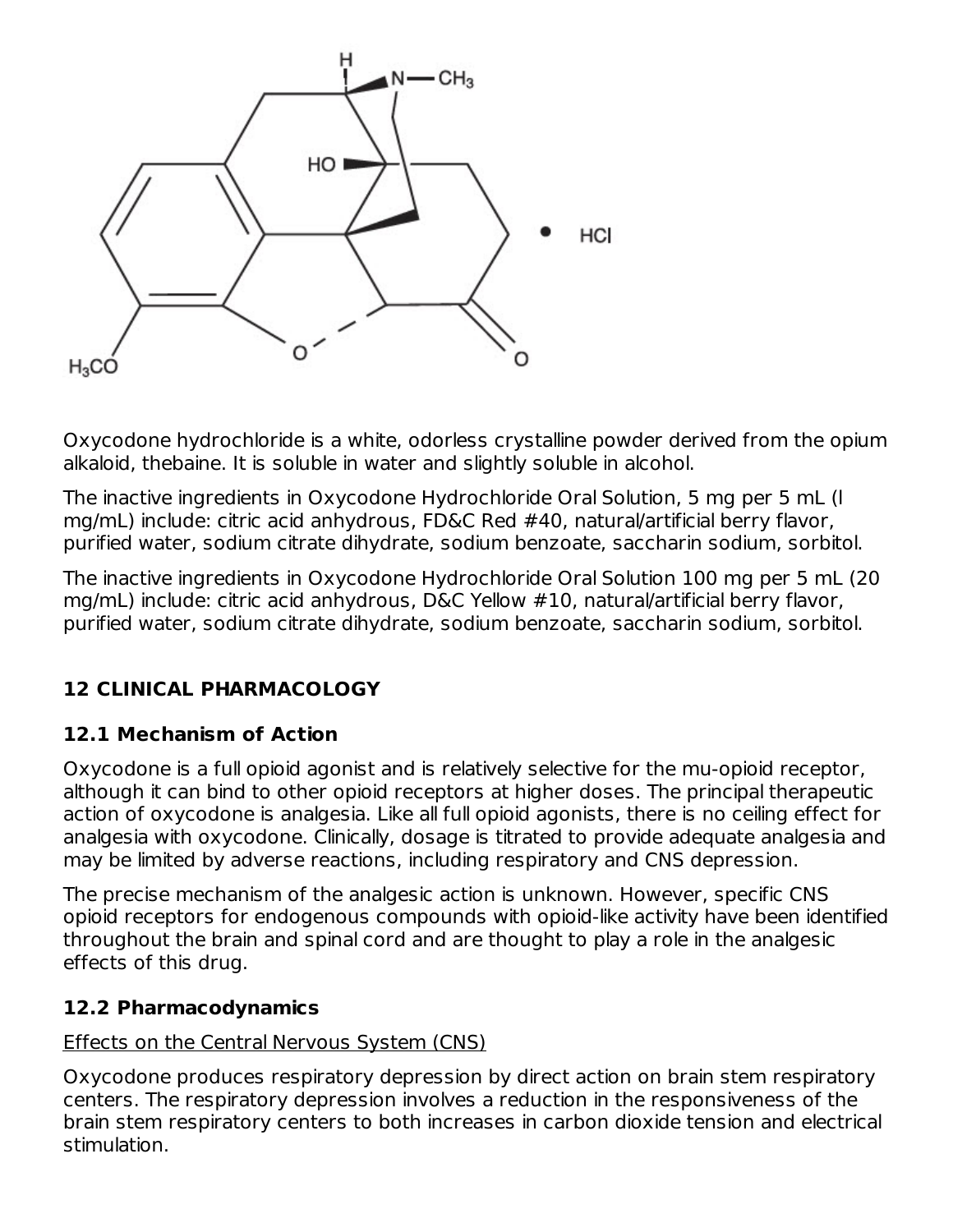Oxycodone causes miosis, even in total darkness. Pinpoint pupils are a sign of opioid overdose but are not pathognomonic (e.g., pontine lesions of hemorrhagic or ischemic origins may produce similar findings). Marked mydriasis rather than miosis may be seen due to hypoxia in overdose situations.

### Effects on the Gastrointestinal Tract and Other Smooth Muscle

Oxycodone causes a reduction in motility associated with an increase in smooth muscle tone in the antrum of the stomach and duodenum. Digestion of food in the small intestine is delayed and propulsive contractions are decreased. Propulsive peristaltic waves in the colon are decreased, while tone may be increased to the point of spasm resulting in constipation. Other opioid-induced effects may include a reduction in biliary and pancreatic secretions, spasm of sphincter of Oddi, and transient elevations in serum amylase.

# Effects on the Cardiovascular System

Oxycodone produces peripheral vasodilation which may result in orthostatic hypotension or syncope. Manifestations of histamine release and/or peripheral vasodilation may include pruritus, flushing, red eyes and sweating and/or orthostatic hypotension.

# Effects on the Endocrine System

Opioids inhibit the secretion of adrenocorticotropic hormone (ACTH, cortisol), and luteinizing hormone (LH) in humans [see Adverse Reactions (6)]. They also stimulate prolactin, growth hormone (GH) secretion, and pancreatic secretion of insulin and glucagon.

Chronic use of opioids may influence the hypothalamic-pituitary-gonadal axis, leading to androgen deficiency that may manifest as low libido, impotence, erectile dysfunction, amenorrhea, or infertility. The causal role of opioids in the clinical syndrome of hypogonadism is unknown because the various medical, physical, lifestyle, and psychological stressors that may influence gonadal hormone levels have not been adequately controlled for in studies conducted to date [see Adverse Reactions (6)].

# Effects on the Immune System

Opioids have been shown to have a variety of effects on components of the immune system in in-vitro and animal models. The clinical significance of these findings is unknown. Overall, the effects of opioids appear to be modestly immunosuppressive.

# Concentration-Efficacy Relationships

The minimum effective analgesic concentration will vary widely among patients, especially among patients who have been previously treated with potent agonist opioids. The minimum effective analgesic concentration of oxycodone for any individual patient may increase over time due to an increase in pain, the development of a new pain syndrome and/or the development of analgesic tolerance [see Dosage and Administration (2.1, 2.2)].

# Concentration-Adverse Reaction Relationships

There is a relationship between increasing oxycodone plasma concentration and increasing frequency of dose-related opioid adverse reactions such as nausea, vomiting, CNS effects, and respiratory depression. In opioid-tolerant patients, the situation may be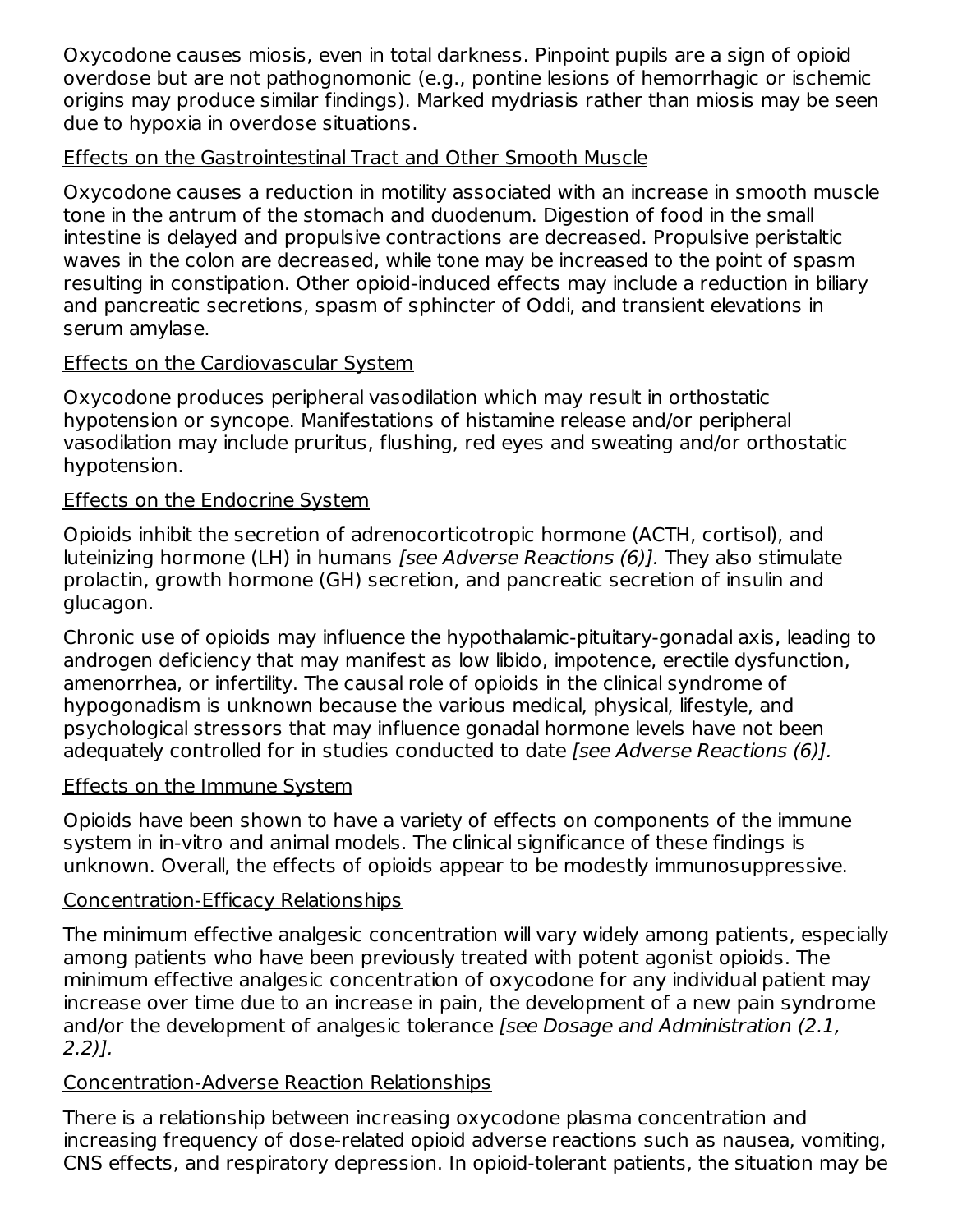altered by the development of tolerance to opioid-related adverse reactions [see Dosage and Administration (2.1, 2.2, 2.3)].

# **12.3 Pharmacokinetics**

The activity of oxycodone hydrochloride is primarily due to the parent drug oxycodone.

# Absorption

About 60 to 87% of an oral dose reaches the systemic circulation in comparison to a parenteral dose. This high oral bioavailability (compared to other opioids) is due to lower pre-systemic and/or first-pass metabolism of oxycodone.

# Food Effect

When oxycodone capsules are administered with a high-fat meal, mean AUC values are increased by 23% and peak concentrations are decreased by 14%. Food causes a delay in T $_{\sf max}$  (1.00 to 3 hours). Similar effects of food are expected with the oral solution.

# **Distribution**

Following intravenous administration, the volume of distribution (Vss) for oxycodone was 2.6 L/kg. Plasma protein binding of oxycodone at 37°C and a pH of 7.4 was about 45%. Oxycodone has been found in breast milk.

# **Elimination**

# Metabolism

Oxycodone hydrochloride is extensively metabolized by multiple metabolic pathways to noroxycodone, oxymorphone, and noroxymorphone, which are subsequently glucuronidated. CYP3A4 mediated N-demethylation to noroxycodone is the primary metabolic pathway of oxycodone with a less contribution from CYP2D6 mediated Odemethylation to oxymorphone. Therefore, the formation of these and related metabolites can, in theory, be affected by other drugs. The major circulating metabolite is noroxycodone with an AUC ratio of 0.6 relative to that of oxycodone. Noroxycodone is reported to be a considerably weaker analgesic than oxycodone. Oxymorphone, although possessing analgesic activity, is present in the plasma only in low concentrations. The correlation between oxymorphone concentrations and opioid effects was much less than that seen with oxycodone plasma concentrations. The analgesic activity profile of other metabolites is not known.

# Excretion

Oxycodone and its metabolites are excreted primarily via the kidney. The amounts measured in the urine have been reported as follows: free oxycodone up to 19%; conjugated oxycodone up to 50%; free oxymorphone 0%; conjugated oxymorphone < 14%; both free and conjugated noroxycodone have been found in the urine but not quantified. The total plasma clearance was 0.8 L/min for adults. Apparent elimination half-life of oxycodone following the administration of oxycodone is approximately 4 hours.

# Specific Populations

# Age: Geriatric Population:

Information obtained from oxycodone tablets indicate that the plasma concentrations of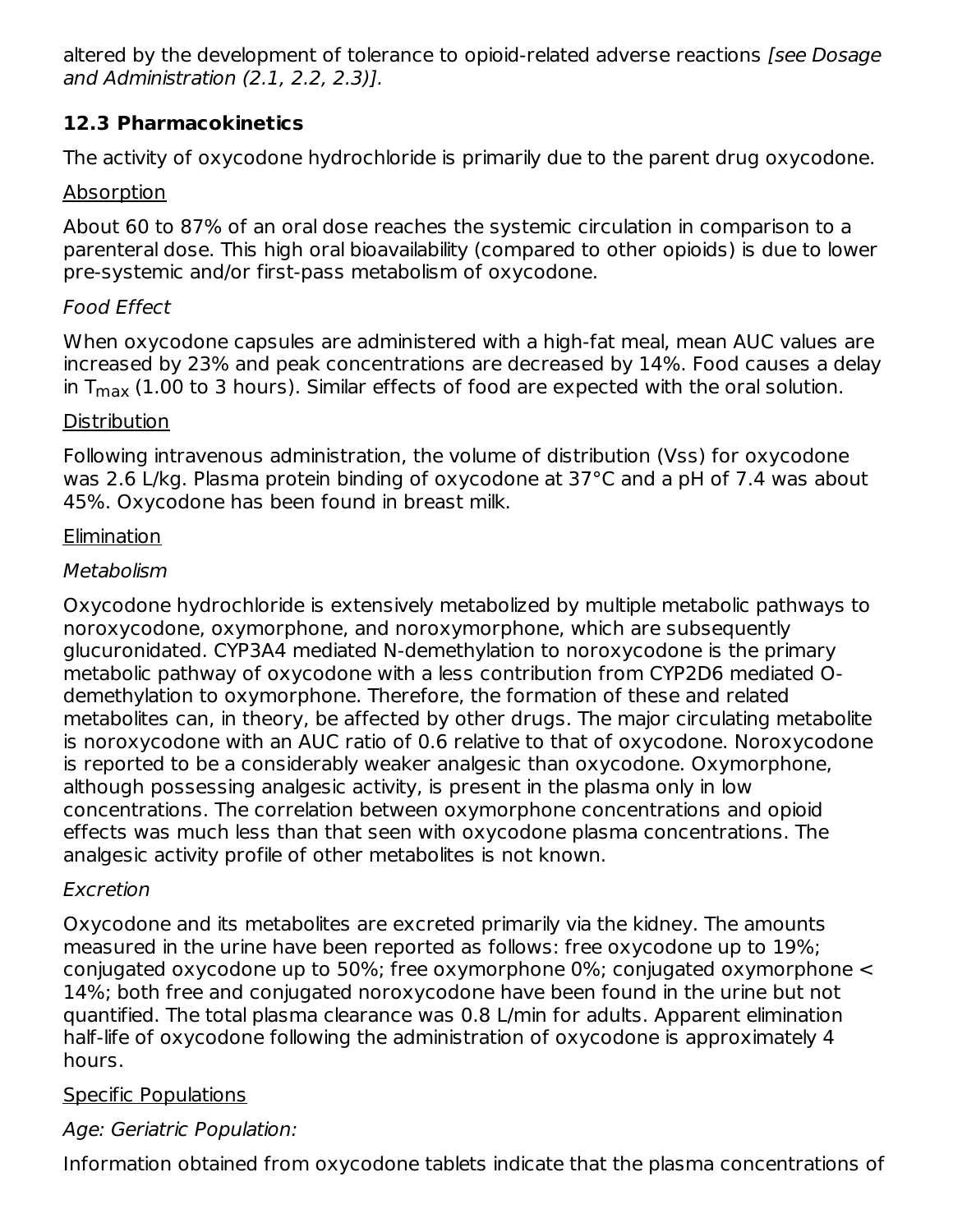oxycodone did not appear to be increased in patients over of the age of 65.

#### Hepatic Impairment:

Because oxycodone is extensively metabolized in the liver, its clearance may decrease in hepatic-impaired patients. A dose adjustment is recommended in these patients [see Use in Specific Populations (8.6)].

#### Renal Impairment:

Because this drug is known to be substantially excreted by the kidney, and the risk of adverse reactions to this drug may be greater in patients with impaired renal function, a dose reduction is recommended for renal impaired patients [see Use in Specific Populations (8.7)].

#### Drug Interaction Studies

#### CYP3A4 Inhibitors

CYP3A4 is the major enzyme involved in noroxycodone formation. A published study showed that the co-administration of voriconazole, a CYP3A4 inhibitor, increased oxycodone AUC and  $\mathsf{C}_{\mathsf{max}}$  by 3.6 and 1.7 fold, respectively.

#### CYP3A4 Inducers

A published study showed that the co-administration of rifampin, a drug metabolizing enzyme inducer, decreased oxycodone AUC and  $\mathsf{C}_{\mathsf{max}}$  values by 86% and 63%, respectively.

#### CYP2D6 Inhibitors

Oxycodone is metabolized in part to oxymorphone via the cytochrome P450 isoenzyme CYP2D6. While this pathway may be blocked by a variety of drugs (e.g., certain cardiovascular drugs and antidepressants), such blockade has not yet been shown to be of clinical significance with this agent.

# **13 NONCLINICAL TOXICOLOGY**

### **13.1 Carcinogenesis, Mutagenesis, Impairment of Fertility**

#### Carcinogenesis

Long-term studies in animals to evaluate the carcinogenic potential of oxycodone have not been conducted.

#### **Mutagenesis**

Oxycodone hydrochloride was genotoxic in an in-vitro mouse lymphoma assay in the presence of metabolic activation. There was no evidence of genotoxic potential in an invitro bacterial reverse mutation assay (Salmonella typhimurium and Escherichia coli) and in an assay for chromosomal aberrations (in-vivo mouse bone marrow micronucleus assay).

#### Impairment of Fertility

Studies in animals to evaluate the potential impact of oxycodone on fertility have not been conducted.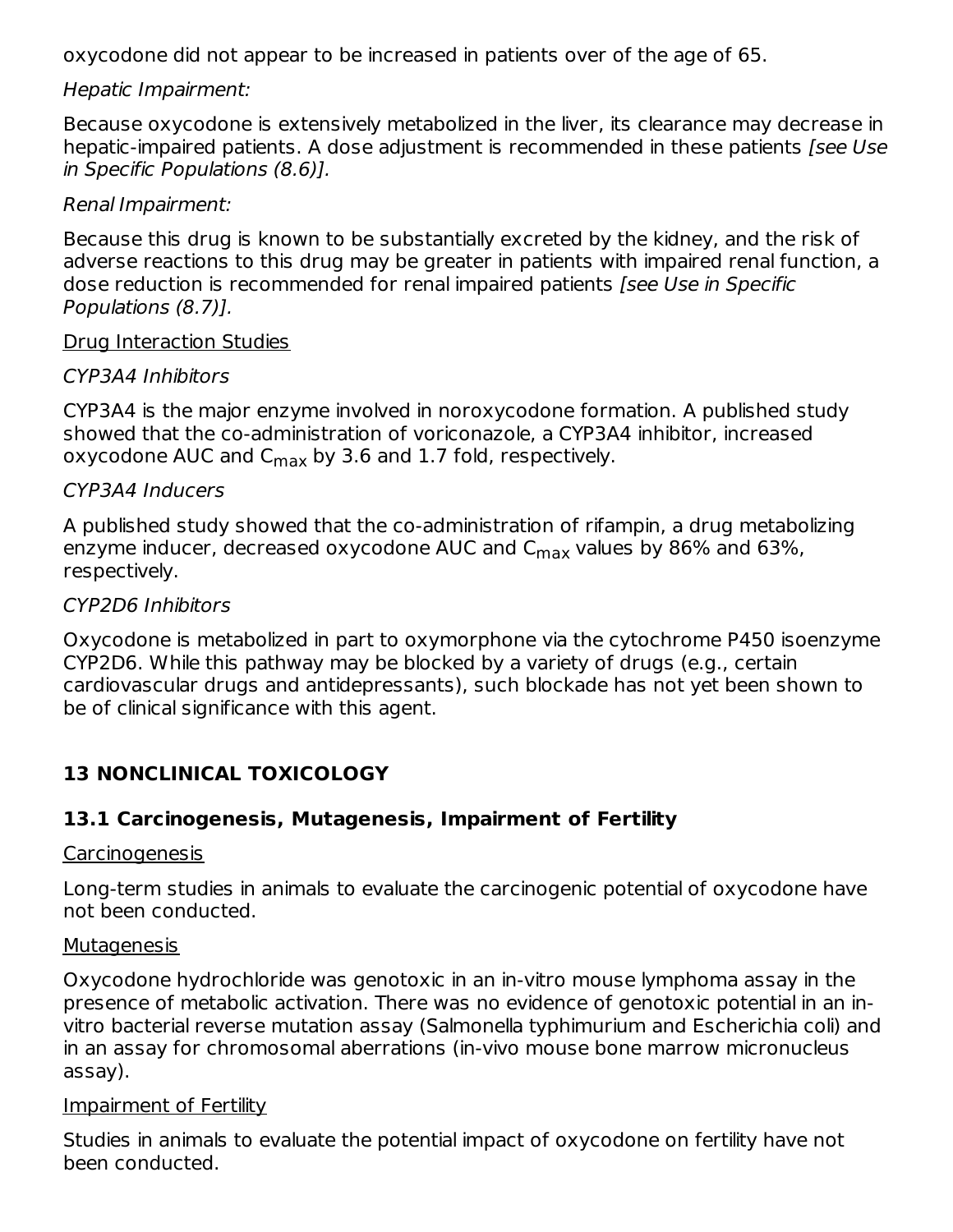# **16 HOW SUPPLIED/STORAGE AND HANDLING**

Oxycodone Hydrochloride Oral Solution 5 mg per 5 mL (1 mg/mL), is a red solution, supplied as:

NDC# 64950-354-10: Bottle of 100 mL supplied with a calibrated measuring cup

NDC# 64950-354-50: Bottle of 500 mL supplied with a calibrated measuring cup

NDC# 64950-354-05: 5 mL unit dose cup

NDC# 64950-354-45: Case contains 40 unit dose cups of 5 mL (NDC 64950-354-05), packaged in 4 trays of 10 unit dose cups each

NDC# 64950-354-55: Case contains 50 unit dose cups of 5 mL (NDC 64950-354-05), packaged in 5 trays of 10 unit dose cups each

Oxycodone Hydrochloride Oral Solution 100 mg per 5 mL (20 mg per mL), is a yellow solution, supplied as:

NDC# 64950-353-03: Bottle of 30 mL supplied with a calibrated oral syringe

NDC# 64950-353-01: Prefilled Oral Dispenser, 10 mg per 0.5 mL

NDC# 64950-353-02: Prefilled Oral Dispenser, 20 mg per mL

NDC# 64950-353-51: Case contains 50 prefilled oral dispensers of 10 mg/0.5 mL (NDC# 64950-353-01), packaged in 10 pouches of 5 prefilled oral dispensers each (NDC# 64950-353-91)

NDC# 64950-353-52: Case contains 50 prefilled oral dispensers of 20 mg/mL (NDC# 64950-353-02), packaged in 10 pouches of 5 prefilled oral dispensers each (NDC# 64950-353-92)

Store at Controlled Room Temperature, 25°C (77°F); excursions are permitted to 15° - 30°C (59° - 86°F). PROTECT from MOISTURE and LIGHT.

Store Oxycodone Hydrochloride Oral Solution securely and dispose of properly [see Patient Counseling Information (17)].

# **17 PATIENT COUNSELING INFORMATION**

Advise the patient to read the FDA-approved patient labeling (Medication Guide).

# Storage and Disposal

Because of the risks associated with accidental ingestion, misuse, and abuse, advise patients to store Oxycodone Hydrochloride Oral Solution securely, out of sight and reach of children, and in a location not accessible by others, including visitors to the home (see Warnings and Precautions (5.2, 5.14), Drug Abuse and Dependence (9.2)]. Inform patients that leaving Oxycodone Hydrochloride Oral Solution unsecured can pose a deadly risk to others in the home.

Advise patients and caregivers that when medicines are no longer needed, they should be disposed of promptly. Expired, unwanted, or unused Oxycodone Hydrochloride Oral Solution should be disposed of by flushing the unused medication down the toilet if a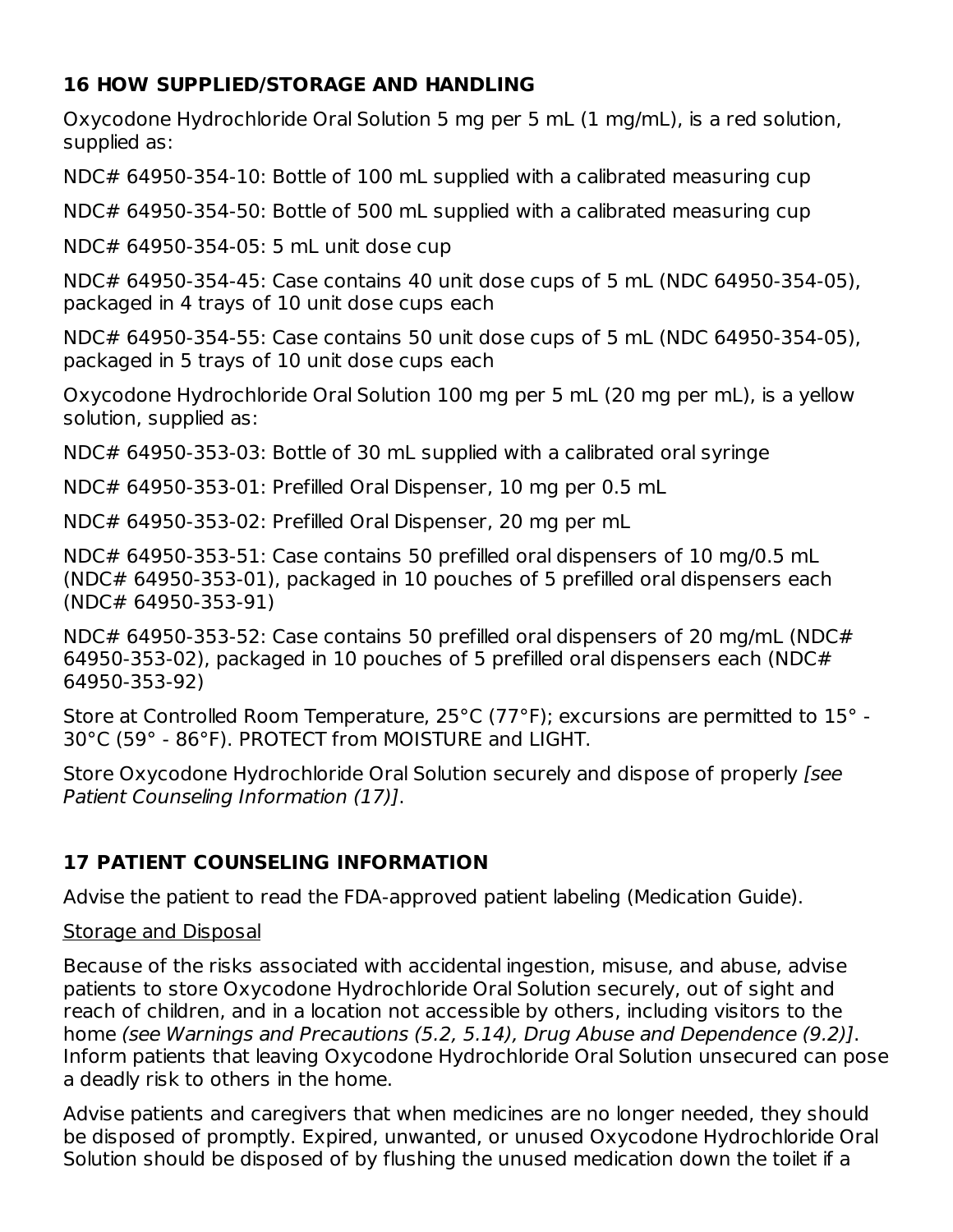drug take-back option is not readily available. Inform patients that they can visit www.fda.gov/drugdisposal for a complete list of medicines recommended for disposal by flushing, as well as additional information on disposal of unused medicines.

### Medication Errors

Advise patients that Oxycodone Hydrochloride Oral Solution, is available in two concentrations (5 mg/5 mL and 100 mg/5 mL). Inform patients about which concentration they have been prescribed. Instruct patients how to measure and take the correct dose of Oxycodone Hydrochloride Oral Solution and to always use the enclosed calibrated measuring cup when administering Oxycodone Hydrochloride Oral Solution 5 mg per 5 mL (1 mg/mL) and to always use the enclosed calibrated oral syringe when administering Oxycodone Hydrochloride Oral Solution 100 mg per 5 mL (20 mg/mL) to ensure the dose is measured and administered accurately [see Warnings] and Precautions (5.1)].

If the prescribed concentration is changed, instruct patients on how to correctly measure the new dose to avoid errors which could result in accidental overdose and death.

# Addiction, Abuse, and Misuse

Inform patients that the use of Oxycodone Hydrochloride Oral Solution, even when taken as recommended, can result in addiction, abuse, and misuse, which can lead to overdose and death [see Warnings and Precautions (5.2)]. Instruct patients not to share Oxycodone Hydrochloride Oral Solution with others and to take steps to protect Oxycodone Hydrochloride Oral Solution from theft or misuse.

### Life-Threatening Respiratory Depression

Inform patients of the risk of life-threatening respiratory depression, including information that the risk is greatest when starting Oxycodone Hydrochloride Oral Solution or when the dosage is increased, and that it can occur even at recommended dosages.

Educate patients and caregivers on how to recognize respiratory depression and emphasize the importance of calling 911 or getting emergency medical help right away in the event of a known or suspected overdose [see Warnings and Precautions (5.4)].

# Patient Access to Naloxone for the Emergency Treatment of Opioid Overdose

Discuss with the patient and caregiver the availability of naloxone for the emergency treatment of opioid overdose, both when initiating and renewing treatment with Oxycodone Hydrochloride Oral Solution. Inform patients and caregivers about the various ways to obtain naloxone as permitted by individual state naloxone dispensing and prescribing requirements or guidelines (e.g., by prescription, directly from a pharmacist, or as part of a community-based program) [see Dosage and Administration (2.2), Warnings and Precautions (5.4)].

Educate patients and caregivers on how to recognize the signs and symptoms of an overdose.

Explain to patients and caregivers that naloxone's effects are temporary, and that they must call 911 or get emergency medical help right away in all cases of known or suspected opioid overdose, even if naloxone is administered [see Overdosage (10)].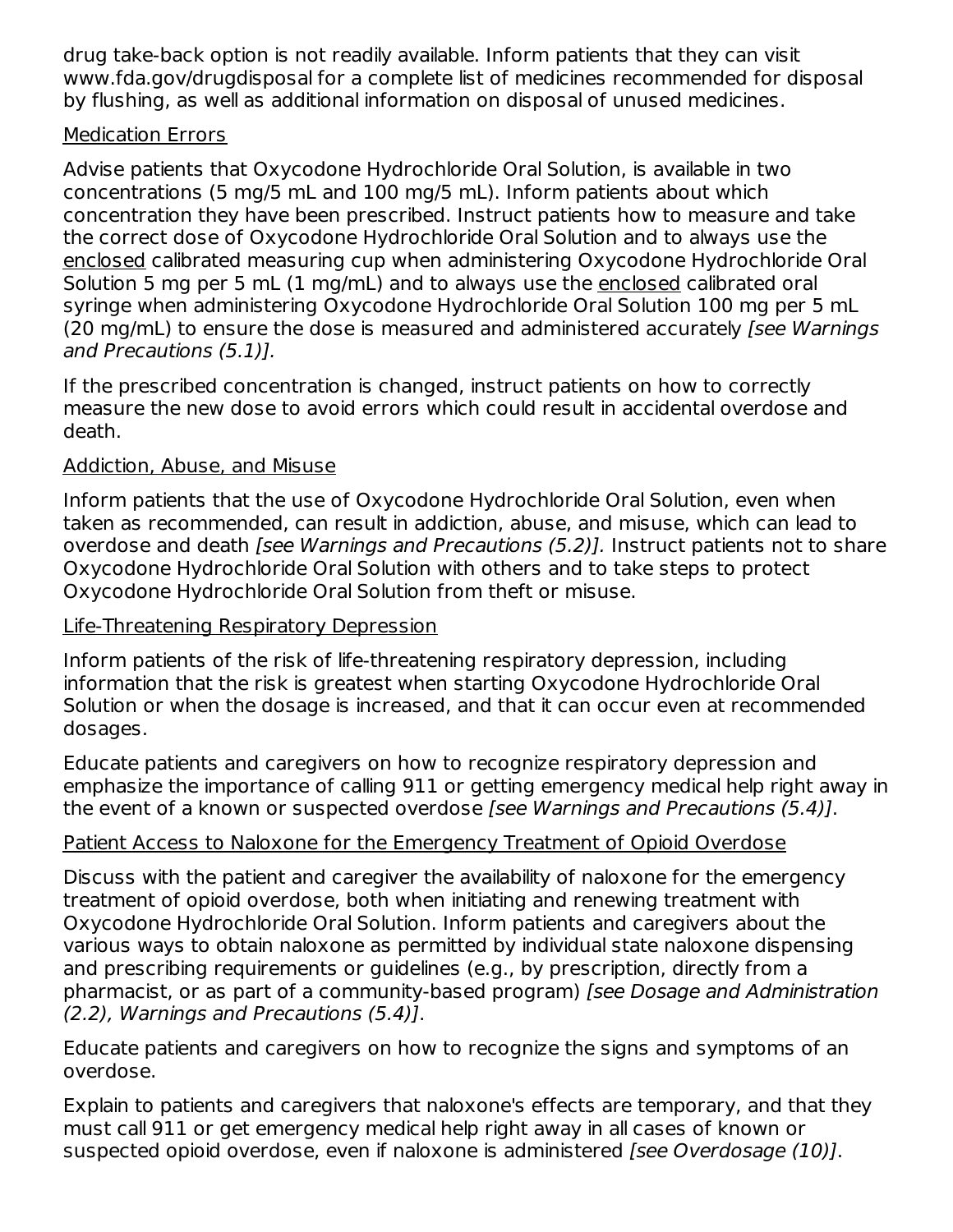If naloxone is prescribed, also advise patients and caregivers:

- How to treat with naloxone in the event of an opioid overdose
- To tell family and friends about their naloxone and to keep it in a place where family and friends can access it in an emergency
- To read the Patient Information (or other educational material) that will come with their naloxone. Emphasize the importance of doing this before an opioid emergency happens, so the patient and caregiver will know what to do.

### Accidental Ingestion

Inform patients that accidental ingestion, especially by children, may result in respiratory depression or death [see Warnings and Precautions (5.4)].

### Interactions with Benzodiazepines and Other CNS Depressants

Inform patients and caregivers that potentially fatal additive effects may occur if Oxycodone Hydrochloride Oral Solution is used with benzodiazepines or other CNS depressants, including alcohol, and not to use these concomitantly unless supervised by a health care provider [see Warnings and Precautions (5.7), Drug Interactions (7)].

### Serotonin Syndrome

Inform patients that opioids could cause a rare but potentially life-threatening condition resulting from concomitant administration of serotonergic drugs. Warn patients of the symptoms of serotonin syndrome and to seek medical attention right away if symptoms develop. Instruct patients to inform their healthcare providers if they are taking, or plan to take serotonergic medications. [see Drug Interactions (7)].

### MAOI Interaction

Inform patients to avoid taking Oxycodone Hydrochloride Oral Solution while using any drugs that inhibit monoamine oxidase. Patients should not start MAOIs while taking Oxycodone Hydrochloride Oral Solution [see Drug Interactions (7)].

### Adrenal Insufficiency

Inform patients that opioids could cause adrenal insufficiency, a potentially lifethreatening condition. Adrenal insufficiency may present with non-specific symptoms and signs such as nausea, vomiting, anorexia, fatigue, weakness, dizziness, and low blood pressure. Advise patients to seek medical attention if they experience a constellation of these symptoms [see Warnings and Precautions (5.9)].

# Important Administration Instructions

Instruct patients how to properly take Oxycodone Hydrochloride Oral Solution. [see Dosage and Administration (2.1), Warnings and Precautions (5.1)].

- Advise patients to always use the enclosed calibrated oral syringe/dosing cup when administering Oxycodone Hydrochloride Oral Solution to ensure the dose is measured and administered accurately [see Warnings and Precautions (5.1)].
- Advise patients never to use household teaspoons or tablespoons to measure Oxycodone Hydrochloride Oral Solution.
- Inform patients that the 100 mg per 5 mL (20 mg/mL) formulation is only for patients who are already receiving opioid-therapy and have demonstrated opioid-tolerance. Use of this formulation may cause fatal respiratory depression when administered to patients who have not had previous exposure to opioids [see Indications and Usage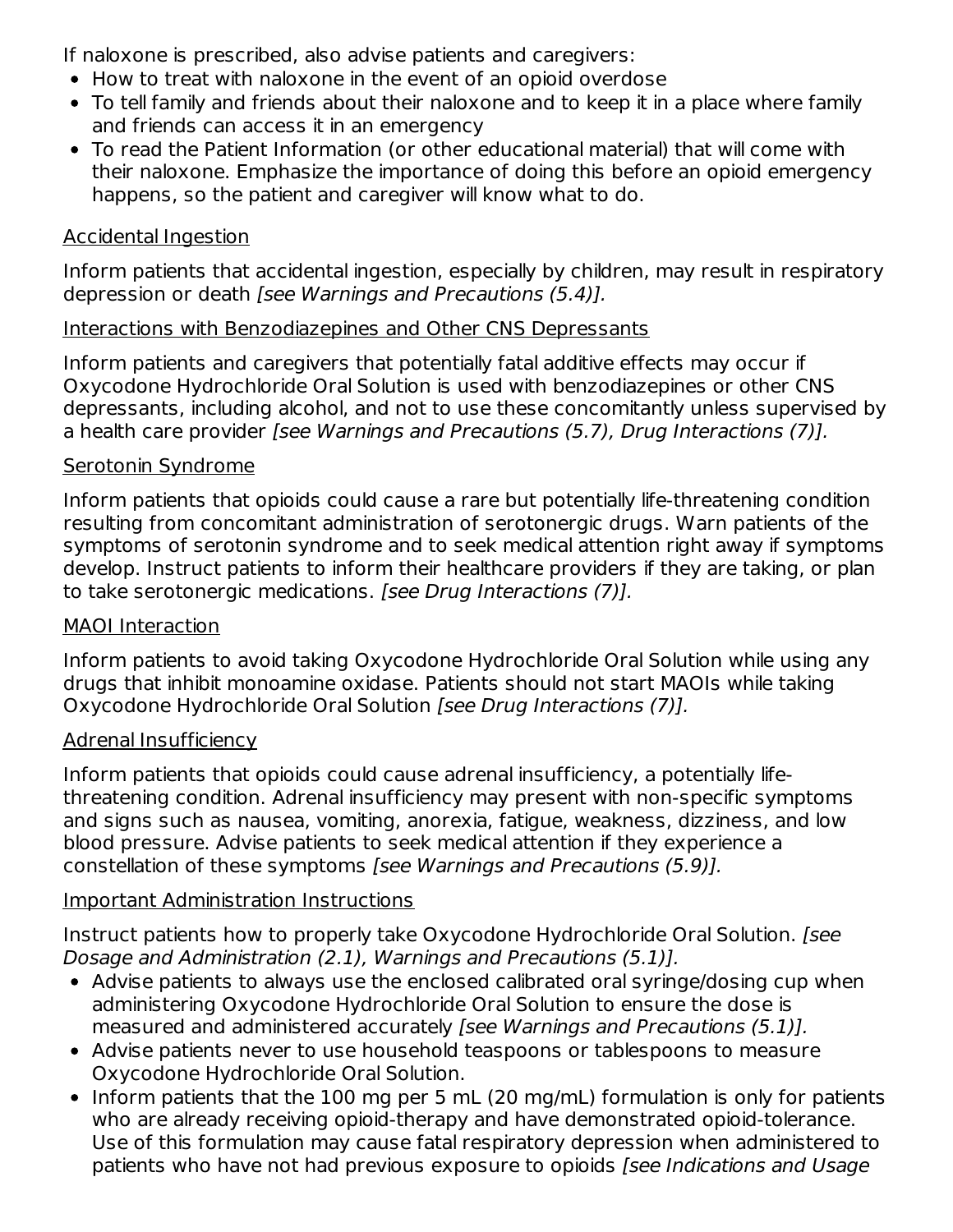### (1), Dosage and Administration (2.1)].

Advise patients not to adjust the dose of Oxycodone Hydrochloride Oral Solution without consulting with a physician or other healthcare provider.

### Important Discontinuation Instructions

In order to avoid developing withdrawal symptoms, instruct patients not to discontinue Oxycodone Hydrochloride Oral Solution without first discussing a tapering plan with the prescriber [see Dosage and Administration (2.5)].

#### Hypotension

Inform patients that Oxycodone Hydrochloride Oral Solution may cause orthostatic hypotension and syncope. Instruct patients how to recognize symptoms of low blood pressure and how to reduce the risk of serious consequences should hypotension occur (e.g., sit or lie down, carefully rise from a sitting or lying position) [see Warnings and Precautions (5.10)].

### Anaphylaxis

Inform patients that anaphylaxis has been reported with ingredients contained in Oxycodone Hydrochloride Oral Solution. Advise patients how to recognize such a reaction and when to seek medical attention *[see Adverse Reactions (6)].* 

### **Pregnancy**

### Neonatal Opioid Withdrawal Syndrome

Inform female patients of reproductive potential that prolonged use of Oxycodone Hydrochloride Oral Solution during pregnancy can result in neonatal opioid withdrawal syndrome, which may be life-threatening if not recognized and treated [see Warnings] and Precautions (5.5), Use in Specific Populations (8.1)].

### Embryo-Fetal Toxicity

Inform female patients of reproductive potential that Oxycodone Hydrochloride Oral Solution can cause fetal harm and to inform the healthcare provider of a known or suspected pregnancy [see Use in Specific Populations (8.1)].

### Lactation

Advise nursing mothers to monitor infants for increased sleepiness (more than usual), breathing difficulties, or limpness. Instruct nursing mothers to seek immediate medical care if they notice these signs [see Use in Specific Populations (8.2)].

### Infertility

Inform patients that chronic use of opioids may cause reduced fertility. It is not known whether these effects on fertility are reversible [see Use in Specific Populations (8.3)].

### Driving or Operating Heavy Machinery

Inform patients that Oxycodone Hydrochloride Oral Solution may impair the ability to perform potentially hazardous activities such as driving a car or operating heavy machinery. Advise patients not to perform such tasks until they know how they will react to the medication [see Warnings and Precautions (5.15)].

#### **Constipation**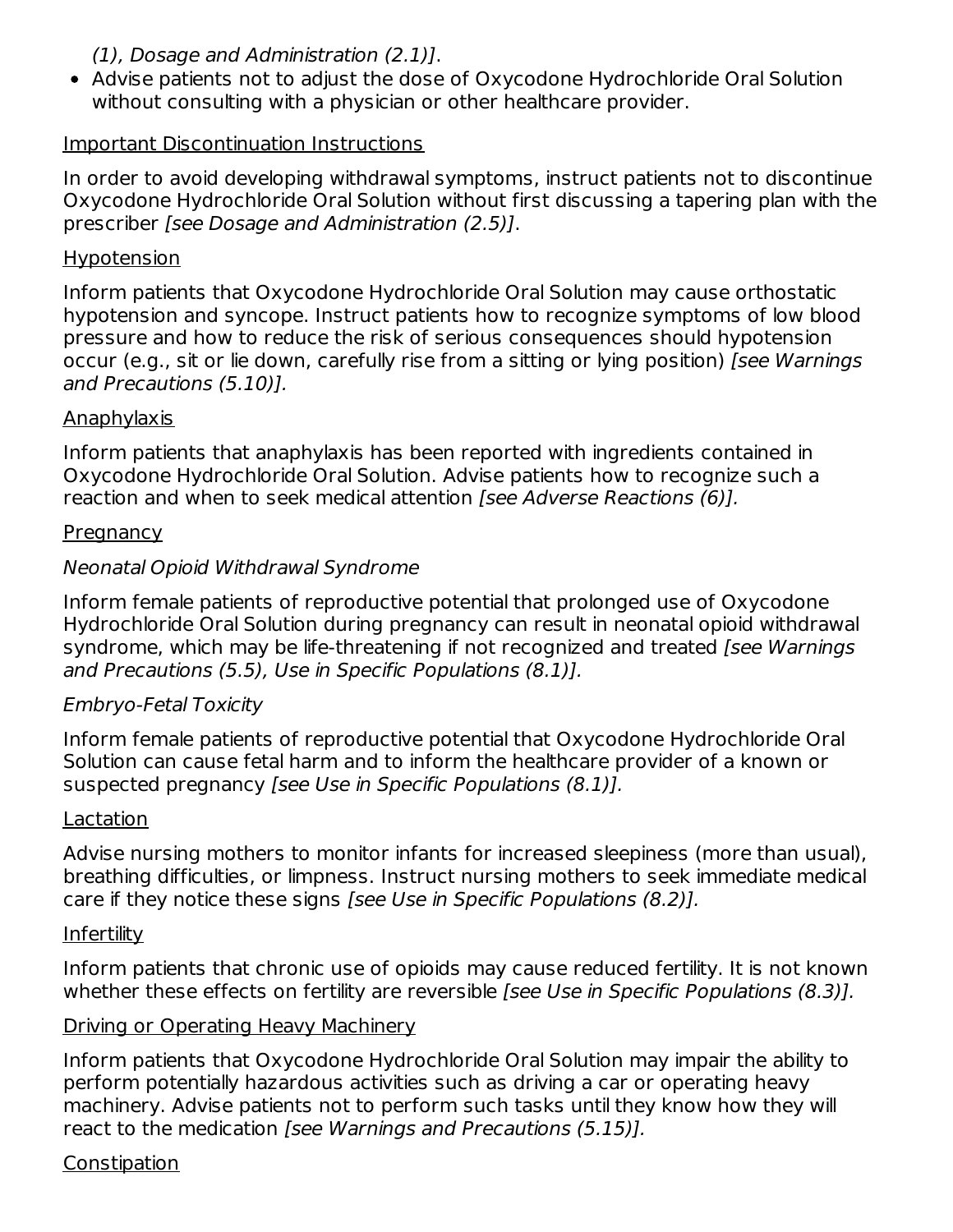Advise patients of the potential for severe constipation, including management instructions and when to seek medical attention [see Adverse Reactions (6), Clinical Pharmacology (12.2)].

### **Manufactured by and Distributed by:**

Genus Lifesciences Inc. 514 North 12<sup>th</sup> Street Allentown, PA 18102

Revision: 01/2022

### **Medication Guide Oxycodone Hydrochloride (ox-ee-CO-dohn) CII Oral Solution**

**Oxycodone Hydrochloride Oral Solution is:**

- A strong prescription pain medicine that contains an opioid (narcotic) that is used to manage pain severe enough to require an opioid pain medicine, when other pain treatments such as non-opioid pain medicines do not treat your pain well enough or you cannot tolerate them.
- An opioid pain medicine that can put you at risk for overdose and death. Even if you take your dose correctly as prescribed you are at risk for opioid addiction, abuse, and misuse that can lead to death.

# **Important information about Oxycodone Hydrochloride Oral Solution:**

- **Get emergency help or call 911 right away if you take too much Oxycodone Hydrochloride Oral Solution (overdose).** When you first start taking Oxycodone Hydrochloride Oral Solution, when your dose is changed, or if you take too much (overdose), serious or life-threatening breathing problems that can lead to death may occur. Talk to your healthcare provider about naloxone, a medicine for the emergency treatment of an opioid overdose.
- Taking Oxycodone Hydrochloride Oral Solution with other opioid medicines, benzodiazepines, alcohol, or other central nervous system depressants (including street drugs) can cause severe drowsiness, decreased awareness, breathing problems, coma, and death.
- Never give anyone else your Oxycodone Hydrochloride Oral Solution. They could die from taking it. Selling or giving away Oxycodone Hydrochloride Oral Solution is against the law.
- Store Oxycodone Hydrochloride Oral Solution securely, out of sight and reach of children, and in a location not accessible by others, including visitors to the home.

### **Do not take Oxycodone Hydrochloride Oral Solution if you have:**

- severe asthma, trouble breathing, or other lung problems.
- a bowel blockage or have narrowing of the stomach or intestines.
- an allergy to oxycodone or any of the ingredients in Oxycodone Hydrochloride Oral Solution.

### **Before taking Oxycodone Hydrochloride Oral Solution, tell your healthcare provider if you have a history of:**

- head injury, seizures
- liver, kidney, thyroid problems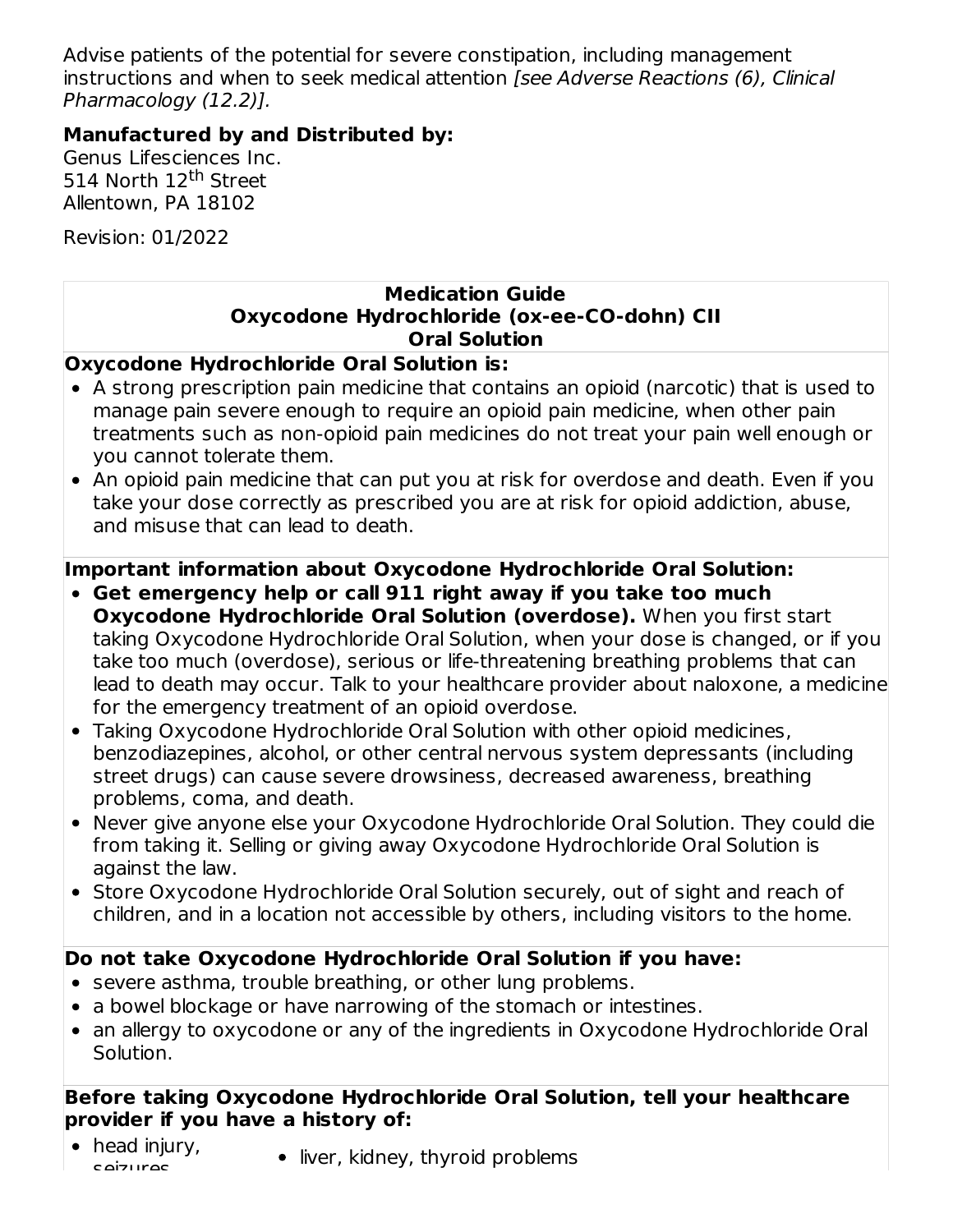seizures

- problems urinating pancreas or gallbladder problems
- abuse of street or prescription drugs, alcohol addiction, opioid overdose, or mental health problems.

# **Tell your healthcare provider if you are:**

- **pregnant or planning to become pregnant**. Prolonged use of Oxycodone Hydrochloride Oral Solution during pregnancy can cause withdrawal symptoms in your newborn baby that could be life-threatening if not recognized and treated.
- **breastfeeding**. Oxycodone Hydrochloride Oral Solution passes into breast milk and may harm your baby.
- living in a household where there are small children or someone who has abused street or prescription drugs.
- taking prescription or over-the-counter medicines, vitamins, or herbal supplements. Taking Oxycodone Hydrochloride Oral Solution with certain other medicines can cause serious side effects that could lead to death.

# **When taking Oxycodone Hydrochloride Oral Solution:**

- Do not change your dose. Take Oxycodone Hydrochloride Oral Solution exactly as prescribed by your healthcare provider. Use the lowest dose possible for the shortest time needed.
- See the detailed Instructions for Use for information about how to take Oxycodone Hydrochloride Oral Solution 100 mg per 5 mL (20 mg per mL).
- Always use the enclosed calibrated measuring cup that comes with Oxycodone Hydrochloride Oral Solution 5 mg per 5 mL and the enclosed calibrated oral syringe that comes with Oxycodone Hydrochloride Oral Solution 100 mg per 5 mL (20 mg per mL) to correctly measure your dose. Never use a household teaspoon or tablespoon to measure Oxycodone Hydrochloride Oral Solution.
- Take your prescribed dose every 4 to 6 hours. Do not take more than your prescribed dose. If you miss a dose, take your next dose at your usual time.
- Call your healthcare provider if the dose you are taking does not control your pain.
- If you have been taking Oxycodone Hydrochloride Oral Solution regularly, do not stop taking Oxycodone Hydrochloride Oral Solution without talking to your healthcare provider.
- Dispose of expired, unwanted, or unused Oxycodone Hydrochloride Oral Solution by promptly flushing down the toilet, if a drug take-back option is not readily available. Visit www.fda.gov/drugdisposal for additional information on disposal of unused medicines.

# **While taking Oxycodone Hydrochloride Oral Solution DO NOT:**

- Drive or operate heavy machinery, until you know how Oxycodone Hydrochloride Oral Solution affects you. Oxycodone Hydrochloride Oral Solution can make you sleepy, dizzy, or lightheaded.
- Drink alcohol or use prescription or over-the-counter medicines that contain alcohol. Using products containing alcohol during treatment with Oxycodone Hydrochloride Oral Solution may cause you to overdose and die.

# **The possible side effects of Oxycodone Hydrochloride Oral Solution:**

constipation, nausea, sleepiness, vomiting, tiredness, headache, dizziness, abdominal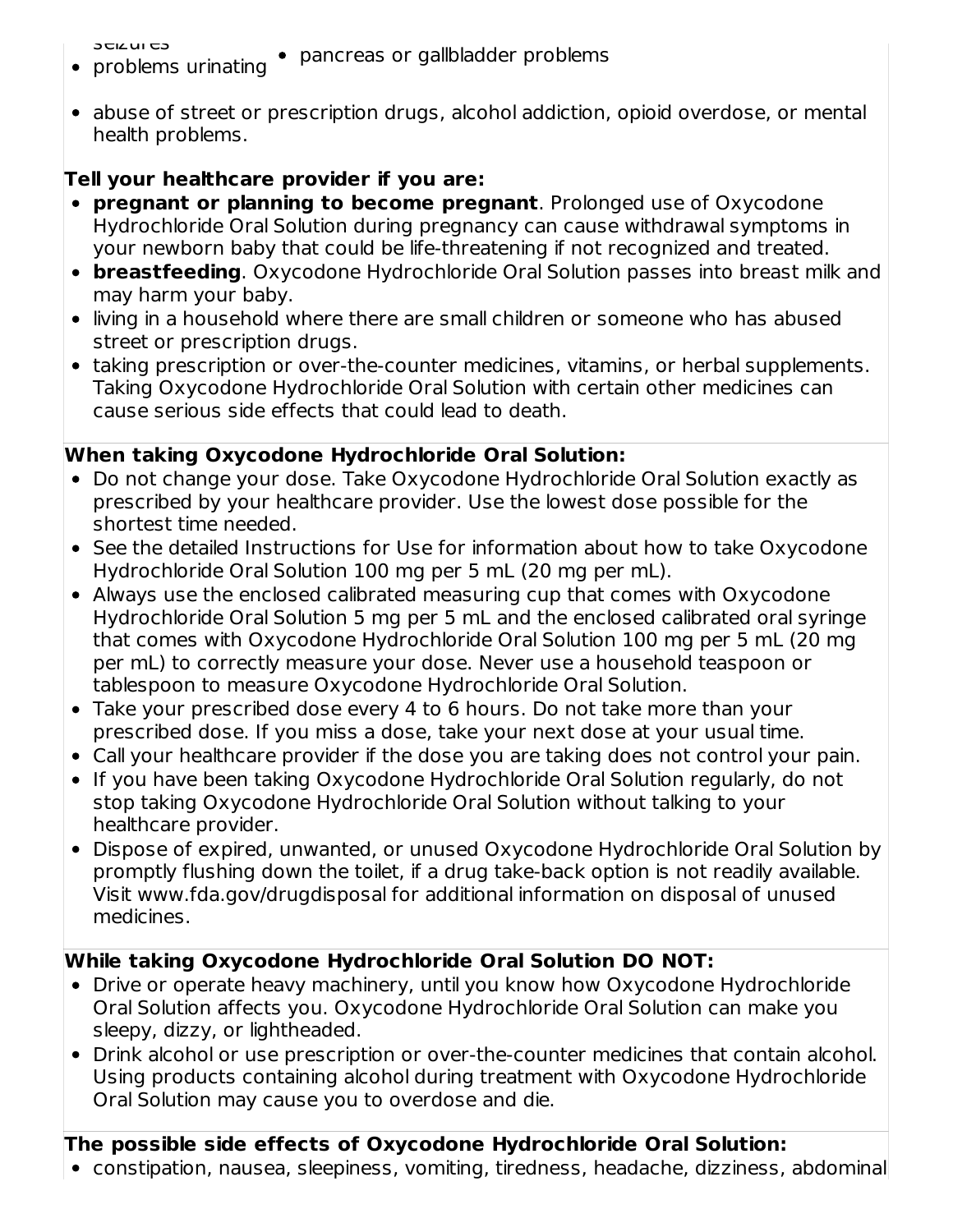pain. Call your healthcare provider if you have any of these symptoms and they are severe.

# **Get emergency medical help or call 911 right away if you have:**

• trouble breathing, shortness of breath, fast heartbeat, chest pain, swelling of your face, tongue, or throat, extreme drowsiness, light-headedness when changing positions, feeling faint, agitation, high body temperature, trouble walking, stiff muscles, or mental changes such as confusion.

These are not all the possible side effects of Oxycodone Hydrochloride Oral Solution. Call your doctor for medical advice about side effects. You may report side effects to FDA at 1-800-FDA-1088. **For more information go to dailymed.nlm.nih.gov Manufactured by and Distributed by:**

Genus Lifesciences Inc., 514 North 12<sup>th</sup> Street, Allentown, PA 18102, www.genuslifesciences.com or call 1-866-511-6754.

This Medication Guide has been approved by the U.S. Food and Drug Administration. Revised: 01/2022

# **Patient Instructions for Use**

**Oxycodone Hydrochloride Oral Solution 100 mg per 5 mL (20 mg per mL) Oral Syringe**

**Important information about measuring Oxycodone Hydrochloride Oral Solution**

- **Always use the oral syringe provided with your Oxycodone Hydrochloride Oral Solution to make sure you measure the right amount.**
- **Measure the dose of medicine from the widest part of the plunger. Do not measure from the narrow tip. See Figure 1.**

**Step 1.** Insert the tip of the oral syringe into the medicine bottle.

**Step 2.** Pull back the plunger to the line that matches the dose prescribed by your healthcare provider.

**Step 3.** Remove the oral syringe from the medicine bottle.

**Step 4.** Take your medicine by slowly pushing the plunger until the oral syringe is empty.

**Figure 1**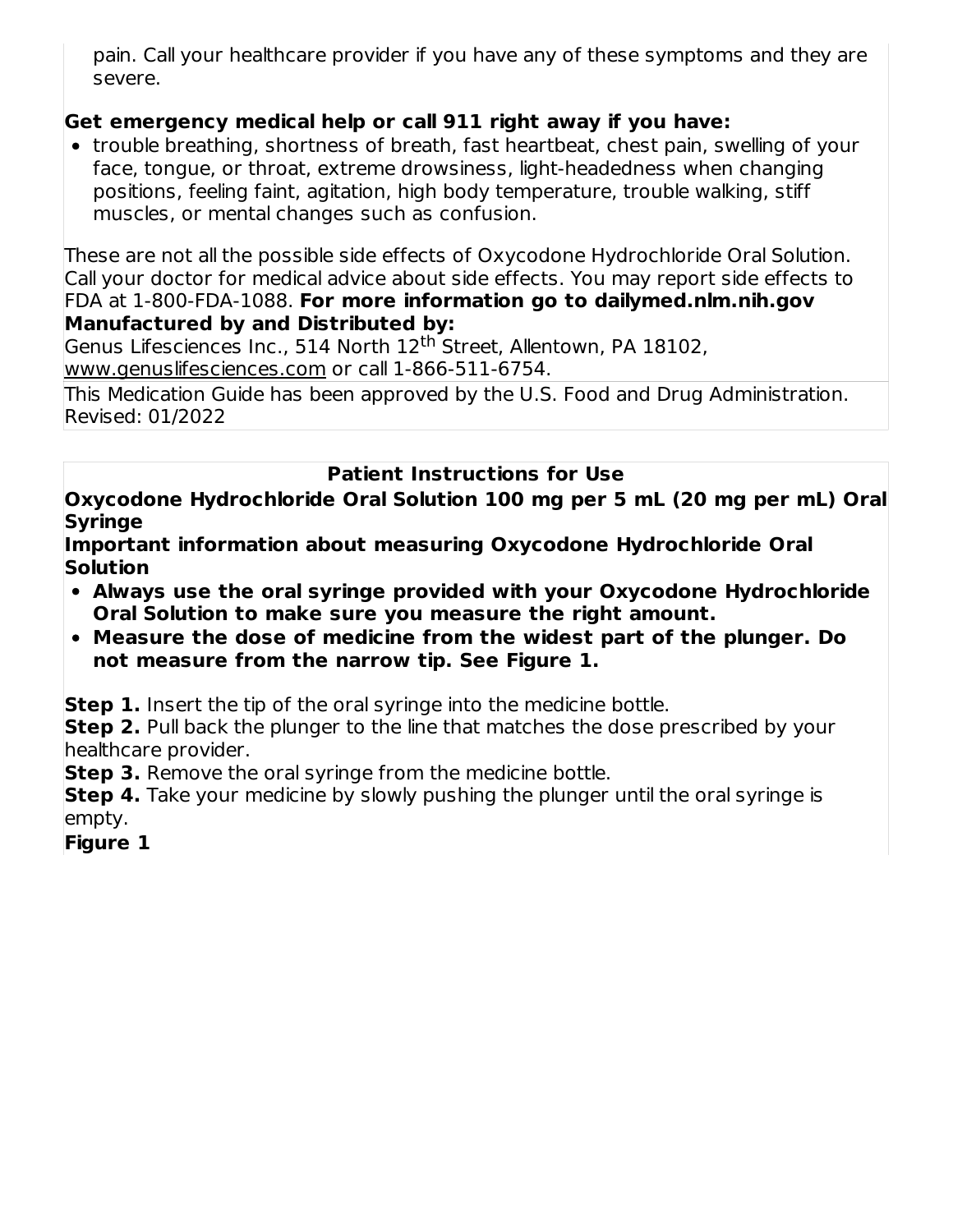

### **PRINCIPAL DISPLAY PANEL - 30 mL Bottle Label**

NDC 64950-353-03

**Oxycodone Hydrochloride Oral Solution**

**CII**

**100 mg/5 mL** 20 mg/mL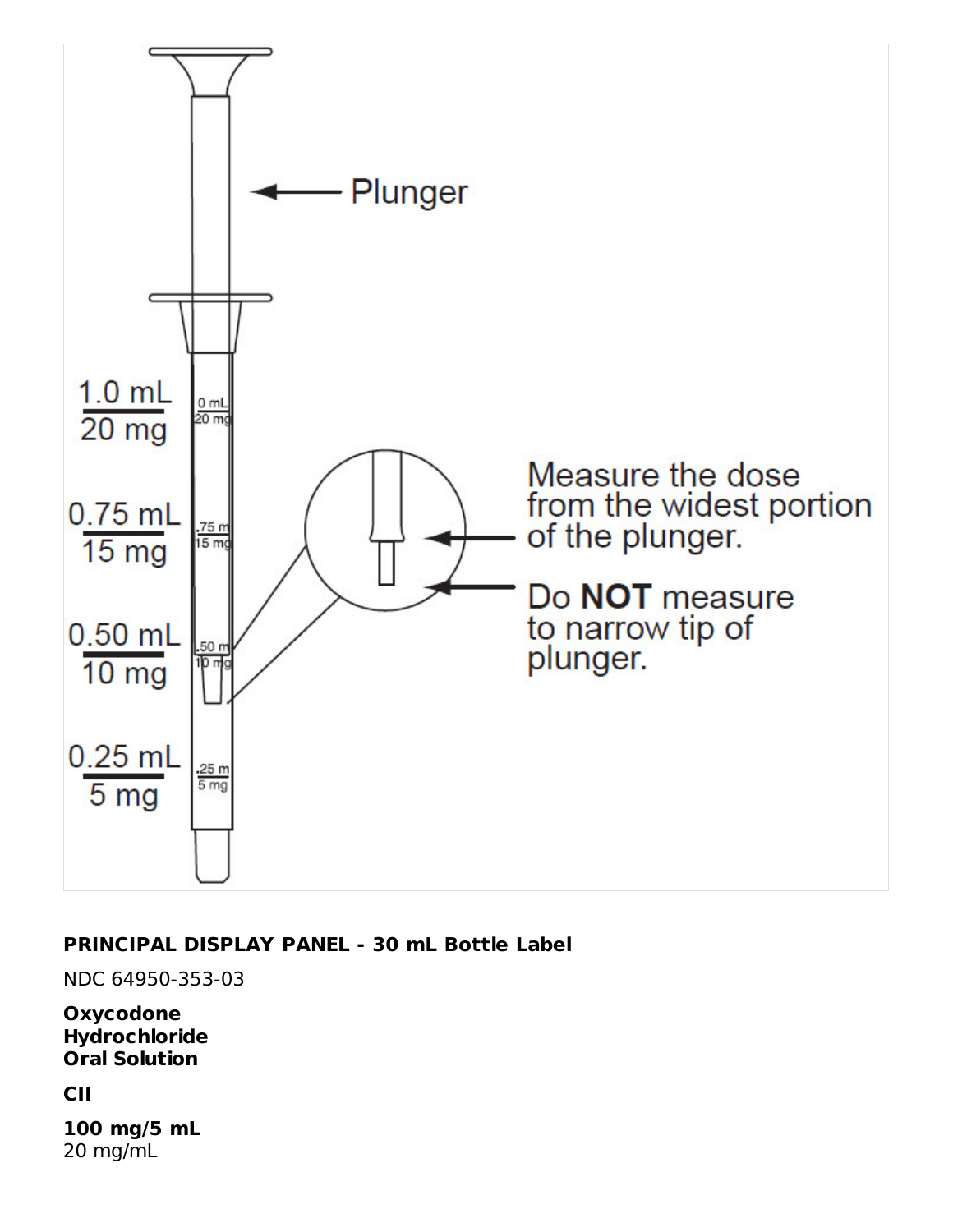#### **ONLY FOR USE IN PATIENTS WHO ARE OPIOID TOLERANT**

#### **Rx Only 30 mL**

#### **Genus**

Lifesciences Inc.



# **PRINCIPAL DISPLAY PANEL - 100 mL Bottle Label**

NDC 64950-354-10

**Oxycodone Hydrochloride Oral Solution, USP**

#### **CII**

**5 mg per 5 mL** (1 mg/mL)

#### **Rx Only 100 mL**

#### **Genus**

Lifesciences Inc.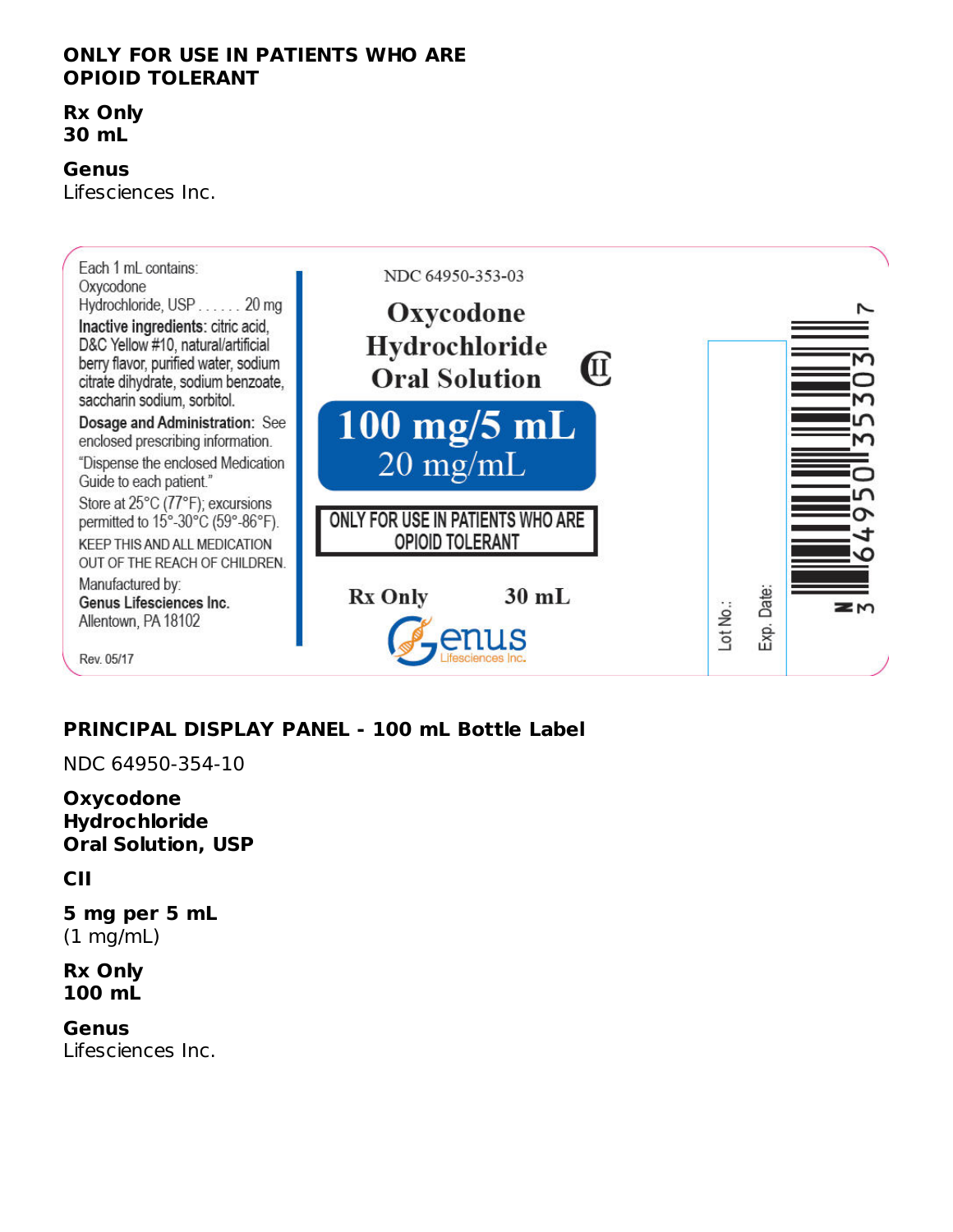

### **PRINCIPAL DISPLAY PANEL - 500 mL Bottle Label**

NDC 64950-354-50

**Oxycodone Hydrochloride Oral Solution, USP**

**CII**

**5 mg per 5 mL** (1 mg/mL)

**Rx Only 500 mL**

**Genus** Lifesciences Inc.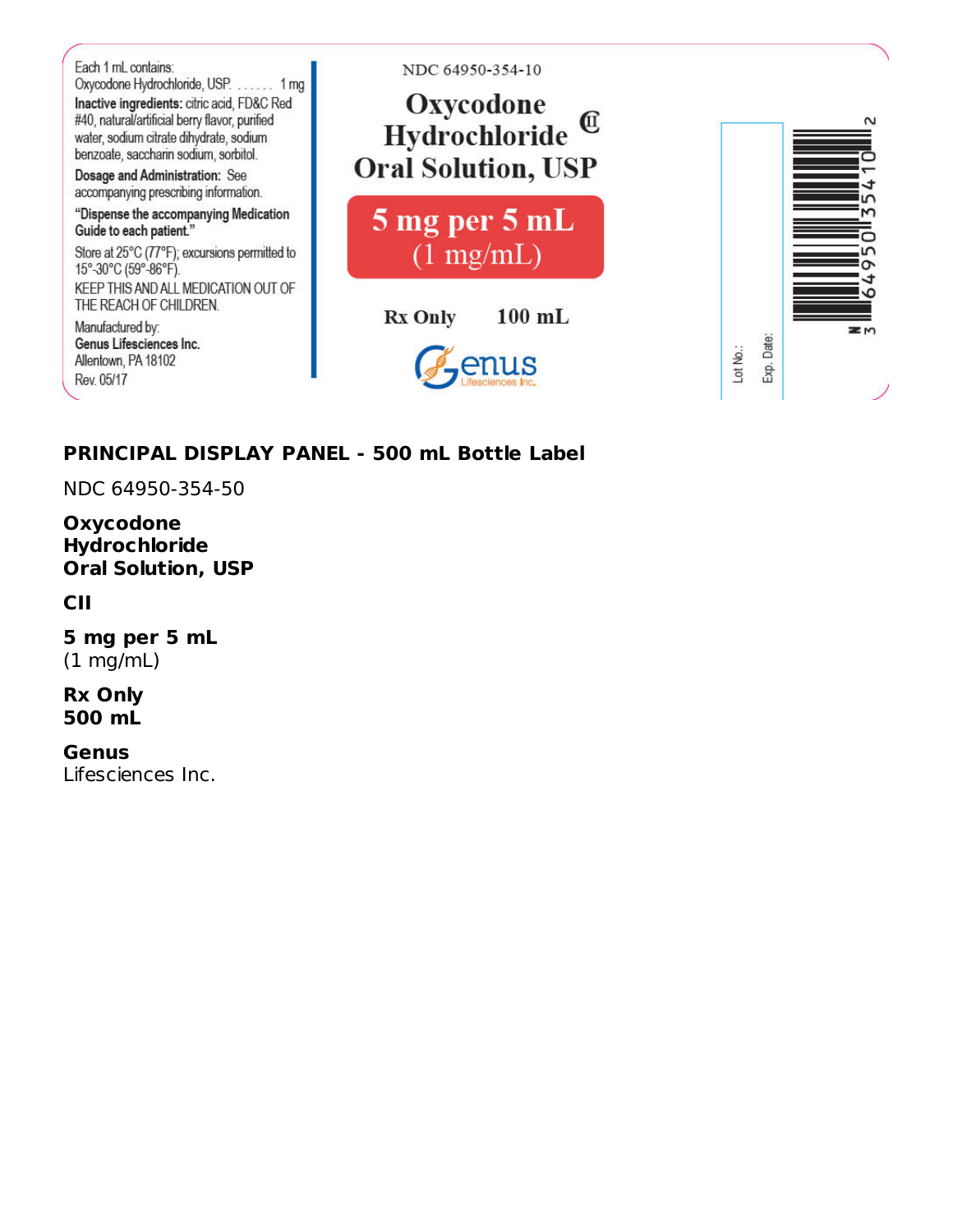

# **PRINCIPAL DISPLAY PANEL - 5 mL Cup Label**

NDC 64950-354-05

**Oxycodone Hydrochloride Oral Solution, USP CII**

# **5 mg/5mL**

(1 mg/mL)

See package insert for dosing information.

5 mL

**Genus** Lifesciences Inc.

Rev. 5/17

Rx Only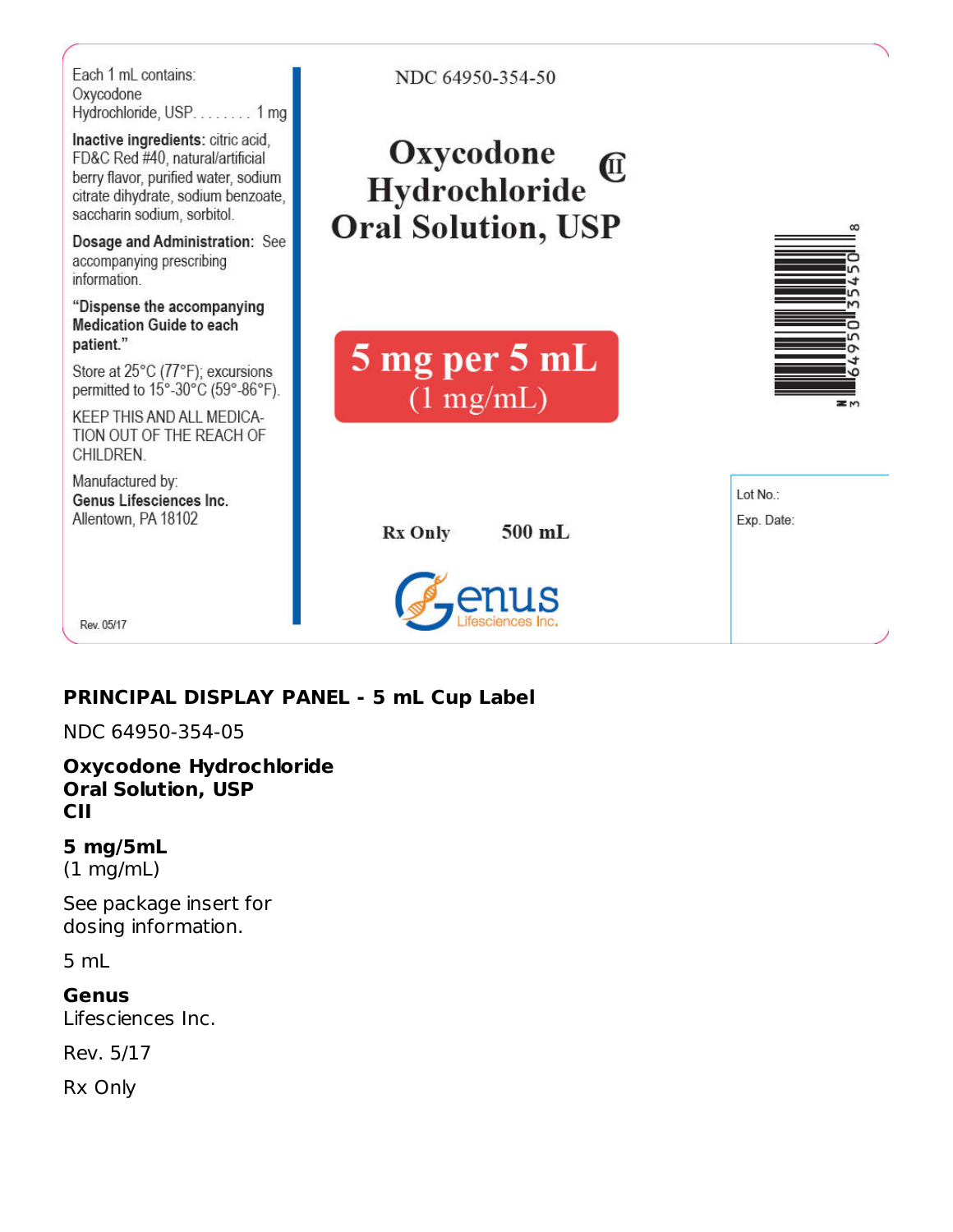

| <b>OXYCODONE HYDROCHLORIDE</b><br>oxycodone hydrochloride solution                                        |                         |                     |                           |                             |  |
|-----------------------------------------------------------------------------------------------------------|-------------------------|---------------------|---------------------------|-----------------------------|--|
|                                                                                                           |                         |                     |                           |                             |  |
| <b>Product Information</b>                                                                                |                         |                     |                           |                             |  |
| <b>Product Type</b>                                                                                       | HUMAN PRESCRIPTION DRUG |                     | <b>Item Code (Source)</b> | NDC:64950-353               |  |
| <b>Route of Administration</b>                                                                            | ORAL                    | <b>DEA Schedule</b> |                           | CII                         |  |
|                                                                                                           |                         |                     |                           |                             |  |
| <b>Active Ingredient/Active Moiety</b>                                                                    |                         |                     |                           |                             |  |
| <b>Ingredient Name</b><br><b>Basis of Strength</b><br><b>Strength</b>                                     |                         |                     |                           |                             |  |
| Oxycodone Hydrochloride (UNII: C1EN)2TE6C) (Oxycodone -<br>Oxycodone<br>UNII:CD35PMG570)<br>Hydrochloride |                         |                     |                           | $100 \text{ mg}$<br>in 5 ml |  |
|                                                                                                           |                         |                     |                           |                             |  |
| <b>Inactive Ingredients</b>                                                                               |                         |                     |                           |                             |  |
|                                                                                                           | <b>Ingredient Name</b>  |                     |                           | <b>Strength</b>             |  |
| <b>ANHYDROUS CITRIC ACID (UNII: XF417D3PSL)</b>                                                           |                         |                     |                           |                             |  |
| D&C Yellow no. 10 (UNII: 35SW5USQ3G)                                                                      |                         |                     |                           |                             |  |
| water (UNII: 059QF0KO0R)                                                                                  |                         |                     |                           |                             |  |
| <b>TRISODIUM CITRATE DIHYDRATE (UNII: B22547B95K)</b>                                                     |                         |                     |                           |                             |  |
| sodium benzoate (UNII: OJ245FE5EU)                                                                        |                         |                     |                           |                             |  |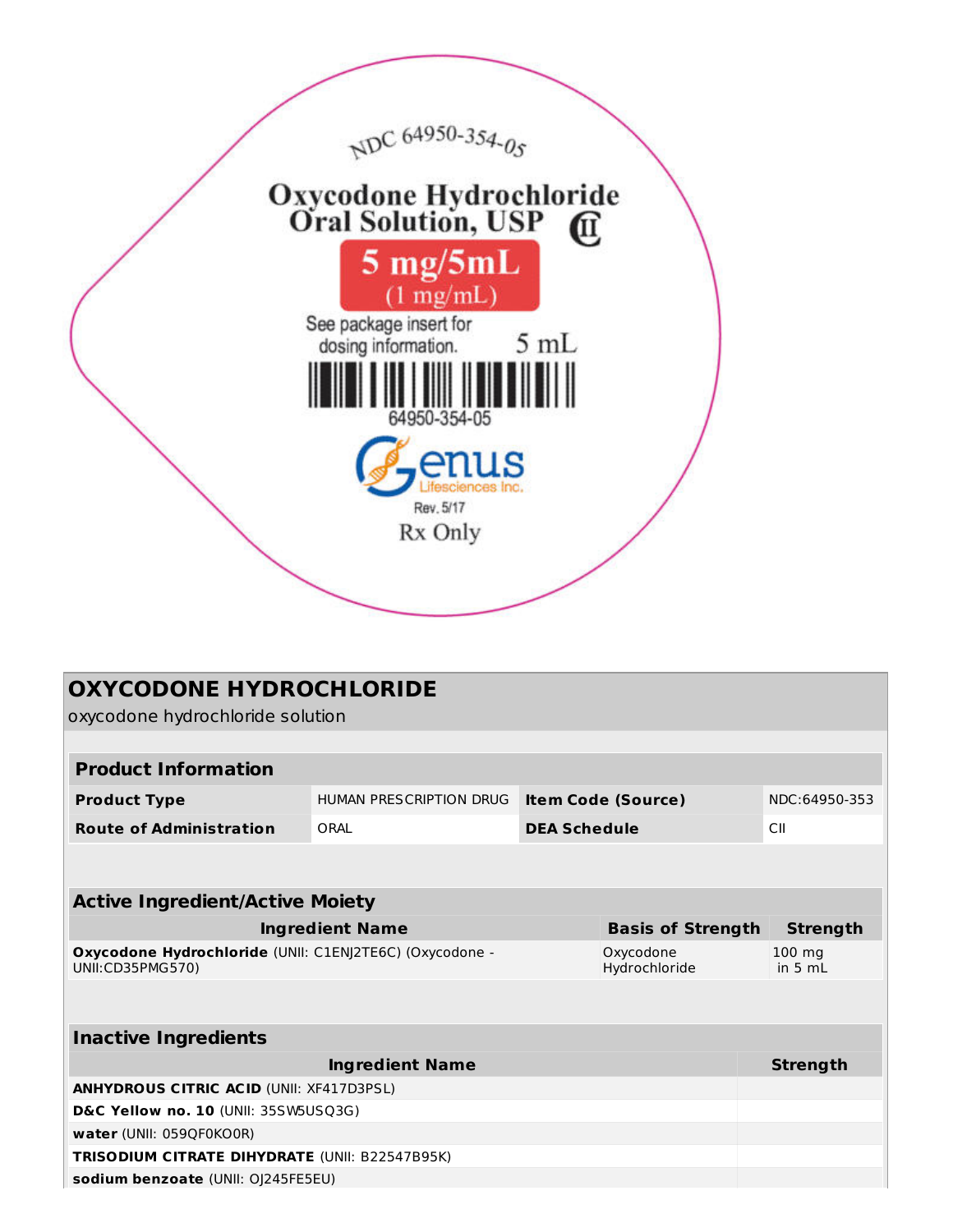| saccharin sodium (UNII: SB8ZUX40TY)<br>sorbitol (UNII: 506T60A25R) |                                     |                                                                           |                                                           |                     |                                       |                                     |  |
|--------------------------------------------------------------------|-------------------------------------|---------------------------------------------------------------------------|-----------------------------------------------------------|---------------------|---------------------------------------|-------------------------------------|--|
|                                                                    |                                     |                                                                           |                                                           |                     |                                       |                                     |  |
|                                                                    |                                     |                                                                           |                                                           |                     |                                       |                                     |  |
|                                                                    | <b>Product Characteristics</b>      |                                                                           |                                                           |                     |                                       |                                     |  |
|                                                                    | Color                               |                                                                           | <b>YELLOW</b>                                             | <b>Score</b>        |                                       |                                     |  |
|                                                                    | <b>Shape</b>                        |                                                                           |                                                           | <b>Size</b>         |                                       |                                     |  |
|                                                                    | Flavor                              |                                                                           | <b>BERRY</b>                                              | <b>Imprint Code</b> |                                       |                                     |  |
|                                                                    | <b>Contains</b>                     |                                                                           |                                                           |                     |                                       |                                     |  |
|                                                                    |                                     |                                                                           |                                                           |                     |                                       |                                     |  |
|                                                                    | <b>Packaging</b>                    |                                                                           |                                                           |                     |                                       |                                     |  |
|                                                                    |                                     |                                                                           |                                                           |                     | <b>Marketing Start</b>                | <b>Marketing End</b>                |  |
| #                                                                  | <b>Item Code</b>                    |                                                                           | <b>Package Description</b>                                |                     | <b>Date</b>                           | <b>Date</b>                         |  |
| 1                                                                  | NDC:64950-<br>353-03                | 1 in 1 CARTON                                                             |                                                           |                     | 10/20/2010                            |                                     |  |
| 1                                                                  |                                     | 30 mL in 1 BOTTLE, PLASTIC; Type 0: Not a<br><b>Combination Product</b>   |                                                           |                     |                                       |                                     |  |
| $\overline{2}$                                                     | NDC:64950-<br>353-51                | 50 in 1 CASE                                                              |                                                           |                     | 12/01/2020                            |                                     |  |
| $\overline{2}$                                                     | NDC:64950-<br>353-91                | 5 in 1 POUCH                                                              |                                                           |                     |                                       |                                     |  |
| $\overline{2}$                                                     | NDC:64950-<br>353-01                | 0.5 mL in 1 SYRINGE, PLASTIC; Type 0: Not a<br><b>Combination Product</b> |                                                           |                     |                                       |                                     |  |
| 3                                                                  | NDC:64950-<br>353-52                | 50 in 1 CASE                                                              |                                                           |                     | 12/01/2020                            |                                     |  |
| 3                                                                  | NDC:64950-<br>353-92                | 5 in 1 POUCH                                                              |                                                           |                     |                                       |                                     |  |
| 3                                                                  | NDC:64950-<br>353-02                | 1 mL in 1 SYRINGE, PLASTIC; Type 0: Not a<br><b>Combination Product</b>   |                                                           |                     |                                       |                                     |  |
|                                                                    |                                     |                                                                           |                                                           |                     |                                       |                                     |  |
|                                                                    |                                     |                                                                           |                                                           |                     |                                       |                                     |  |
|                                                                    |                                     | <b>Marketing Information</b>                                              |                                                           |                     |                                       |                                     |  |
|                                                                    | <b>Marketing</b><br><b>Category</b> |                                                                           | <b>Application Number or Monograph</b><br><b>Citation</b> |                     | <b>Marketing Start</b><br><b>Date</b> | <b>Marketing End</b><br><b>Date</b> |  |
| <b>NDA</b>                                                         |                                     | NDA200535                                                                 |                                                           |                     | 10/20/2010                            |                                     |  |

| <b>OXYCODONE HYDROCHLORIDE</b><br>oxycodone hydrochloride solution          |                         |                                            |                            |                              |  |
|-----------------------------------------------------------------------------|-------------------------|--------------------------------------------|----------------------------|------------------------------|--|
|                                                                             |                         |                                            |                            |                              |  |
| <b>Product Information</b>                                                  |                         |                                            |                            |                              |  |
| <b>Product Type</b>                                                         | HUMAN PRESCRIPTION DRUG | NDC:64950-354<br><b>Item Code (Source)</b> |                            |                              |  |
| <b>Route of Administration</b>                                              | ORAL                    | <b>DEA Schedule</b>                        | CII                        |                              |  |
|                                                                             |                         |                                            |                            |                              |  |
|                                                                             |                         |                                            |                            |                              |  |
| <b>Active Ingredient/Active Moiety</b>                                      |                         |                                            |                            |                              |  |
| <b>Basis of Strength</b><br><b>Strength</b><br><b>Ingredient Name</b>       |                         |                                            |                            |                              |  |
| Oxycodone Hydrochloride (UNII: C1ENI2TE6C) (Oxycodone -<br>UNII:CD35PMG570) |                         |                                            | Oxycodone<br>Hydrochloride | 5 <sub>mg</sub><br>in $5 mL$ |  |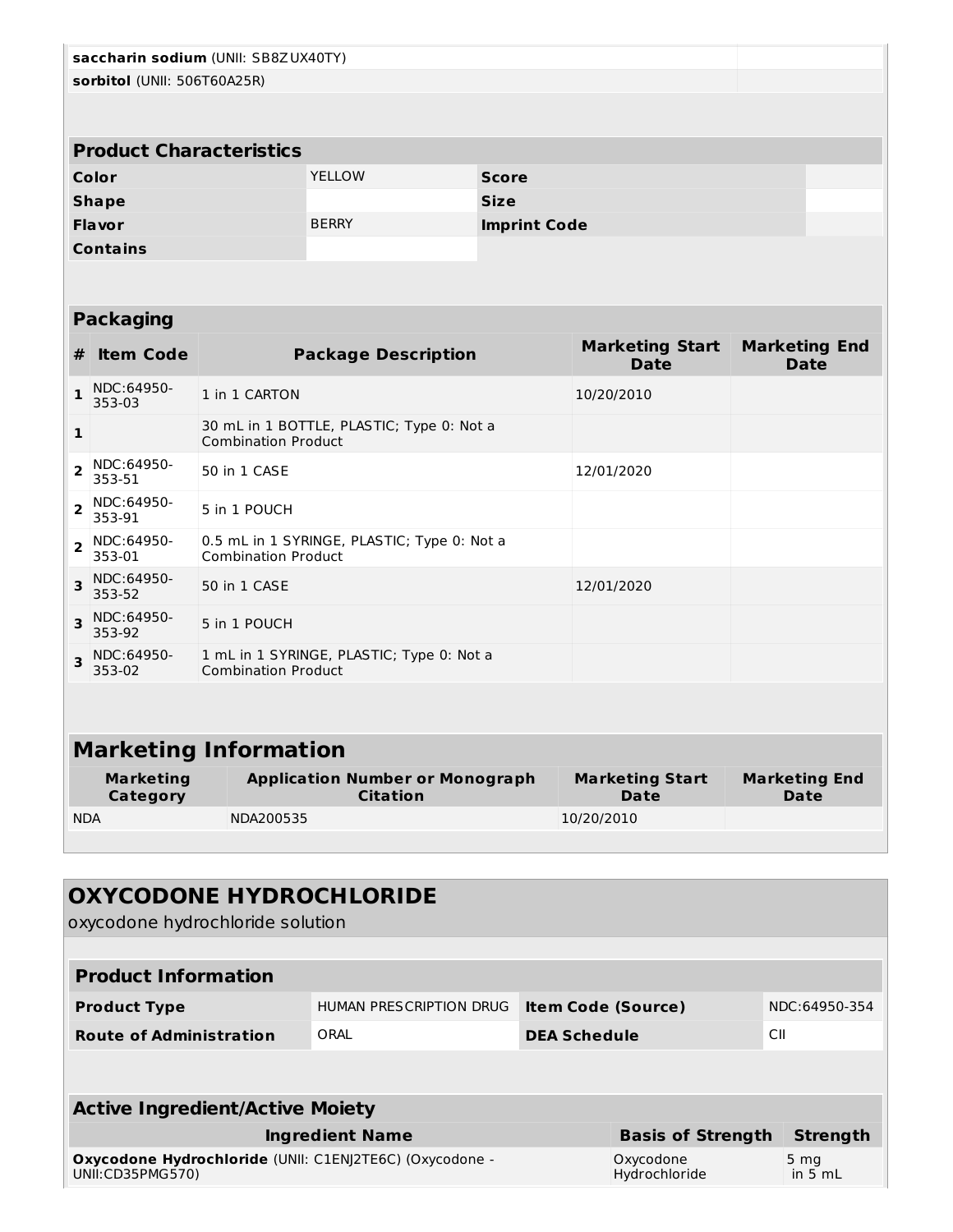| <b>Inactive Ingredients</b>                           |                 |  |  |  |
|-------------------------------------------------------|-----------------|--|--|--|
| <b>Ingredient Name</b>                                | <b>Strength</b> |  |  |  |
| <b>ANHYDROUS CITRIC ACID (UNII: XF417D3PSL)</b>       |                 |  |  |  |
| FD&C Red no. 40 (UNII: WZB9127XOA)                    |                 |  |  |  |
| water (UNII: 0590F0KO0R)                              |                 |  |  |  |
| <b>TRISODIUM CITRATE DIHYDRATE (UNII: B22547B95K)</b> |                 |  |  |  |
| sodium benzoate (UNII: OI245FE5EU)                    |                 |  |  |  |
| saccharin sodium (UNII: SB8ZUX40TY)                   |                 |  |  |  |
| sorbitol (UNII: 506T60A25R)                           |                 |  |  |  |
|                                                       |                 |  |  |  |

| <b>Product Characteristics</b> |              |                     |  |  |  |
|--------------------------------|--------------|---------------------|--|--|--|
| Color                          | <b>RED</b>   | <b>Score</b>        |  |  |  |
| <b>Shape</b>                   |              | <b>Size</b>         |  |  |  |
| <b>Flavor</b>                  | <b>BERRY</b> | <b>Imprint Code</b> |  |  |  |
| <b>Contains</b>                |              |                     |  |  |  |

# **Packaging**

| #                       | <b>Item Code</b>             |                                                                       |                                                                       | <b>Package Description</b>                                | <b>Marketing Start</b><br>Date | <b>Marketing End</b><br>Date |
|-------------------------|------------------------------|-----------------------------------------------------------------------|-----------------------------------------------------------------------|-----------------------------------------------------------|--------------------------------|------------------------------|
| 1.                      | NDC:64950-<br>354-10         |                                                                       | 1 in 1 CARTON                                                         |                                                           | 09/09/2013                     |                              |
| $\mathbf{1}$            |                              |                                                                       | <b>Combination Product</b>                                            | 100 mL in 1 BOTTLE, PLASTIC; Type 0: Not a                |                                |                              |
| $\overline{\mathbf{2}}$ | NDC:64950-<br>354-50         |                                                                       | 1 in 1 CARTON                                                         |                                                           | 09/09/2013                     |                              |
| $\overline{2}$          |                              |                                                                       | <b>Combination Product</b>                                            | 500 mL in 1 BOTTLE, PLASTIC; Type 0: Not a                |                                |                              |
| 3                       | NDC:64950-<br>354-55         |                                                                       | 50 in 1 CASE                                                          |                                                           | 09/09/2013                     |                              |
| 3                       | NDC:64950-<br>354-05         |                                                                       | 5 mL in 1 CUP, UNIT-DOSE; Type 0: Not a<br><b>Combination Product</b> |                                                           |                                |                              |
| 4                       | NDC:64950-<br>354-45         |                                                                       | 40 in 1 CASE                                                          |                                                           | 09/09/2013                     |                              |
| 4                       | NDC:64950-<br>354-05         | 5 mL in 1 CUP, UNIT-DOSE; Type 0: Not a<br><b>Combination Product</b> |                                                                       |                                                           |                                |                              |
|                         |                              |                                                                       |                                                                       |                                                           |                                |                              |
|                         | <b>Marketing Information</b> |                                                                       |                                                                       |                                                           |                                |                              |
|                         | <b>Marketing</b><br>Category |                                                                       |                                                                       | <b>Application Number or Monograph</b><br><b>Citation</b> | <b>Marketing Start</b><br>Date | <b>Marketing End</b><br>Date |
| <b>NDA</b>              |                              |                                                                       | NDA200535                                                             |                                                           | 09/09/2013                     |                              |

**Labeler -** Genus Lifesciences Inc. (113290444)

**Establishment**